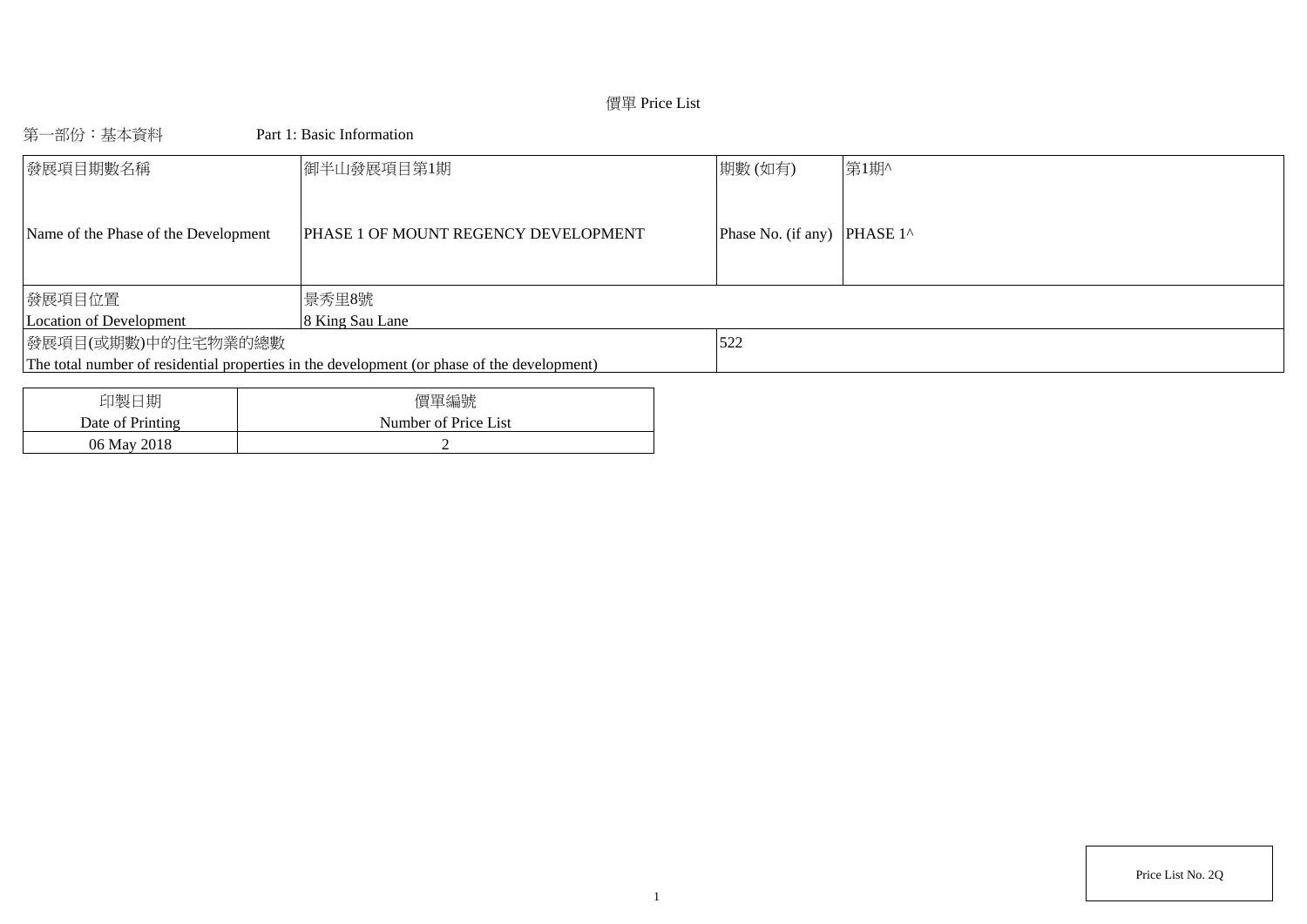## 修改價單 (如有) Revision to Price List (if any)

| 修改日期              | 經修改的價單編號                        | 如物業價錢經修改,請以「√」標示                                                                  |
|-------------------|---------------------------------|-----------------------------------------------------------------------------------|
| Date of Revision  | Numbering of Revised Price List | Please use " $\sqrt{ }$ " to indicate changes to prices of residential properties |
|                   |                                 | 價錢 Price                                                                          |
| 12 May 2018       | 2A                              |                                                                                   |
| 19 May 2018       | 2B                              |                                                                                   |
| 03 June 2018      | 2C                              | $\Delta$                                                                          |
| 26 June 2018      | 2D                              |                                                                                   |
| 08 July 2018      | 2E                              |                                                                                   |
| 06 September 2018 | 2F                              |                                                                                   |
| 05 November 2018  | 2G                              |                                                                                   |
| 04 January 2019   | 2H                              |                                                                                   |
| 05 March 2019     | 2I                              |                                                                                   |
| 26 April 2019     | 2J                              |                                                                                   |
| 14 May 2019       | 2K                              | $\Delta$                                                                          |
| 03 August 2019    | 2L                              |                                                                                   |
| 02 October 2019   | 2M                              |                                                                                   |
| 01 December 2019  | 2N                              |                                                                                   |
| 06 October 2020   | <b>2O</b>                       |                                                                                   |
| 20 October 2020   | 2P                              |                                                                                   |
| 27 October 2020   | 2Q                              |                                                                                   |

^備註: 期數中住宅發展項目的第1A及1B座稱為「御半山」

^Remarks: Towers 1A and 1B of the residential development in the Phase are called "Mount Regency"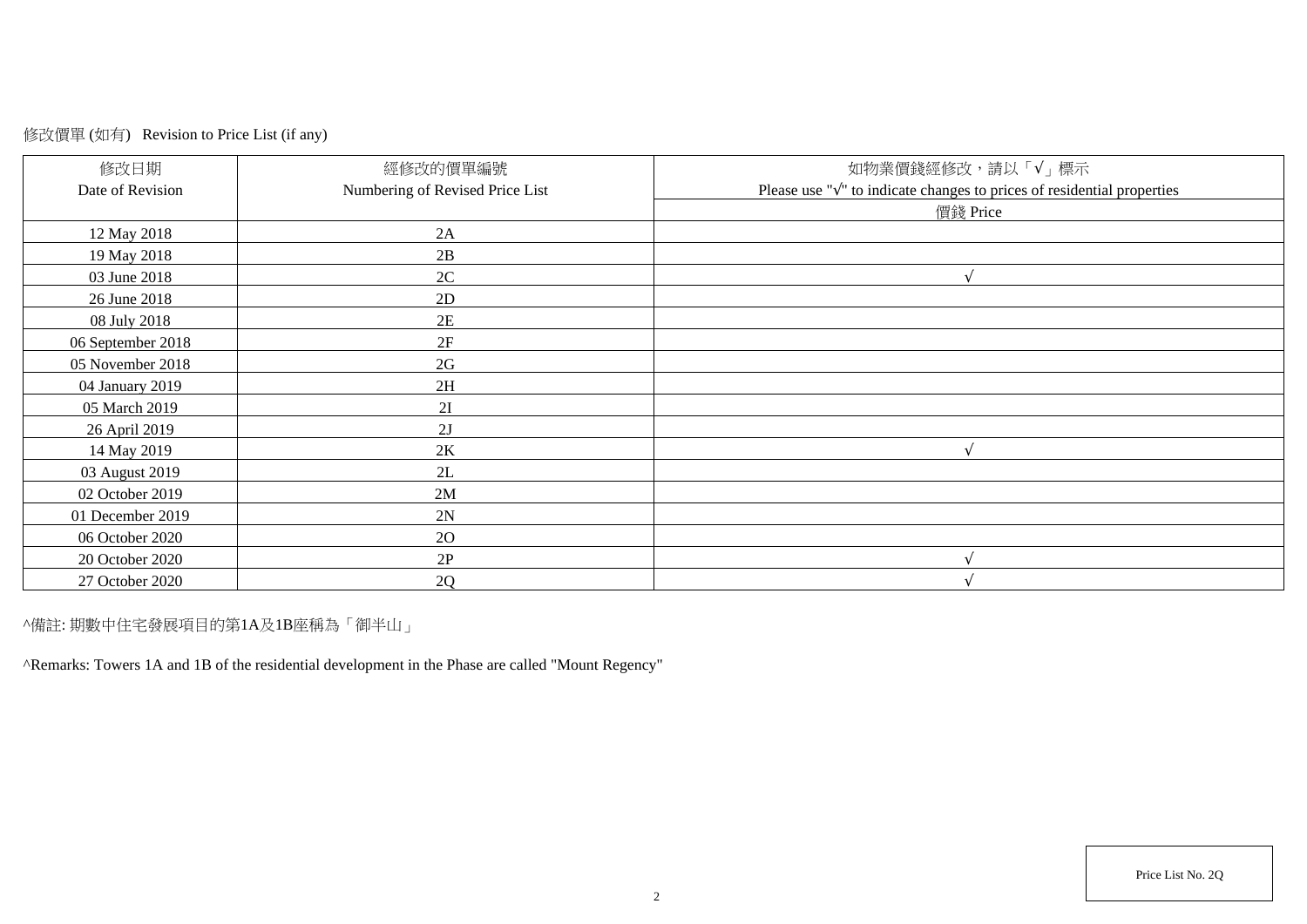### 第二部份:面積及售價資料 Part 2: Information on Area and Price

|                           | 物業的描述<br>Description of Residential Property |            | 實用面積<br>(包括露台,工作平台及陽台如有)<br>平方米(平方呎)<br>Saleable Area                                | 售價<br>(元)<br>Price<br>$($ \$) | 實用面積<br>每平方米/呎售價<br>一元,每平方米<br>(元,每平方呎)                               |                                            |                     |    |                          | 平方米(平方呎)<br>sq. metre (sq. ft.) | 其他指明項目的面積(不計算入實用面積)     |                | Area of other specified items (Not included in the Saleable Area) |                          |            |
|---------------------------|----------------------------------------------|------------|--------------------------------------------------------------------------------------|-------------------------------|-----------------------------------------------------------------------|--------------------------------------------|---------------------|----|--------------------------|---------------------------------|-------------------------|----------------|-------------------------------------------------------------------|--------------------------|------------|
| 大廈名稱<br><b>Block Name</b> | 樓層<br>Floor                                  | 單位<br>Unit | (including balcony, utility platform<br>and verandah, if any)<br>sq. metre (sq. ft.) |                               | Unit Rate of<br>Saleable Area<br>\$ per sq. metre<br>$$$ per sq. ft.) | 空調機房<br>Air-<br>conditioning<br>plant room | 窗台<br>Bay<br>window | 閣樓 | 平台<br>Cockloft Flat roof | 花園<br>Garden                    | 停車位<br>Parking<br>space | 天台<br>Roof     | 梯屋<br>Stairhood                                                   | 前庭<br>Terrace            | 庭院<br>Yard |
|                           |                                              |            | 29.014 (312)                                                                         | 6,754,800                     | 232,812                                                               |                                            |                     |    |                          |                                 |                         | ÷              |                                                                   |                          |            |
| 1A                        | 11                                           | A          | 露台 Balcony:1.955 (21);<br>工作平台 Utility Platform:0.000 (0)                            |                               | (21,650)                                                              |                                            |                     |    |                          |                                 |                         |                |                                                                   |                          |            |
|                           |                                              |            | 29.014 (312)                                                                         | 6,729,700                     | 231,947                                                               |                                            |                     |    |                          |                                 |                         |                |                                                                   |                          |            |
| 1A                        | 10                                           | A          | 露台 Balcony:1.955 (21);                                                               |                               | (21,570)                                                              |                                            |                     |    |                          |                                 |                         |                |                                                                   |                          |            |
|                           |                                              |            | 工作平台 Utility Platform:0.000 (0)                                                      | 7,051,300                     | 243,031                                                               |                                            |                     |    |                          |                                 |                         |                |                                                                   |                          |            |
|                           |                                              |            |                                                                                      |                               | (22,600)                                                              |                                            |                     |    |                          |                                 |                         |                |                                                                   |                          |            |
|                           |                                              |            | 29.014 (312)                                                                         | 6,704,500                     | 231,078                                                               |                                            |                     |    |                          |                                 |                         |                |                                                                   |                          |            |
| 1A                        | 9                                            | A          | 露台 Balcony:1.955 (21);                                                               |                               | (21, 489)                                                             |                                            |                     |    |                          |                                 |                         |                |                                                                   |                          |            |
|                           |                                              |            | 工作平台 Utility Platform:0.000 (0)                                                      |                               |                                                                       |                                            |                     |    |                          |                                 |                         |                |                                                                   |                          |            |
|                           |                                              |            | 29.014 (312)                                                                         | 6,695,000                     | 230,751                                                               | ٠                                          |                     |    |                          |                                 |                         | ٠              |                                                                   | $\overline{\phantom{a}}$ |            |
| 1A                        | 8                                            | A          | 露台 Balcony:1.955 (21);                                                               |                               | (21, 458)                                                             |                                            |                     |    |                          |                                 |                         |                |                                                                   |                          |            |
|                           |                                              |            | 工作平台 Utility Platform:0.000 (0)                                                      |                               |                                                                       |                                            |                     |    |                          |                                 |                         |                |                                                                   |                          |            |
|                           |                                              |            | 29.014 (312)                                                                         | 6,654,200                     | 229.344                                                               |                                            |                     |    |                          |                                 |                         |                |                                                                   |                          |            |
| 1A                        | 7                                            | A          | 露台 Balcony:1.955 (21);                                                               |                               | (21, 328)                                                             |                                            |                     |    |                          |                                 |                         |                |                                                                   |                          |            |
|                           |                                              |            | 工作平台 Utility Platform:0.000 (0)                                                      |                               |                                                                       |                                            |                     |    |                          |                                 |                         |                |                                                                   |                          |            |
|                           |                                              |            | 29.014 (312)                                                                         | 6.629,000                     | 228,476                                                               | ٠                                          |                     |    |                          |                                 |                         | $\overline{a}$ |                                                                   |                          |            |
| 1A                        | 6                                            | A          | 露台 Balcony:1.955 (21);                                                               |                               | (21, 247)                                                             |                                            |                     |    |                          |                                 |                         |                |                                                                   |                          |            |
|                           |                                              |            | 工作平台 Utility Platform:0.000 (0)                                                      |                               |                                                                       |                                            |                     |    |                          |                                 |                         |                |                                                                   |                          |            |
|                           |                                              |            | 29.014 (312)                                                                         | 6,603,700                     | 227,604                                                               |                                            |                     |    |                          |                                 |                         |                |                                                                   |                          |            |
| 1A                        | 5                                            | A          | 露台 Balcony:1.955 (21);                                                               |                               | (21, 166)                                                             |                                            |                     |    |                          |                                 |                         |                |                                                                   |                          |            |
|                           |                                              |            | 工作平台 Utility Platform:0.000 (0)                                                      |                               |                                                                       |                                            |                     |    |                          |                                 |                         |                |                                                                   |                          |            |
|                           |                                              |            | 29.014 (312)                                                                         | 6,578,500                     | 226,735                                                               |                                            |                     |    |                          |                                 |                         |                |                                                                   |                          |            |
| 1A                        | 3                                            | A          | 露台 Balcony:1.955 (21);                                                               |                               | (21,085)                                                              |                                            |                     |    |                          |                                 |                         |                |                                                                   |                          |            |
|                           |                                              |            | 工作平台 Utility Platform:0.000 (0)                                                      |                               |                                                                       |                                            |                     |    |                          |                                 |                         |                |                                                                   |                          |            |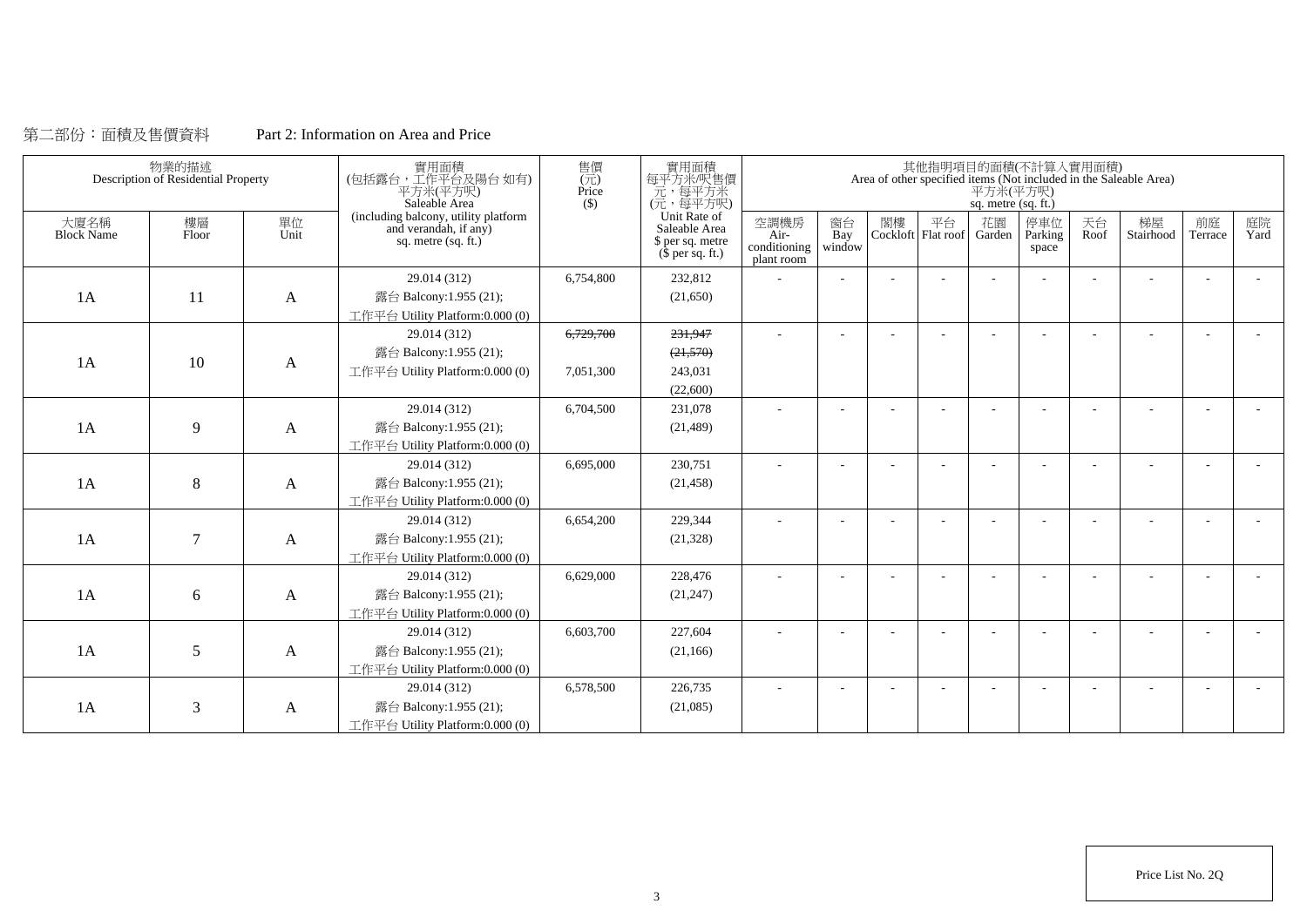| (including balcony, utility platform<br>and verandah, if any)<br>Unit Rate of<br>平台<br>花園<br>停車位<br>天台<br>樓層<br>單位<br>Unit<br>空調機房<br>窗台<br>閣樓<br>梯屋<br>Stairhood<br>前庭<br>大廈名稱<br>Saleable Area<br><b>Block Name</b><br>Cockloft Flat roof<br>Floor<br>Garden<br>Parking<br>Air-<br>Bay<br>Roof<br>Terrace<br>sq. metre (sq. ft.)<br>\$ per sq. metre<br>conditioning<br>window<br>space<br>$$$ per sq. ft.)<br>plant room<br>8,582,900<br>35.883 (386)<br>239,191<br>$\overline{a}$<br>露台 Balcony:1.957 (21);<br>(22, 235)<br>$\mathbf C$<br>32<br>1A<br>工作平台 Utility Platform: 1.500 (16)<br>8,754,500<br>243,973<br>(22,680)<br>41.549 (447)<br>213,245<br>8,860,100<br>$\sim$<br>$C^*$<br>31<br>1A<br>露台 Balcony: 2.000 (22);<br>(19, 821)<br>工作平台 Utility Platform: 1.500 (16)<br>41.549 (447)<br>8,814,600<br>212,150<br>$\sim$<br>露台 Balcony:2.000 (22);<br>(19,719)<br>$C^*$<br>30<br>1A<br>工作平台 Utility Platform: 1.500 (16)<br>8,902,700<br>214,270<br>(19, 917)<br>8,769,000<br>41.549 (447)<br>211,052<br>$\overline{\phantom{a}}$<br>$\overline{\phantom{a}}$<br>$C^*$<br>1A<br>29<br>露台 Balcony:2.000 (22);<br>(19,617)<br>工作平台 Utility Platform:1.500 (16)<br>210,508<br>41.549 (447)<br>8,746,400<br>$\sim$<br>٠<br>$\sim$<br>$\overline{\phantom{a}}$<br>露台 Balcony:2.000 (22);<br>(19, 567)<br>8,833,700<br>212,609<br>工作平台 Utility Platform:1.500 (16)<br>$\mathbf C$<br>1A<br>28<br>(19,762) | 物業的描述<br>Description of Residential Property | 實用面積<br>(包括露台,工作平台及陽台如有)<br>平方米(平方呎)<br>Saleable Area | 售價<br>(元)<br>Price<br>$($ \$ | 實用面積<br>每平方米/呎售價<br>元,每平方米<br>(元,每平方呎) |  |  | 平方米(平方呎)<br>sq. metre (sq. ft.) | 其他指明項目的面積(不計算入實用面積) | Area of other specified items (Not included in the Saleable Area) |                          |
|-------------------------------------------------------------------------------------------------------------------------------------------------------------------------------------------------------------------------------------------------------------------------------------------------------------------------------------------------------------------------------------------------------------------------------------------------------------------------------------------------------------------------------------------------------------------------------------------------------------------------------------------------------------------------------------------------------------------------------------------------------------------------------------------------------------------------------------------------------------------------------------------------------------------------------------------------------------------------------------------------------------------------------------------------------------------------------------------------------------------------------------------------------------------------------------------------------------------------------------------------------------------------------------------------------------------------------------------------------------------------------------------------------------------|----------------------------------------------|-------------------------------------------------------|------------------------------|----------------------------------------|--|--|---------------------------------|---------------------|-------------------------------------------------------------------|--------------------------|
|                                                                                                                                                                                                                                                                                                                                                                                                                                                                                                                                                                                                                                                                                                                                                                                                                                                                                                                                                                                                                                                                                                                                                                                                                                                                                                                                                                                                                   |                                              |                                                       |                              |                                        |  |  |                                 |                     |                                                                   | 庭院<br>Yard               |
|                                                                                                                                                                                                                                                                                                                                                                                                                                                                                                                                                                                                                                                                                                                                                                                                                                                                                                                                                                                                                                                                                                                                                                                                                                                                                                                                                                                                                   |                                              |                                                       |                              |                                        |  |  |                                 |                     |                                                                   |                          |
|                                                                                                                                                                                                                                                                                                                                                                                                                                                                                                                                                                                                                                                                                                                                                                                                                                                                                                                                                                                                                                                                                                                                                                                                                                                                                                                                                                                                                   |                                              |                                                       |                              |                                        |  |  |                                 |                     |                                                                   |                          |
|                                                                                                                                                                                                                                                                                                                                                                                                                                                                                                                                                                                                                                                                                                                                                                                                                                                                                                                                                                                                                                                                                                                                                                                                                                                                                                                                                                                                                   |                                              |                                                       |                              |                                        |  |  |                                 |                     |                                                                   |                          |
|                                                                                                                                                                                                                                                                                                                                                                                                                                                                                                                                                                                                                                                                                                                                                                                                                                                                                                                                                                                                                                                                                                                                                                                                                                                                                                                                                                                                                   |                                              |                                                       |                              |                                        |  |  |                                 |                     |                                                                   |                          |
|                                                                                                                                                                                                                                                                                                                                                                                                                                                                                                                                                                                                                                                                                                                                                                                                                                                                                                                                                                                                                                                                                                                                                                                                                                                                                                                                                                                                                   |                                              |                                                       |                              |                                        |  |  |                                 |                     |                                                                   |                          |
|                                                                                                                                                                                                                                                                                                                                                                                                                                                                                                                                                                                                                                                                                                                                                                                                                                                                                                                                                                                                                                                                                                                                                                                                                                                                                                                                                                                                                   |                                              |                                                       |                              |                                        |  |  |                                 |                     |                                                                   |                          |
|                                                                                                                                                                                                                                                                                                                                                                                                                                                                                                                                                                                                                                                                                                                                                                                                                                                                                                                                                                                                                                                                                                                                                                                                                                                                                                                                                                                                                   |                                              |                                                       |                              |                                        |  |  |                                 |                     |                                                                   |                          |
|                                                                                                                                                                                                                                                                                                                                                                                                                                                                                                                                                                                                                                                                                                                                                                                                                                                                                                                                                                                                                                                                                                                                                                                                                                                                                                                                                                                                                   |                                              |                                                       |                              |                                        |  |  |                                 |                     |                                                                   |                          |
|                                                                                                                                                                                                                                                                                                                                                                                                                                                                                                                                                                                                                                                                                                                                                                                                                                                                                                                                                                                                                                                                                                                                                                                                                                                                                                                                                                                                                   |                                              |                                                       |                              |                                        |  |  |                                 |                     |                                                                   |                          |
|                                                                                                                                                                                                                                                                                                                                                                                                                                                                                                                                                                                                                                                                                                                                                                                                                                                                                                                                                                                                                                                                                                                                                                                                                                                                                                                                                                                                                   |                                              |                                                       |                              |                                        |  |  |                                 |                     |                                                                   |                          |
|                                                                                                                                                                                                                                                                                                                                                                                                                                                                                                                                                                                                                                                                                                                                                                                                                                                                                                                                                                                                                                                                                                                                                                                                                                                                                                                                                                                                                   |                                              |                                                       |                              |                                        |  |  |                                 |                     |                                                                   |                          |
|                                                                                                                                                                                                                                                                                                                                                                                                                                                                                                                                                                                                                                                                                                                                                                                                                                                                                                                                                                                                                                                                                                                                                                                                                                                                                                                                                                                                                   |                                              |                                                       |                              |                                        |  |  |                                 |                     |                                                                   |                          |
|                                                                                                                                                                                                                                                                                                                                                                                                                                                                                                                                                                                                                                                                                                                                                                                                                                                                                                                                                                                                                                                                                                                                                                                                                                                                                                                                                                                                                   |                                              |                                                       |                              |                                        |  |  |                                 |                     |                                                                   |                          |
|                                                                                                                                                                                                                                                                                                                                                                                                                                                                                                                                                                                                                                                                                                                                                                                                                                                                                                                                                                                                                                                                                                                                                                                                                                                                                                                                                                                                                   |                                              |                                                       |                              |                                        |  |  |                                 |                     |                                                                   |                          |
|                                                                                                                                                                                                                                                                                                                                                                                                                                                                                                                                                                                                                                                                                                                                                                                                                                                                                                                                                                                                                                                                                                                                                                                                                                                                                                                                                                                                                   |                                              |                                                       |                              |                                        |  |  |                                 |                     |                                                                   |                          |
|                                                                                                                                                                                                                                                                                                                                                                                                                                                                                                                                                                                                                                                                                                                                                                                                                                                                                                                                                                                                                                                                                                                                                                                                                                                                                                                                                                                                                   |                                              |                                                       |                              |                                        |  |  |                                 |                     |                                                                   |                          |
|                                                                                                                                                                                                                                                                                                                                                                                                                                                                                                                                                                                                                                                                                                                                                                                                                                                                                                                                                                                                                                                                                                                                                                                                                                                                                                                                                                                                                   |                                              |                                                       |                              |                                        |  |  |                                 |                     |                                                                   |                          |
|                                                                                                                                                                                                                                                                                                                                                                                                                                                                                                                                                                                                                                                                                                                                                                                                                                                                                                                                                                                                                                                                                                                                                                                                                                                                                                                                                                                                                   |                                              |                                                       |                              |                                        |  |  |                                 |                     |                                                                   |                          |
| 9,279,500<br>223,339                                                                                                                                                                                                                                                                                                                                                                                                                                                                                                                                                                                                                                                                                                                                                                                                                                                                                                                                                                                                                                                                                                                                                                                                                                                                                                                                                                                              |                                              |                                                       |                              |                                        |  |  |                                 |                     |                                                                   |                          |
| (20,760)                                                                                                                                                                                                                                                                                                                                                                                                                                                                                                                                                                                                                                                                                                                                                                                                                                                                                                                                                                                                                                                                                                                                                                                                                                                                                                                                                                                                          |                                              |                                                       |                              |                                        |  |  |                                 |                     |                                                                   |                          |
| 41.549 (447)<br>8.677.900<br>208,859<br>$\overline{\phantom{a}}$<br>$\sim$<br>$\overline{\phantom{a}}$                                                                                                                                                                                                                                                                                                                                                                                                                                                                                                                                                                                                                                                                                                                                                                                                                                                                                                                                                                                                                                                                                                                                                                                                                                                                                                            |                                              |                                                       |                              |                                        |  |  |                                 |                     |                                                                   | $\overline{\phantom{a}}$ |
| $C^*$<br>27<br>露台 Balcony:2.000 (22);<br>1A<br>(19, 414)                                                                                                                                                                                                                                                                                                                                                                                                                                                                                                                                                                                                                                                                                                                                                                                                                                                                                                                                                                                                                                                                                                                                                                                                                                                                                                                                                          |                                              |                                                       |                              |                                        |  |  |                                 |                     |                                                                   |                          |
| 工作平台 Utility Platform:1.500 (16)                                                                                                                                                                                                                                                                                                                                                                                                                                                                                                                                                                                                                                                                                                                                                                                                                                                                                                                                                                                                                                                                                                                                                                                                                                                                                                                                                                                  |                                              |                                                       |                              |                                        |  |  |                                 |                     |                                                                   |                          |
| 41.549 (447)<br>8,632,400<br>207,764<br>$\overline{\phantom{a}}$<br>$\overline{\phantom{a}}$<br>$\overline{\phantom{a}}$                                                                                                                                                                                                                                                                                                                                                                                                                                                                                                                                                                                                                                                                                                                                                                                                                                                                                                                                                                                                                                                                                                                                                                                                                                                                                          |                                              |                                                       |                              |                                        |  |  |                                 |                     |                                                                   |                          |
| $C^*$<br>露台 Balcony:2.000 (22);<br>1A<br>(19,312)<br>26<br>工作平台 Utility Platform: 1.500 (16)                                                                                                                                                                                                                                                                                                                                                                                                                                                                                                                                                                                                                                                                                                                                                                                                                                                                                                                                                                                                                                                                                                                                                                                                                                                                                                                      |                                              |                                                       |                              |                                        |  |  |                                 |                     |                                                                   |                          |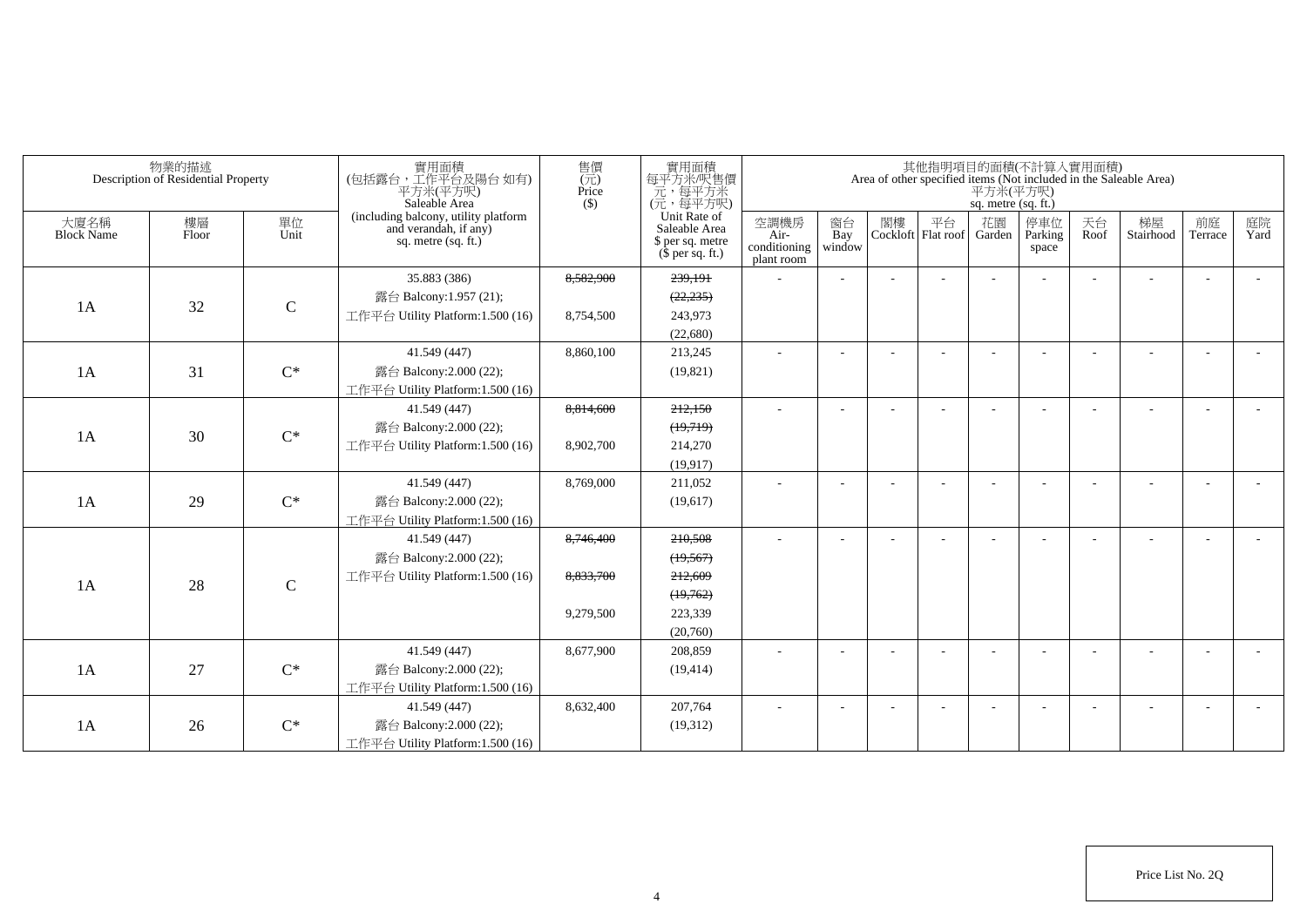|                           | 物業的描述<br>Description of Residential Property |             | 實用面積<br>(包括露台,工作平台及陽台如有)<br>平方米(平方呎)<br>Saleable Area                                | 售價<br>$\overline{(\overline{\pi})}$<br>Price<br>$($ \$) | 實用面積<br>每平方米/呎售價<br>元,每平方米<br>(元,每平方呎)                                |                                            |                     |    |    | 其他指明項目的面積(不計算入實用面積)<br>平方米(平方呎)<br>sq. metre (sq. ft.) |                         |            | Area of other specified items (Not included in the Saleable Area) |                          |            |
|---------------------------|----------------------------------------------|-------------|--------------------------------------------------------------------------------------|---------------------------------------------------------|-----------------------------------------------------------------------|--------------------------------------------|---------------------|----|----|--------------------------------------------------------|-------------------------|------------|-------------------------------------------------------------------|--------------------------|------------|
| 大廈名稱<br><b>Block Name</b> | 樓層<br>Floor                                  | 單位<br>Unit  | (including balcony, utility platform<br>and verandah, if any)<br>sq. metre (sq. ft.) |                                                         | Unit Rate of<br>Saleable Area<br>\$ per sq. metre<br>$$$ per sq. ft.) | 空調機房<br>Air-<br>conditioning<br>plant room | 窗台<br>Bay<br>window | 閣樓 | 平台 | 花園<br>Cockloft Flat roof Garden                        | 停車位<br>Parking<br>space | 天台<br>Roof | 梯屋<br>Stairhood                                                   | 前庭<br>Terrace            | 庭院<br>Yard |
|                           |                                              |             | 41.549 (447)                                                                         | 8,586,900                                               | 206.669                                                               |                                            |                     |    |    |                                                        |                         |            |                                                                   |                          |            |
| 1A                        |                                              |             | 露台 Balcony:2.000 (22);                                                               |                                                         | (19,210)                                                              |                                            |                     |    |    |                                                        |                         |            |                                                                   |                          |            |
|                           | 25                                           | $\mathbf C$ | 工作平台 Utility Platform:1.500 (16)                                                     | 9,130,000                                               | 219.741                                                               |                                            |                     |    |    |                                                        |                         |            |                                                                   |                          |            |
|                           |                                              |             |                                                                                      |                                                         | (20, 425)                                                             |                                            |                     |    |    |                                                        |                         |            |                                                                   |                          |            |
|                           |                                              |             | 41.549 (447)                                                                         | 8.541.300                                               | 205,572                                                               | $\overline{\phantom{a}}$                   |                     |    |    |                                                        |                         |            |                                                                   | ÷                        |            |
| 1A                        | 23                                           | $C^*$       | 露台 Balcony: 2.000 (22);                                                              |                                                         | (19, 108)                                                             |                                            |                     |    |    |                                                        |                         |            |                                                                   |                          |            |
|                           |                                              |             | 工作平台 Utility Platform:1.500 (16)                                                     |                                                         |                                                                       |                                            |                     |    |    |                                                        |                         |            |                                                                   |                          |            |
|                           |                                              |             | 41.549 (447)                                                                         | 8,508,600                                               | 204,785                                                               | $\overline{\phantom{a}}$                   |                     |    |    |                                                        |                         |            |                                                                   |                          |            |
| 1A                        | 22                                           | $C^*$       | 露台 Balcony: 2.000 (22);                                                              |                                                         | (19,035)                                                              |                                            |                     |    |    |                                                        |                         |            |                                                                   |                          |            |
|                           |                                              |             | 工作平台 Utility Platform:1.500 (16)                                                     |                                                         |                                                                       |                                            |                     |    |    |                                                        |                         |            |                                                                   |                          |            |
|                           |                                              |             | 41.549 (447)                                                                         | 8,450,200                                               | 203,379                                                               | ٠                                          |                     |    |    |                                                        | $\overline{a}$          |            |                                                                   | $\overline{\phantom{a}}$ |            |
| 1A                        | 21                                           | $C^*$       | 露台 Balcony:2.000 (22);                                                               |                                                         | (18,904)                                                              |                                            |                     |    |    |                                                        |                         |            |                                                                   |                          |            |
|                           |                                              |             | 工作平台 Utility Platform: 1.500 (16)                                                    |                                                         |                                                                       |                                            |                     |    |    |                                                        |                         |            |                                                                   |                          |            |
|                           |                                              |             | 41.549 (447)                                                                         | 8,406,000                                               | 202,315                                                               | $\overline{a}$                             |                     |    |    |                                                        |                         |            |                                                                   | $\overline{a}$           |            |
| 1A                        | 20                                           | $C^*$       | 露台 Balcony: 2.000 (22);                                                              |                                                         | (18, 805)                                                             |                                            |                     |    |    |                                                        |                         |            |                                                                   |                          |            |
|                           |                                              |             | 工作平台 Utility Platform:1.500 (16)                                                     |                                                         |                                                                       |                                            |                     |    |    |                                                        |                         |            |                                                                   |                          |            |
|                           |                                              |             | 41.549 (447)                                                                         | 8,253,000                                               | 198,633                                                               | ÷                                          |                     |    |    |                                                        |                         |            |                                                                   |                          |            |
| 1A                        | 9                                            | $C^*$       | 露台 Balcony: 2.000 (22);                                                              |                                                         | (18, 463)                                                             |                                            |                     |    |    |                                                        |                         |            |                                                                   |                          |            |
|                           |                                              |             | 工作平台 Utility Platform:1.500 (16)                                                     |                                                         |                                                                       |                                            |                     |    |    |                                                        |                         |            |                                                                   |                          |            |
|                           |                                              |             | 41.549 (447)                                                                         | 8,224,300                                               | 197,942                                                               | $\overline{\phantom{a}}$                   |                     |    |    |                                                        |                         |            |                                                                   |                          |            |
| 1A                        | $\,8\,$                                      | $C^*$       | 露台 Balcony: 2.000 (22);                                                              |                                                         | (18, 399)                                                             |                                            |                     |    |    |                                                        |                         |            |                                                                   |                          |            |
|                           |                                              |             | 工作平台 Utility Platform: 1.500 (16)                                                    |                                                         |                                                                       |                                            |                     |    |    |                                                        |                         |            |                                                                   |                          |            |
|                           |                                              |             | 41.549 (447)                                                                         | 8,195,500                                               | 197,249                                                               | $\overline{\phantom{a}}$                   |                     |    |    |                                                        |                         |            |                                                                   | ٠                        |            |
| 1A                        | 7                                            | $C^*$       | 露台 Balcony:2.000 (22);                                                               |                                                         | (18, 334)                                                             |                                            |                     |    |    |                                                        |                         |            |                                                                   |                          |            |
|                           |                                              |             | 工作平台 Utility Platform: 1.500 (16)                                                    |                                                         |                                                                       |                                            |                     |    |    |                                                        |                         |            |                                                                   |                          |            |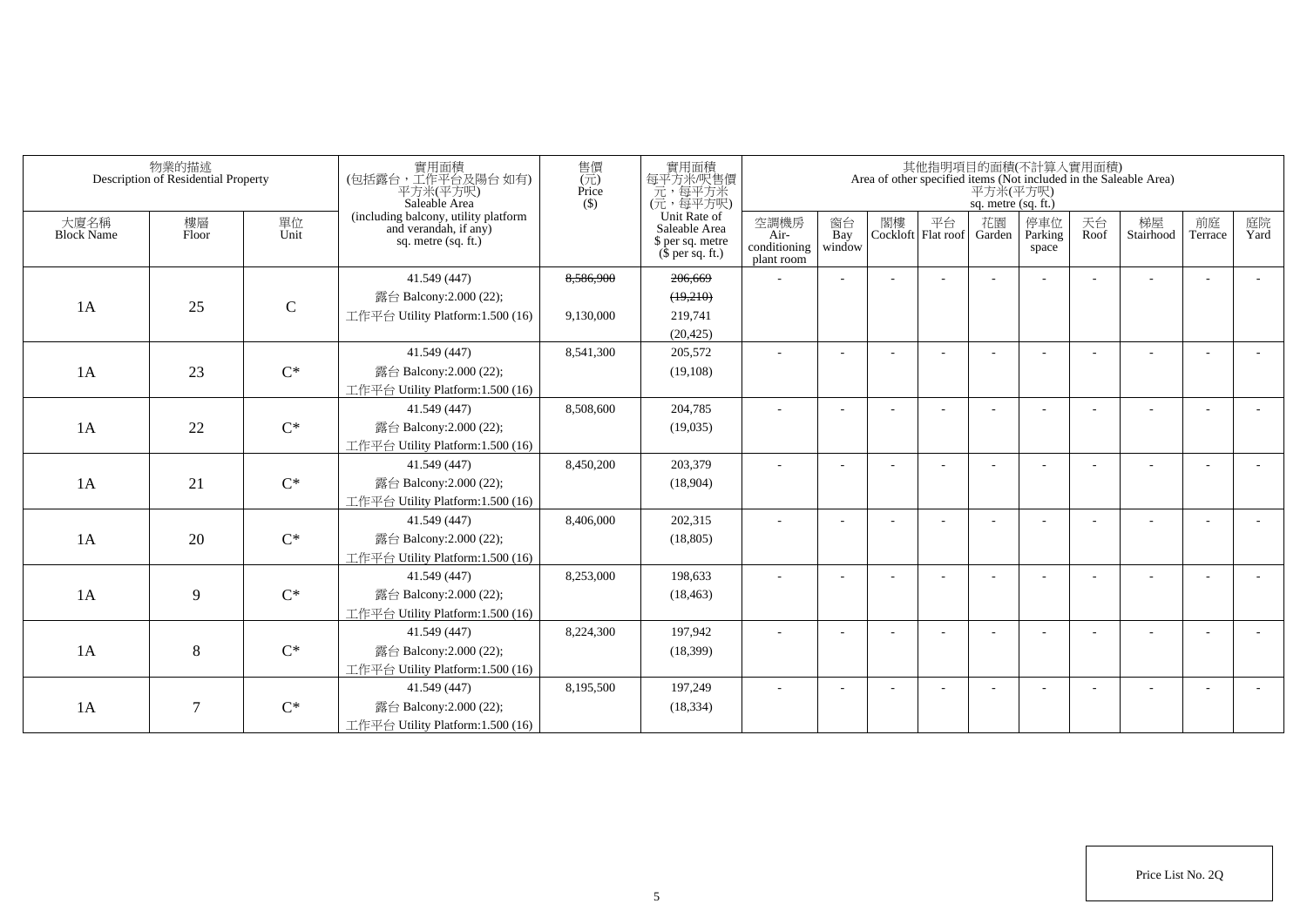|                           | 物業的描述<br>Description of Residential Property |                | 實用面積<br>(包括露台,工作平台及陽台如有)<br>平方米(平方呎)<br>Saleable Area                                | 售價<br>$(\vec{\pi})$<br>Price<br>$($)$ | 實用面積<br>每平方米/呎售價<br>一元, 每平方米<br>(元, 每平方呎)                             |                                            |                          |    |                          | 平方米(平方呎)<br>sq. metre (sq. ft.) | 其他指明項目的面積(不計算入實用面積)     |            | Area of other specified items (Not included in the Saleable Area) |               |            |
|---------------------------|----------------------------------------------|----------------|--------------------------------------------------------------------------------------|---------------------------------------|-----------------------------------------------------------------------|--------------------------------------------|--------------------------|----|--------------------------|---------------------------------|-------------------------|------------|-------------------------------------------------------------------|---------------|------------|
| 大廈名稱<br><b>Block Name</b> | 樓層<br>Floor                                  | 單位<br>Unit     | (including balcony, utility platform<br>and verandah, if any)<br>sq. metre (sq. ft.) |                                       | Unit Rate of<br>Saleable Area<br>\$ per sq. metre<br>$$$ per sq. ft.) | 空調機房<br>Air-<br>conditioning<br>plant room | 窗台<br>Bay<br>window      | 閣樓 | 平台<br>Cockloft Flat roof | 花園<br>Garden                    | 停車位<br>Parking<br>space | 天台<br>Roof | 梯屋<br>Stairhood                                                   | 前庭<br>Terrace | 庭院<br>Yard |
| 1A                        | 6                                            | $C^*$          | 41.549 (447)<br>露台 Balcony: $2.000(22)$ ;<br>工作平台 Utility Platform:1.500 (16)        | 8,166,800                             | 196.558<br>(18,270)                                                   |                                            | $\overline{\phantom{a}}$ |    |                          |                                 |                         |            |                                                                   |               |            |
| 1A                        | 5                                            | $C^*$          | 41.549 (447)<br>露台 Balcony: $2.000(22)$ ;<br>工作平台 Utility Platform:1.500 (16)        | 8,138,000                             | 195,865<br>(18,206)                                                   |                                            |                          |    |                          |                                 |                         |            |                                                                   |               |            |
| 1A                        | 3                                            | $C^*$          | 41.549 (447)<br>露台 Balcony: $2.000(22)$ ;<br>工作平台 Utility Platform:1.500 (16)        | 8.109.300                             | 195.174<br>(18, 142)                                                  |                                            |                          |    |                          |                                 |                         |            |                                                                   |               |            |
| 1A                        | $\overline{2}$                               | $C^*$          | 41.549 (447)<br>露台 Balcony: $2.000(22)$ ;<br>工作平台 Utility Platform:1.500 (16)        | 8.080.500                             | 194,481<br>(18,077)                                                   |                                            | ÷                        |    |                          |                                 |                         |            | ۰                                                                 |               |            |
| 1A                        |                                              | $C^*$          | 41.549 (447)<br>露台 Balcony:2.000 (22);<br>工作平台 Utility Platform:1.500 (16)           | 8,051,700                             | 193,788<br>(18,013)                                                   |                                            |                          |    |                          |                                 |                         |            |                                                                   |               |            |
| 1A                        | 31                                           | $\mathrm{D}^*$ | 37.075 (399)<br>露台 Balcony:2.000 (22);<br>工作平台 Utility Platform:1.500 (16)           | 8,235,800<br>8,318,000                | 222,139<br>(20, 641)<br>224,356<br>(20, 847)                          |                                            |                          |    |                          |                                 |                         |            |                                                                   |               |            |
| 1A                        | 30                                           | $D^*$          | 37.075 (399)<br>露台 Balcony:2.000 (22);<br>工作平台 Utility Platform:1.500 (16)           | 8,195,600<br>8,277,500                | 221.055<br>(20,540)<br>223,264<br>(20,746)                            |                                            |                          |    |                          |                                 |                         |            |                                                                   |               |            |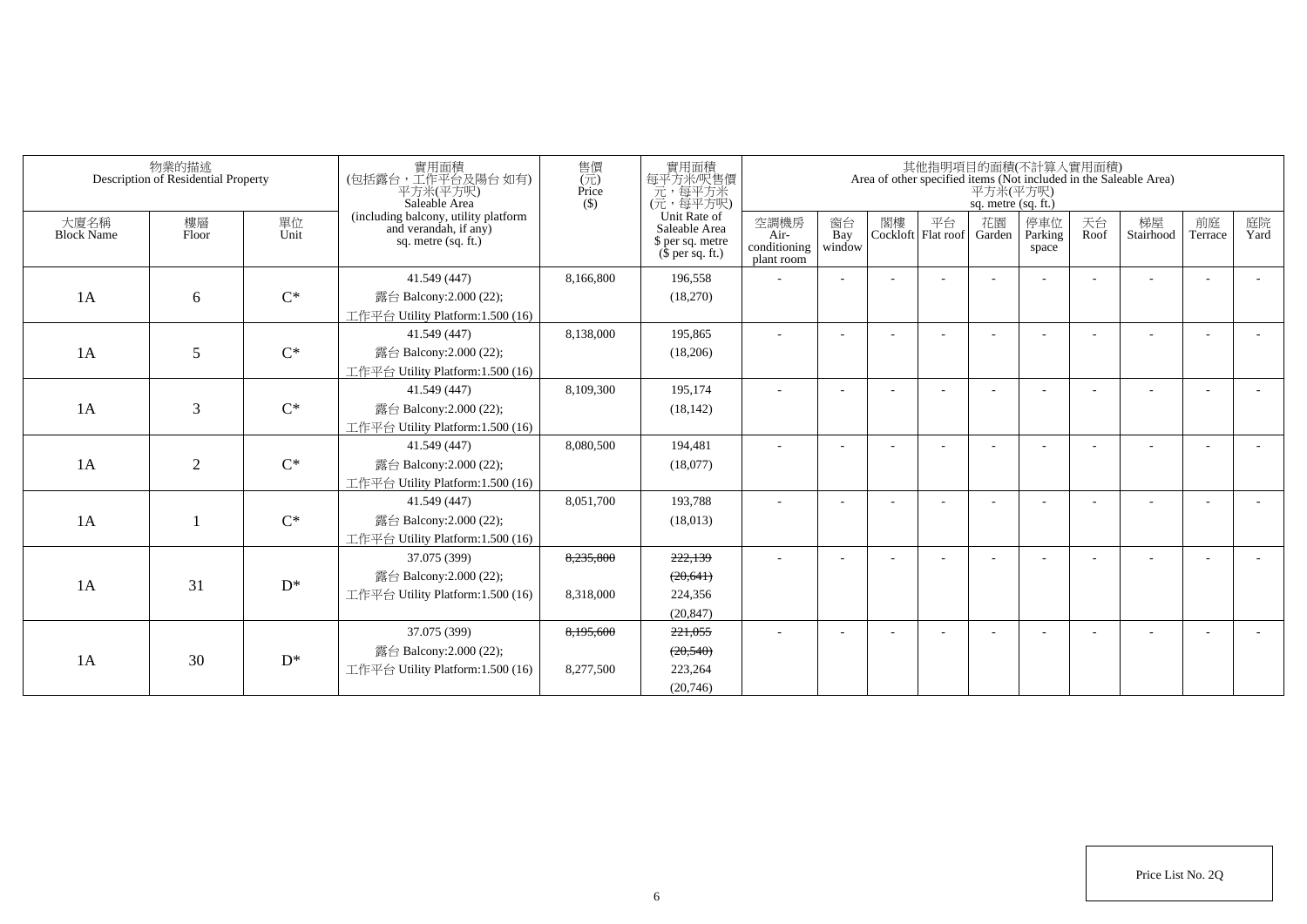|                           | 物業的描述<br>Description of Residential Property |            | 實用面積<br>(包括露台,工作平台及陽台如有)<br>平方米(平方呎)<br>Saleable Area                                | 售價<br>(元)<br>Price<br>$($ \$) | 實用面積<br>每平方米/呎售價<br>元,每平方米<br>(元,每平方呎)                                |                                            |                          |    |                          | 平方米(平方呎)<br>sq. metre (sq. ft.) | 其他指明項目的面積(不計算入實用面積)     |            | Area of other specified items (Not included in the Saleable Area) |                          |            |
|---------------------------|----------------------------------------------|------------|--------------------------------------------------------------------------------------|-------------------------------|-----------------------------------------------------------------------|--------------------------------------------|--------------------------|----|--------------------------|---------------------------------|-------------------------|------------|-------------------------------------------------------------------|--------------------------|------------|
| 大廈名稱<br><b>Block Name</b> | 樓層<br>Floor                                  | 單位<br>Unit | (including balcony, utility platform<br>and verandah, if any)<br>sq. metre (sq. ft.) |                               | Unit Rate of<br>Saleable Area<br>\$ per sq. metre<br>$$$ per sq. ft.) | 空調機房<br>Air-<br>conditioning<br>plant room | 窗台<br>Bay<br>window      | 閣樓 | 平台<br>Cockloft Flat roof | 花園<br>Garden                    | 停車位<br>Parking<br>space | 天台<br>Roof | 梯屋<br>Stairhood                                                   | 前庭<br>Terrace            | 庭院<br>Yard |
|                           |                                              |            | 37.075 (399)                                                                         | 8,155,300                     | 219,968                                                               | ٠                                          | $\sim$                   |    |                          |                                 |                         |            |                                                                   | $\overline{\phantom{a}}$ |            |
| 1A                        | 29                                           | $D^*$      | 露台 Balcony:2.000 (22);                                                               |                               | (20, 439)                                                             |                                            |                          |    |                          |                                 |                         |            |                                                                   |                          |            |
|                           |                                              |            | 工作平台 Utility Platform: 1.500 (16)                                                    | 8,236,800                     | 222,166                                                               |                                            |                          |    |                          |                                 |                         |            |                                                                   |                          |            |
|                           |                                              |            |                                                                                      |                               | (20.644)                                                              |                                            |                          |    |                          |                                 |                         |            |                                                                   |                          |            |
|                           |                                              |            | 37.075 (399)                                                                         | 8,135,100                     | 219,423                                                               | $\sim$                                     | $\overline{\phantom{a}}$ |    |                          |                                 |                         |            |                                                                   | $\overline{\phantom{a}}$ |            |
| 1A                        | 28                                           | $D^*$      | 露台 Balcony:2.000 (22);                                                               |                               | (20, 389)                                                             |                                            |                          |    |                          |                                 |                         |            |                                                                   |                          |            |
|                           |                                              |            | 工作平台 Utility Platform:1.500 (16)                                                     | 8,216,400                     | 221,616                                                               |                                            |                          |    |                          |                                 |                         |            |                                                                   |                          |            |
|                           |                                              |            |                                                                                      |                               | (20, 592)                                                             |                                            |                          |    |                          |                                 |                         |            |                                                                   |                          |            |
|                           |                                              |            | 37.075 (399)                                                                         | 8,074,800                     | 217,796                                                               | $\sim$                                     |                          |    |                          |                                 |                         |            |                                                                   | $\overline{\phantom{a}}$ |            |
| 1A                        | 27                                           | $D^*$      | 露台 Balcony:2.000 (22);                                                               |                               | (20, 238)                                                             |                                            |                          |    |                          |                                 |                         |            |                                                                   |                          |            |
|                           |                                              |            | 工作平台 Utility Platform:1.500 (16)                                                     | 8,195,700                     | 221,057                                                               |                                            |                          |    |                          |                                 |                         |            |                                                                   |                          |            |
|                           |                                              |            |                                                                                      |                               | (20, 541)                                                             |                                            |                          |    |                          |                                 |                         |            |                                                                   |                          |            |
|                           |                                              |            | 37.075 (399)                                                                         | 8,034,400                     | 216,707                                                               | $\sim$                                     | $\overline{\phantom{a}}$ |    |                          |                                 |                         |            |                                                                   | $\overline{\phantom{a}}$ |            |
| 1A                        | 26                                           | $D^*$      | 露台 Balcony:2.000 (22);                                                               |                               | (20, 136)                                                             |                                            |                          |    |                          |                                 |                         |            |                                                                   |                          |            |
|                           |                                              |            | 工作平台 Utility Platform: 1.500 (16)                                                    | 8,178,900                     | 220,604                                                               |                                            |                          |    |                          |                                 |                         |            |                                                                   |                          |            |
|                           |                                              |            |                                                                                      |                               | (20, 498)                                                             |                                            |                          |    |                          |                                 |                         |            |                                                                   |                          |            |
|                           |                                              |            | 37.075 (399)                                                                         | 7,994,200                     | 215,622                                                               | $\sim$                                     |                          |    |                          |                                 |                         |            |                                                                   | $\overline{\phantom{a}}$ |            |
| 1A                        | 25                                           | $D^*$      | 露台 Balcony:2.000 (22);                                                               |                               | (20, 036)                                                             |                                            |                          |    |                          |                                 |                         |            |                                                                   |                          |            |
|                           |                                              |            | 工作平台 Utility Platform: 1.500 (16)                                                    | 8,154,100                     | 219,935                                                               |                                            |                          |    |                          |                                 |                         |            |                                                                   |                          |            |
|                           |                                              |            |                                                                                      |                               | (20, 436)                                                             |                                            |                          |    |                          |                                 |                         |            |                                                                   |                          |            |
|                           |                                              |            | 37.075 (399)                                                                         | 7,953,900                     | 214,535                                                               | $\overline{\phantom{a}}$                   |                          |    |                          |                                 |                         |            |                                                                   | $\overline{\phantom{a}}$ |            |
| 1A                        | 23                                           | $D^*$      | 露台 Balcony:2.000 (22);                                                               |                               | (19,935)                                                              |                                            |                          |    |                          |                                 |                         |            |                                                                   |                          |            |
|                           |                                              |            | 工作平台 Utility Platform:1.500 (16)                                                     | 8.136.800                     | 219,469                                                               |                                            |                          |    |                          |                                 |                         |            |                                                                   |                          |            |
|                           |                                              |            |                                                                                      |                               | (20.393)                                                              |                                            |                          |    |                          |                                 |                         |            |                                                                   |                          |            |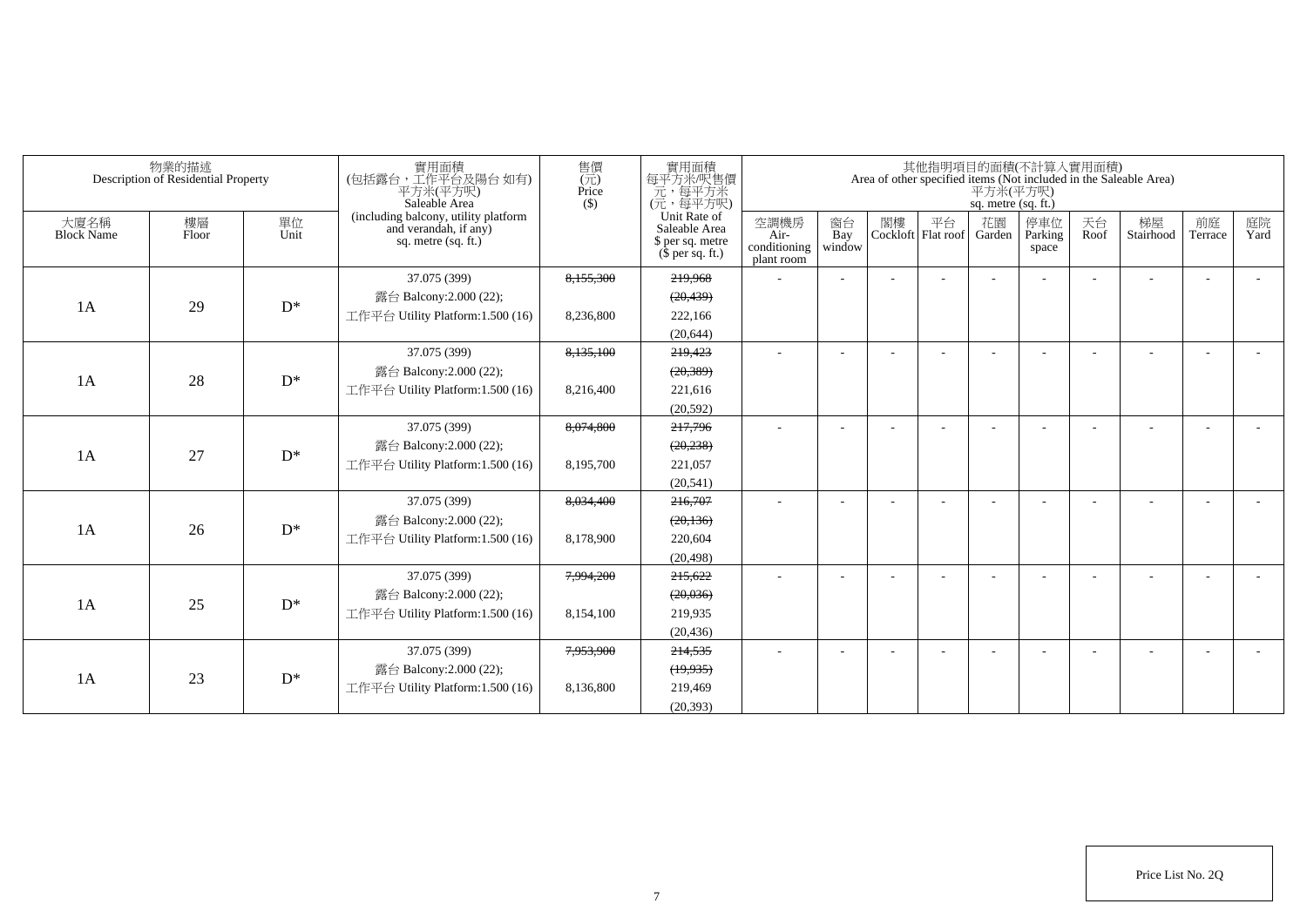|                           | 物業的描述<br>Description of Residential Property |                 | 實用面積<br>(包括露台,工作平台及陽台如有)<br>平方米(平方呎)<br>Saleable Area                                | 售價<br>$(\vec{\pi})$<br>Price<br>$($ \$) | 實用面積<br>每平方米/呎售價<br>一元, 每平方米<br>(元, 每平方呎)                             |                                            |                          |                             | 平方米(平方呎)<br>sq. metre (sq. ft.) | 其他指明項目的面積(不計算入實用面積)     |            | Area of other specified items (Not included in the Saleable Area) |                          |            |
|---------------------------|----------------------------------------------|-----------------|--------------------------------------------------------------------------------------|-----------------------------------------|-----------------------------------------------------------------------|--------------------------------------------|--------------------------|-----------------------------|---------------------------------|-------------------------|------------|-------------------------------------------------------------------|--------------------------|------------|
| 大廈名稱<br><b>Block Name</b> | 樓層<br>Floor                                  | 單位<br>Unit      | (including balcony, utility platform<br>and verandah, if any)<br>sq. metre (sq. ft.) |                                         | Unit Rate of<br>Saleable Area<br>\$ per sq. metre<br>$$$ per sq. ft.) | 空調機房<br>Air-<br>conditioning<br>plant room | 窗台<br>Bay<br>window      | 閣樓 平台<br>Cockloft Flat roof | 花園<br>Garden                    | 停車位<br>Parking<br>space | 天台<br>Roof | 梯屋<br>Stairhood                                                   | 前庭<br>Terrace            | 庭院<br>Yard |
|                           |                                              |                 | 37.075 (399)                                                                         | 7,913,700                               | 213.451                                                               |                                            |                          |                             |                                 |                         |            |                                                                   |                          |            |
|                           |                                              |                 | 露台 Balcony: 2.000 (22);                                                              |                                         | (19, 834)                                                             |                                            |                          |                             |                                 |                         |            |                                                                   |                          |            |
| 1A                        | 22                                           | $D^*$           | 工作平台 Utility Platform: 1.500 (16)                                                    | 8,135,200                               | 219,425                                                               |                                            |                          |                             |                                 |                         |            |                                                                   |                          |            |
|                           |                                              |                 |                                                                                      |                                         | (20, 389)                                                             |                                            |                          |                             |                                 |                         |            |                                                                   |                          |            |
|                           |                                              |                 | 37.075 (399)                                                                         | 7,873,400                               | 212,364                                                               |                                            |                          |                             |                                 |                         |            |                                                                   | $\overline{\phantom{a}}$ |            |
| 1A                        | 21                                           | $D^*$           | 露台 Balcony:2.000 (22);                                                               |                                         | (19,733)                                                              |                                            |                          |                             |                                 |                         |            |                                                                   |                          |            |
|                           |                                              |                 | 工作平台 Utility Platform:1.500 (16)                                                     | 8,109,400                               | 218,730                                                               |                                            |                          |                             |                                 |                         |            |                                                                   |                          |            |
|                           |                                              |                 |                                                                                      |                                         | (20, 324)                                                             |                                            |                          |                             |                                 |                         |            |                                                                   |                          |            |
|                           |                                              |                 | 41.041 (442)                                                                         | 9,205,800                               | 224,307                                                               | ٠                                          | $\overline{\phantom{a}}$ |                             |                                 |                         |            |                                                                   | $\overline{a}$           |            |
| 1A                        | 31                                           | $\mathcal{E}^*$ | 露台 Balcony:2.000 (22);                                                               |                                         | (20, 828)                                                             |                                            |                          |                             |                                 |                         |            |                                                                   |                          |            |
|                           |                                              |                 | 工作平台 Utility Platform:1.500 (16)                                                     |                                         |                                                                       |                                            |                          |                             |                                 |                         |            |                                                                   |                          |            |
|                           |                                              |                 | 41.041 (442)                                                                         | 9,160,300                               | 223,199                                                               | $\sim$                                     |                          |                             |                                 |                         |            |                                                                   |                          |            |
| 1A                        | 30                                           | $\mathcal{E}^*$ | 露台 Balcony:2.000 (22);                                                               |                                         | (20, 725)                                                             |                                            |                          |                             |                                 |                         |            |                                                                   |                          |            |
|                           |                                              |                 | 工作平台 Utility Platform: 1.500 (16)                                                    | 9,343,500                               | 227,663                                                               |                                            |                          |                             |                                 |                         |            |                                                                   |                          |            |
|                           |                                              |                 |                                                                                      |                                         | (21, 139)                                                             |                                            |                          |                             |                                 |                         |            |                                                                   |                          |            |
|                           |                                              |                 | 41.041 (442)                                                                         | 9,114,800                               | 222,090                                                               | $\sim$                                     | $\overline{\phantom{a}}$ |                             |                                 |                         |            |                                                                   | $\overline{\phantom{a}}$ |            |
| 1A                        | 29                                           | $\mathcal{E}^*$ | 露台 Balcony:2.000 (22);                                                               |                                         | (20,622)                                                              |                                            |                          |                             |                                 |                         |            |                                                                   |                          |            |
|                           |                                              |                 | 工作平台 Utility Platform:1.500 (16)                                                     |                                         |                                                                       |                                            |                          |                             |                                 |                         |            |                                                                   |                          |            |
|                           |                                              |                 | 41.041 (442)                                                                         | 9.092.100                               | 221,537                                                               | ÷                                          | $\overline{\phantom{a}}$ |                             |                                 |                         |            |                                                                   | $\overline{\phantom{a}}$ |            |
| 1A                        | 28                                           | $\mathcal{E}^*$ | 露台 Balcony:2.000 (22);                                                               |                                         | (20, 570)                                                             |                                            |                          |                             |                                 |                         |            |                                                                   |                          |            |
|                           |                                              |                 | 工作平台 Utility Platform: 1.500 (16)                                                    | 9.273.800                               | 225,964                                                               |                                            |                          |                             |                                 |                         |            |                                                                   |                          |            |
|                           |                                              |                 |                                                                                      |                                         | (20,981)                                                              |                                            |                          |                             |                                 |                         |            |                                                                   |                          |            |
|                           |                                              |                 | 41.041 (442)                                                                         | 9,023,900                               | 219,875                                                               |                                            |                          |                             |                                 |                         |            |                                                                   | $\overline{\phantom{a}}$ |            |
| 1A                        | 27                                           | $\mathcal{E}^*$ | 露台 Balcony:2.000 (22);                                                               |                                         | (20, 416)                                                             |                                            |                          |                             |                                 |                         |            |                                                                   |                          |            |
|                           |                                              |                 | 工作平台 Utility Platform: 1.500 (16)                                                    |                                         |                                                                       |                                            |                          |                             |                                 |                         |            |                                                                   |                          |            |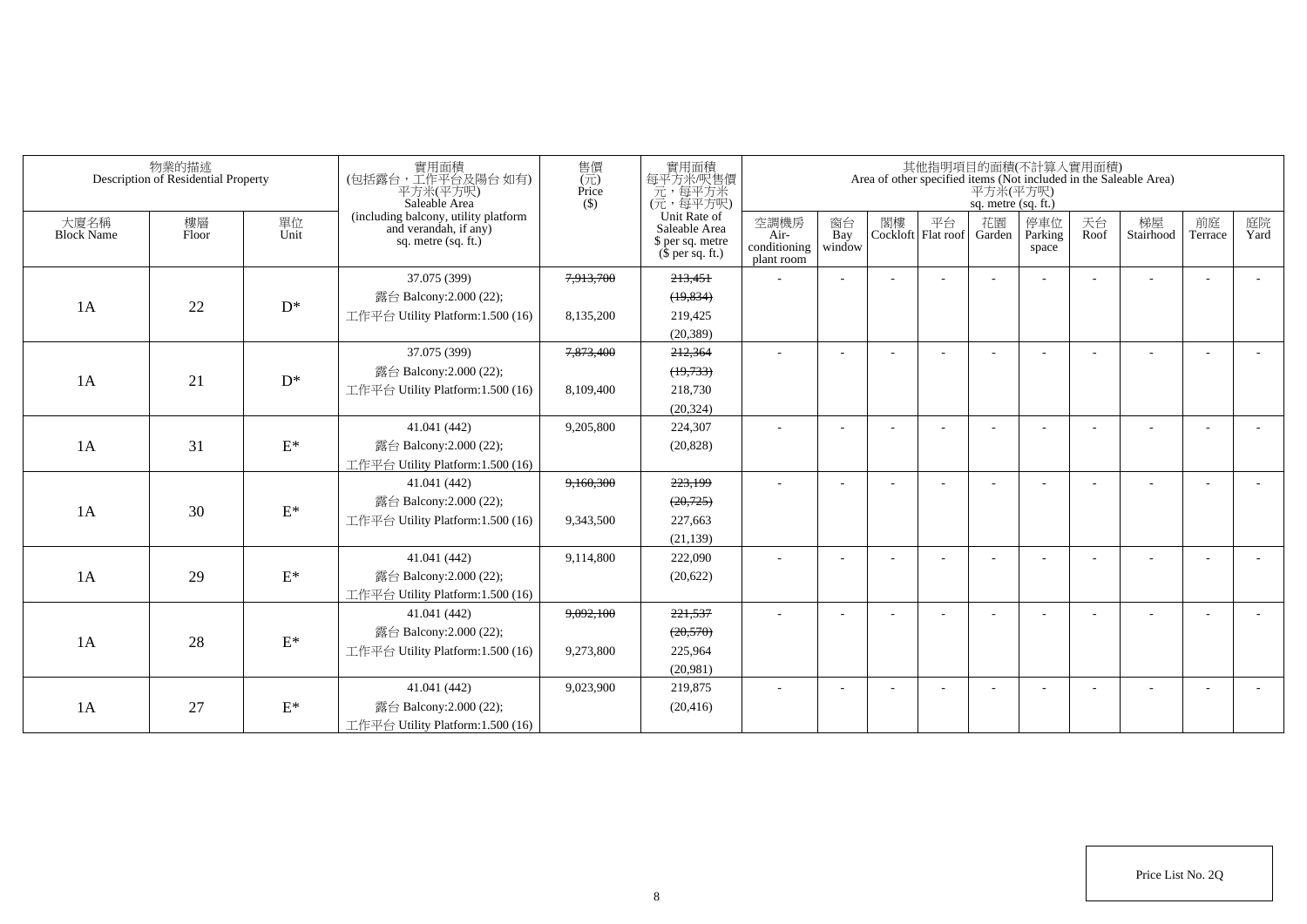|                           | 物業的描述<br>Description of Residential Property |                 | 實用面積<br>(包括露台,工作平台及陽台 如有)<br>平方米(平方呎)<br>Saleable Area                                 | 售價<br>(元)<br>Price<br>$($ \$) | 實用面積<br>每平方米呎售價<br>元,每平方呎)<br>(元,每平方呎)                                |                                            |                          |                             | 平方米(平方呎)<br>sq. metre (sq. ft.) | 其他指明項目的面積(不計算入實用面積)     |            | Area of other specified items (Not included in the Saleable Area) |                          |            |
|---------------------------|----------------------------------------------|-----------------|----------------------------------------------------------------------------------------|-------------------------------|-----------------------------------------------------------------------|--------------------------------------------|--------------------------|-----------------------------|---------------------------------|-------------------------|------------|-------------------------------------------------------------------|--------------------------|------------|
| 大廈名稱<br><b>Block Name</b> | 樓層<br>Floor                                  | 單位<br>Unit      | (including balcony, utility platform<br>and verandah, if any)<br>sq. metre $(sq. ft.)$ |                               | Unit Rate of<br>Saleable Area<br>\$ per sq. metre<br>$$$ per sq. ft.) | 空調機房<br>Air-<br>conditioning<br>plant room | 窗台<br>Bay<br>window      | 閣樓 平台<br>Cockloft Flat roof | 花園<br>Garden                    | 停車位<br>Parking<br>space | 天台<br>Roof | 梯屋<br>Stairhood                                                   | 前庭<br>Terrace            | 庭院<br>Yard |
|                           |                                              |                 | 41.041 (442)                                                                           | 8,978,400                     | 218,767                                                               |                                            |                          |                             |                                 |                         |            |                                                                   |                          |            |
| 1A                        | 26                                           | $\mathrm{E}^*$  | 露台 Balcony:2.000 (22);                                                                 |                               | (20,313)                                                              |                                            |                          |                             |                                 |                         |            |                                                                   |                          |            |
|                           |                                              |                 | 工作平台 Utility Platform:1.500 (16)                                                       |                               |                                                                       |                                            |                          |                             |                                 |                         |            |                                                                   |                          |            |
|                           |                                              |                 | 41.041 (442)                                                                           | 8,932,800                     | 217,656                                                               |                                            | $\overline{a}$           |                             |                                 |                         |            |                                                                   | $\overline{a}$           |            |
| 1A                        | 25                                           | $\mathcal{E}^*$ | 露台 Balcony: 2.000 (22);                                                                |                               | (20, 210)                                                             |                                            |                          |                             |                                 |                         |            |                                                                   |                          |            |
|                           |                                              |                 | 工作平台 Utility Platform: $1.500(16)$                                                     |                               |                                                                       |                                            |                          |                             |                                 |                         |            |                                                                   |                          |            |
|                           |                                              |                 | 41.041 (442)                                                                           | 8,887,300                     | 216,547                                                               |                                            |                          |                             |                                 |                         |            |                                                                   |                          |            |
| 1A                        | 23                                           | $\mathcal{E}^*$ | 露台 Balcony:2.000 (22);                                                                 |                               | (20, 107)                                                             |                                            |                          |                             |                                 |                         |            |                                                                   |                          |            |
|                           |                                              |                 | 工作平台 Utility Platform:1.500 (16)                                                       |                               |                                                                       |                                            |                          |                             |                                 |                         |            |                                                                   |                          |            |
|                           |                                              |                 | 41.041 (442)                                                                           | 8.841.800                     | 215.438                                                               |                                            | $\overline{\phantom{a}}$ |                             |                                 |                         |            |                                                                   |                          |            |
| 1A                        | 22                                           | $\mathcal{E}^*$ | 露台 Balcony: 2.000 (22);                                                                |                               | (20,004)                                                              |                                            |                          |                             |                                 |                         |            |                                                                   |                          |            |
|                           |                                              |                 | 工作平台 Utility Platform:1.500 (16)                                                       |                               |                                                                       |                                            |                          |                             |                                 |                         |            |                                                                   |                          |            |
|                           |                                              |                 | 41.041 (442)                                                                           | 8,796,300                     | 214,330                                                               |                                            |                          |                             |                                 |                         |            |                                                                   |                          |            |
| 1A                        | 21                                           | $\mathcal{E}^*$ | 露台 Balcony: 2.000 (22);                                                                |                               | (19,901)                                                              |                                            |                          |                             |                                 |                         |            |                                                                   |                          |            |
|                           |                                              |                 | 工作平台 Utility Platform:1.500 (16)                                                       |                               |                                                                       |                                            |                          |                             |                                 |                         |            |                                                                   |                          |            |
|                           |                                              |                 | 41.041 (442)                                                                           | 8,750,900                     | 213,223                                                               | $\overline{\phantom{a}}$                   | $\overline{\phantom{a}}$ |                             |                                 |                         |            |                                                                   | $\overline{\phantom{a}}$ |            |
| 1A                        | 20                                           | E               | 露台 Balcony: 2.000 (22);                                                                |                               | (19,798)                                                              |                                            |                          |                             |                                 |                         |            |                                                                   |                          |            |
|                           |                                              |                 | 工作平台 Utility Platform:1.500 (16)                                                       | 9,128,300                     | 222,419                                                               |                                            |                          |                             |                                 |                         |            |                                                                   |                          |            |
|                           |                                              |                 |                                                                                        |                               | (20, 652)                                                             |                                            |                          |                             |                                 |                         |            |                                                                   |                          |            |
|                           |                                              |                 | 41.041 (442)                                                                           | 8,705,400                     | 212,115                                                               |                                            |                          |                             |                                 |                         |            |                                                                   |                          |            |
| 1A                        | 19                                           | $\mathcal{E}^*$ | 露台 Balcony:2.000 (22);                                                                 |                               | (19,695)                                                              |                                            |                          |                             |                                 |                         |            |                                                                   |                          |            |
|                           |                                              |                 | 工作平台 Utility Platform:1.500 (16)                                                       |                               |                                                                       |                                            |                          |                             |                                 |                         |            |                                                                   |                          |            |
|                           |                                              |                 | 41.041 (442)                                                                           | 8,691,700                     | 211,781                                                               |                                            |                          |                             |                                 |                         |            |                                                                   | ٠                        |            |
| 1A                        | 18                                           | $\mathcal{E}^*$ | 露台 Balcony:2.000 (22);                                                                 |                               | (19,664)                                                              |                                            |                          |                             |                                 |                         |            |                                                                   |                          |            |
|                           |                                              |                 | 工作平台 Utility Platform:1.500 (16)                                                       |                               |                                                                       |                                            |                          |                             |                                 |                         |            |                                                                   |                          |            |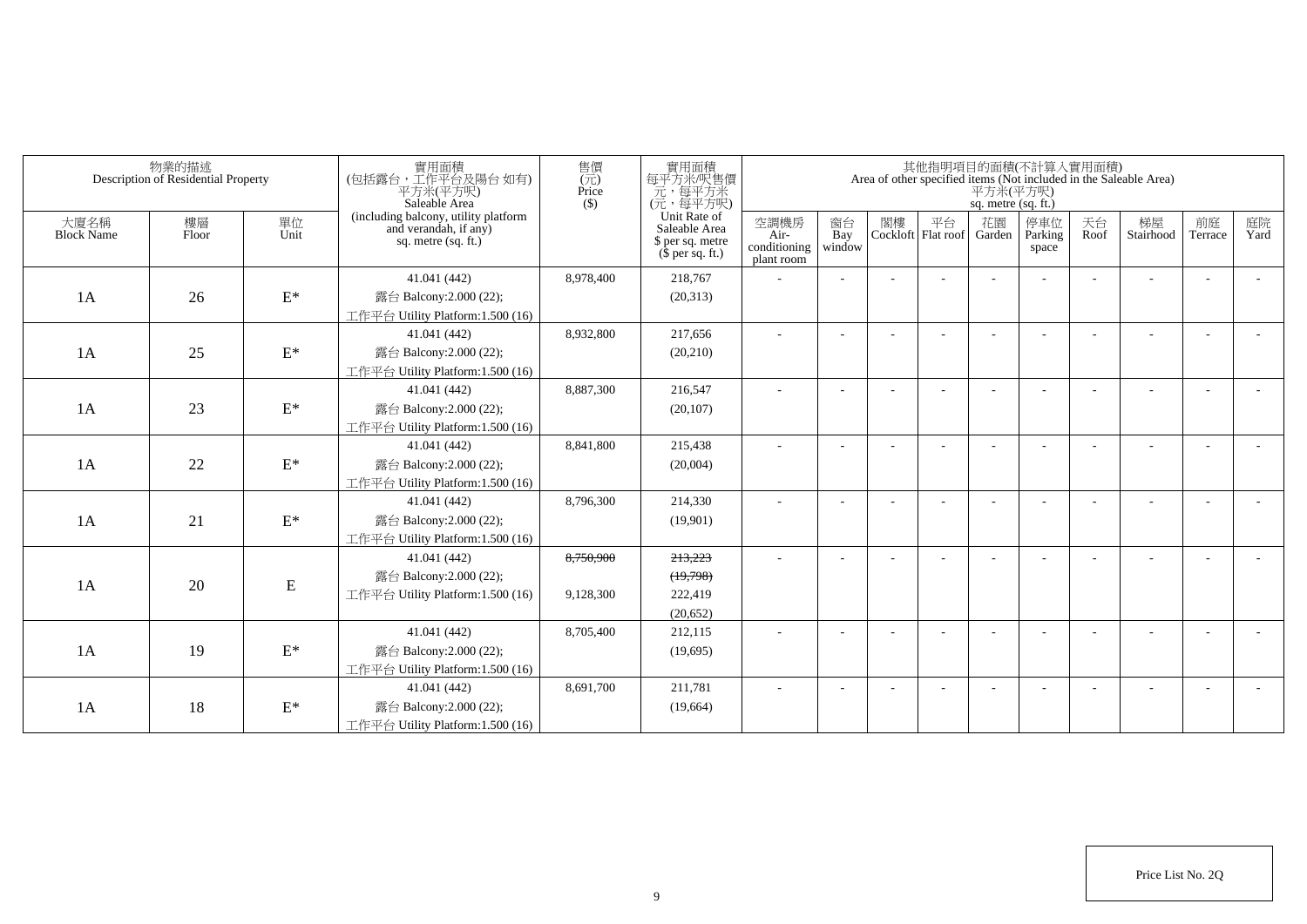|                           | 物業的描述<br>Description of Residential Property |                 | 實用面積<br>(包括露台,工作平台及陽台如有)<br>平方米(平方呎)<br>Saleable Area                                  | 售價<br>$(\vec{\pi})$<br>Price<br>$($ \$) | 實用面積<br>每平方米/呎售價<br>一元,每平方米<br>(元,每平方呎)                               |                                            |                          |    |                          | 平方米(平方呎)<br>sq. metre (sq. ft.) | 其他指明項目的面積(不計算入實用面積)     |            | Area of other specified items (Not included in the Saleable Area) |                          |            |
|---------------------------|----------------------------------------------|-----------------|----------------------------------------------------------------------------------------|-----------------------------------------|-----------------------------------------------------------------------|--------------------------------------------|--------------------------|----|--------------------------|---------------------------------|-------------------------|------------|-------------------------------------------------------------------|--------------------------|------------|
| 大廈名稱<br><b>Block Name</b> | 樓層<br>Floor                                  | 單位<br>Unit      | (including balcony, utility platform<br>and verandah, if any)<br>sq. metre $(sq, ft.)$ |                                         | Unit Rate of<br>Saleable Area<br>\$ per sq. metre<br>$$$ per sq. ft.) | 空調機房<br>Air-<br>conditioning<br>plant room | 窗台<br>Bay<br>window      | 閣樓 | 平台<br>Cockloft Flat roof | 花園<br>Garden                    | 停車位<br>Parking<br>space | 天台<br>Roof | 梯屋<br>Stairhood                                                   | 前庭<br>Terrace            | 庭院<br>Yard |
|                           |                                              |                 | 41.041 (442)                                                                           | 8,632,500                               | 210,338                                                               |                                            |                          |    |                          |                                 |                         |            |                                                                   |                          |            |
| 1A                        | 17                                           | $\mathcal{E}^*$ | 露台 Balcony:2.000 (22);                                                                 |                                         | (19, 531)                                                             |                                            |                          |    |                          |                                 |                         |            |                                                                   |                          |            |
|                           |                                              |                 | 工作平台 Utility Platform:1.500 (16)                                                       |                                         |                                                                       |                                            |                          |    |                          |                                 |                         |            |                                                                   |                          |            |
|                           |                                              |                 | 41.041 (442)                                                                           | 8,596,100                               | 209,452                                                               |                                            |                          |    |                          |                                 |                         |            |                                                                   |                          |            |
| 1A                        | 16                                           | $\mathbf{E}^*$  | 露台 Balcony:2.000 (22);                                                                 |                                         | (19, 448)                                                             |                                            |                          |    |                          |                                 |                         |            |                                                                   |                          |            |
|                           |                                              |                 | 工作平台 Utility Platform:1.500 (16)                                                       |                                         |                                                                       |                                            |                          |    |                          |                                 |                         |            |                                                                   |                          |            |
|                           |                                              |                 | 41.041 (442)                                                                           | 8,559,700                               | 208,565                                                               | ٠                                          | $\overline{\phantom{a}}$ |    |                          |                                 |                         |            |                                                                   | $\overline{\phantom{a}}$ |            |
| 1A                        | 15                                           | $\mathcal{E}^*$ | 露台 Balcony:2.000 (22);                                                                 |                                         | (19,366)                                                              |                                            |                          |    |                          |                                 |                         |            |                                                                   |                          |            |
|                           |                                              |                 | 工作平台 Utility Platform: 1.500 (16)                                                      |                                         |                                                                       |                                            |                          |    |                          |                                 |                         |            |                                                                   |                          |            |
|                           |                                              |                 | 41.041 (442)                                                                           | 8,523,400                               | 207,680                                                               |                                            |                          |    |                          |                                 |                         |            |                                                                   |                          |            |
| 1A                        | 12                                           | $\mathbf{E}^*$  | 露台 Balcony:2.000 (22);                                                                 |                                         | (19, 284)                                                             |                                            |                          |    |                          |                                 |                         |            |                                                                   |                          |            |
|                           |                                              |                 | 工作平台 Utility Platform:1.500 (16)                                                       |                                         |                                                                       |                                            |                          |    |                          |                                 |                         |            |                                                                   |                          |            |
|                           |                                              |                 | 41.041 (442)                                                                           | 8,487,000                               | 206,793                                                               |                                            |                          |    |                          |                                 |                         |            |                                                                   |                          |            |
| 1A                        | 11                                           | $\mathcal{E}^*$ | 露台 Balcony: 2.000 (22);                                                                |                                         | (19,201)                                                              |                                            |                          |    |                          |                                 |                         |            |                                                                   |                          |            |
|                           |                                              |                 | 工作平台 Utility Platform:1.500 (16)                                                       |                                         |                                                                       |                                            |                          |    |                          |                                 |                         |            |                                                                   |                          |            |
|                           |                                              |                 | 41.041 (442)                                                                           | 8,450,600                               | 205,906                                                               |                                            |                          |    |                          |                                 |                         |            |                                                                   |                          |            |
| 1A                        | 10                                           | $\mathcal{E}^*$ | 露台 Balcony: 2.000 (22);                                                                |                                         | (19, 119)                                                             |                                            |                          |    |                          |                                 |                         |            |                                                                   |                          |            |
|                           |                                              |                 | 工作平台 Utility Platform:1.500 (16)                                                       |                                         |                                                                       |                                            |                          |    |                          |                                 |                         |            |                                                                   |                          |            |
|                           |                                              |                 | 41.041 (442)                                                                           | 8,414,200                               | 205,019                                                               |                                            |                          |    |                          |                                 |                         |            |                                                                   | $\overline{\phantom{a}}$ |            |
| 1A                        | 9                                            | $\mathbf{E}^*$  | 露台 Balcony: 2.000 (22);                                                                |                                         | (19,037)                                                              |                                            |                          |    |                          |                                 |                         |            |                                                                   |                          |            |
|                           |                                              |                 | 工作平台 Utility Platform:1.500 (16)                                                       |                                         |                                                                       |                                            |                          |    |                          |                                 |                         |            |                                                                   |                          |            |
|                           |                                              |                 | 41.041 (442)                                                                           | 8,400,600                               | 204,688                                                               |                                            |                          |    |                          |                                 |                         |            |                                                                   | ÷                        |            |
| 1A                        | 8                                            | $\mathcal{E}^*$ | 露台 Balcony: 2.000 (22);                                                                |                                         | (19,006)                                                              |                                            |                          |    |                          |                                 |                         |            |                                                                   |                          |            |
|                           |                                              |                 | 工作平台 Utility Platform:1.500 (16)                                                       |                                         |                                                                       |                                            |                          |    |                          |                                 |                         |            |                                                                   |                          |            |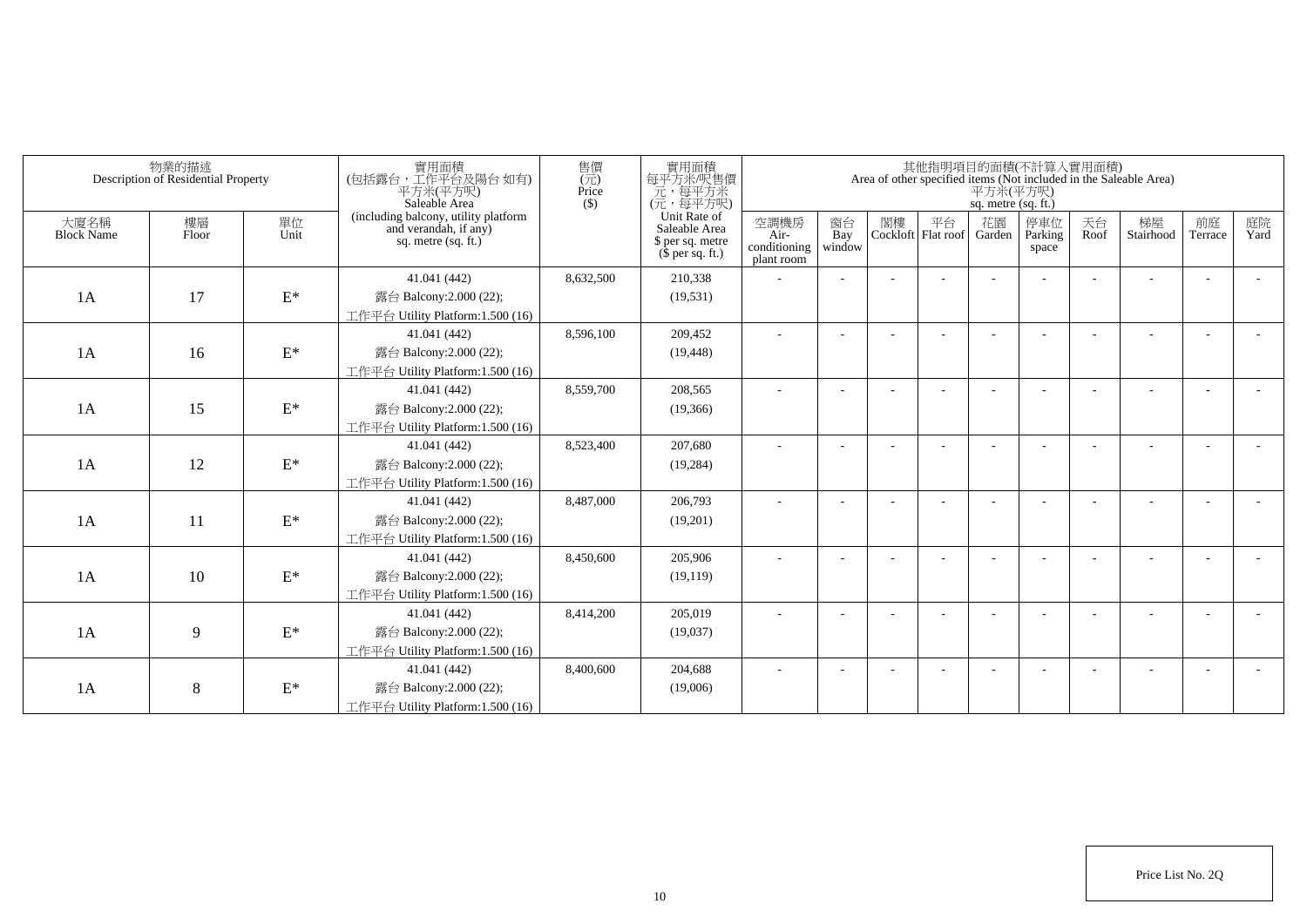|                           | 物業的描述<br>Description of Residential Property |                 | 實用面積<br>(包括露台,工作平台及陽台如有)<br>平方米(平方呎)<br>Saleable Area                                  | 售價<br>$\overline{(\overline{\pi})}$<br>Price<br>$($ \$) | 實用面積<br>每平方米/呎售價<br>元,每平方米<br>(元,每平方呎)                                |                                            |                          |    |                          | sq. metre (sq. ft.) | 其他指明項目的面積(不計算入實用面積)     |            | Area of other specified items (Not included in the Saleable Area)<br>$\overline{P} \overline{f} \dot{\mathcal{H}} (\overline{P} \overline{f} \overline{\mathcal{H}})$ |                          |            |
|---------------------------|----------------------------------------------|-----------------|----------------------------------------------------------------------------------------|---------------------------------------------------------|-----------------------------------------------------------------------|--------------------------------------------|--------------------------|----|--------------------------|---------------------|-------------------------|------------|-----------------------------------------------------------------------------------------------------------------------------------------------------------------------|--------------------------|------------|
| 大廈名稱<br><b>Block Name</b> | 樓層<br>Floor                                  | 單位<br>Unit      | (including balcony, utility platform<br>and verandah, if any)<br>sq. metre $(sq. ft.)$ |                                                         | Unit Rate of<br>Saleable Area<br>\$ per sq. metre<br>$$$ per sq. ft.) | 空調機房<br>Air-<br>conditioning<br>plant room | 窗台<br>Bay<br>window      | 閣樓 | 平台<br>Cockloft Flat roof | 花園<br>Garden        | 停車位<br>Parking<br>space | 天台<br>Roof | 梯屋<br>Stairhood                                                                                                                                                       | 前庭<br>Terrace            | 庭院<br>Yard |
| 1A                        | $\tau$                                       | $\mathcal{E}^*$ | 41.041 (442)<br>露台 Balcony:2.000 (22);<br>工作平台 Utility Platform:1.500 (16)             | 8,341,400                                               | 203,246<br>(18, 872)                                                  |                                            |                          |    |                          |                     |                         |            |                                                                                                                                                                       |                          |            |
| 1A                        | 6                                            | $\mathrm{E}^*$  | 41.041 (442)<br>露台 Balcony: $2.000(22)$ ;<br>工作平台 Utility Platform:1.500 (16)          | 8,305,100                                               | 202,361<br>(18,790)                                                   |                                            |                          |    |                          |                     |                         |            |                                                                                                                                                                       |                          |            |
| 1A                        | 5                                            | $\mathcal{E}^*$ | 41.041 (442)<br>露台 Balcony:2.000 (22);<br>工作平台 Utility Platform:1.500 (16)             | 8,268,500                                               | 201,469<br>(18,707)                                                   |                                            |                          |    |                          |                     |                         |            |                                                                                                                                                                       |                          |            |
| 1A                        | 3                                            | $\mathbf{E}^*$  | 41.041 (442)<br>露台 Balcony:2.000 (22);<br>工作平台 Utility Platform:1.500 (16)             | 8,232,300                                               | 200,587<br>(18,625)                                                   | $\overline{\phantom{a}}$                   | $\overline{\phantom{a}}$ |    |                          |                     |                         |            |                                                                                                                                                                       | $\overline{\phantom{a}}$ |            |
| 1A                        | $\overline{2}$                               | $\mathcal{E}^*$ | 41.041 (442)<br>露台 Balcony:2.000 (22);<br>工作平台 Utility Platform:1.500 (16)             | 8,195,800                                               | 199,698<br>(18, 543)                                                  |                                            | $\overline{\phantom{a}}$ |    |                          |                     |                         |            |                                                                                                                                                                       |                          |            |
| 1A                        |                                              | $\mathcal{E}^*$ | 41.041 (442)<br>露台 Balcony:2.000 (22);<br>工作平台 Utility Platform:1.500 (16)             | 8,159,500                                               | 198,813<br>(18, 460)                                                  | $\sim$                                     |                          |    |                          |                     |                         |            |                                                                                                                                                                       |                          |            |
| 1B                        | 26                                           | A               | 43.467 (468)<br>露台 Balcony:2.000 (22);<br>工作平台 Utility Platform: 1.500 (16)            | 10,595,100<br>10,807,000                                | 243,750<br>(22, 639)<br>248,625<br>(23,092)                           |                                            | $\sim$                   |    |                          |                     |                         |            |                                                                                                                                                                       |                          |            |
| 1B                        | 25                                           | $A^*$           | 43.467 (468)<br>露台 Balcony:2.000 (22);<br>工作平台 Utility Platform:1.500 (16)             | 10,547,800<br>10,758,700                                | 242,662<br>(22, 538)<br>247,514<br>(22,989)                           |                                            |                          |    |                          |                     |                         |            |                                                                                                                                                                       |                          |            |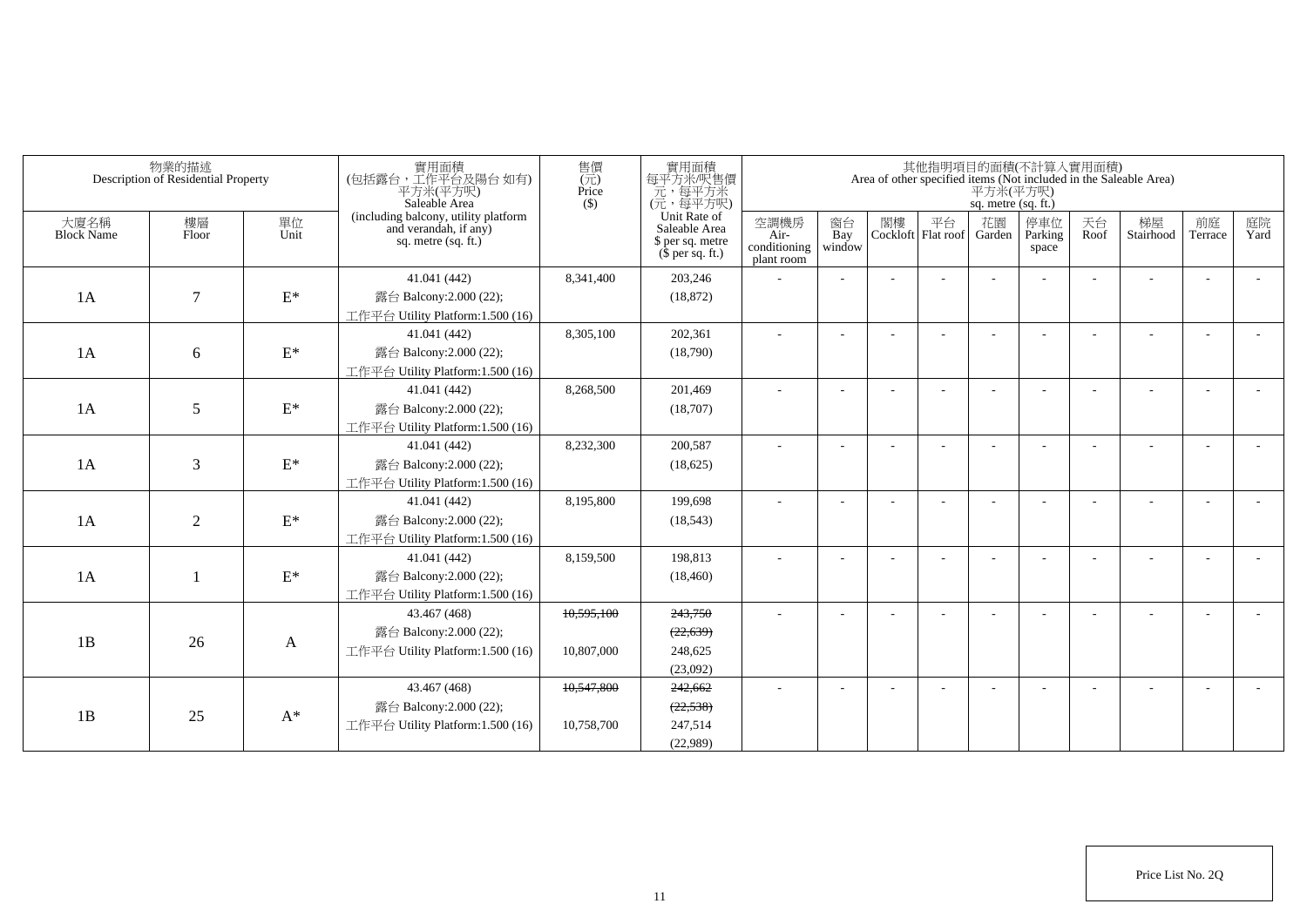| 物業的描述<br>Description of Residential Property |             |                | 實用面積<br>(包括露台,工作平台及陽台 如有)<br>平方米(平方呎)<br>Saleable Area                                 | 售價<br>(元)<br>Price<br>$($ \$) | 實用面積<br>每平方米呎售價<br>元,每平方呎)<br>(元,每平方呎)                                |                                            |                     |                             | 平方米(平方呎)<br>sq. metre (sq. ft.) | 其他指明項目的面積(不計算入實用面積)     |            | Area of other specified items (Not included in the Saleable Area) |                          |            |
|----------------------------------------------|-------------|----------------|----------------------------------------------------------------------------------------|-------------------------------|-----------------------------------------------------------------------|--------------------------------------------|---------------------|-----------------------------|---------------------------------|-------------------------|------------|-------------------------------------------------------------------|--------------------------|------------|
| 大廈名稱<br><b>Block Name</b>                    | 樓層<br>Floor | 單位<br>Unit     | (including balcony, utility platform<br>and verandah, if any)<br>sq. metre $(sq, ft.)$ |                               | Unit Rate of<br>Saleable Area<br>\$ per sq. metre<br>$$$ per sq. ft.) | 空調機房<br>Air-<br>conditioning<br>plant room | 窗台<br>Bay<br>window | 閣樓 平台<br>Cockloft Flat roof | 花園<br>Garden                    | 停車位<br>Parking<br>space | 天台<br>Roof | 梯屋<br>Stairhood                                                   | 前庭<br>Terrace            | 庭院<br>Yard |
|                                              |             |                | 43.467 (468)                                                                           | 10,500,600                    | 241,576                                                               |                                            |                     |                             |                                 |                         |            |                                                                   |                          |            |
| 1B                                           | 23          | $A^*$          | 露台 Balcony:2.000 (22);                                                                 |                               | (22, 437)                                                             |                                            |                     |                             |                                 |                         |            |                                                                   |                          |            |
|                                              |             |                | 工作平台 Utility Platform:1.500 (16)                                                       |                               |                                                                       |                                            |                     |                             |                                 |                         |            |                                                                   |                          |            |
|                                              |             |                | 43.467 (468)                                                                           | 10,453,400                    | 240,490                                                               |                                            | $\overline{a}$      |                             |                                 |                         |            |                                                                   | $\overline{a}$           |            |
| 1B                                           | 22          | $\mathrm{A}^*$ | 露台 Balcony:2.000 (22);                                                                 |                               | (22, 336)                                                             |                                            |                     |                             |                                 |                         |            |                                                                   |                          |            |
|                                              |             |                | 工作平台 Utility Platform: $1.500(16)$                                                     |                               |                                                                       |                                            |                     |                             |                                 |                         |            |                                                                   |                          |            |
|                                              |             |                | 43.467 (468)                                                                           | 10,406,200                    | 239,405                                                               |                                            |                     |                             |                                 |                         |            |                                                                   |                          |            |
| 1B                                           | 21          | $A^*$          | 露台 Balcony:2.000 (22);                                                                 |                               | (22, 235)                                                             |                                            |                     |                             |                                 |                         |            |                                                                   |                          |            |
|                                              |             |                | 工作平台 Utility Platform:1.500 (16)                                                       |                               |                                                                       |                                            |                     |                             |                                 |                         |            |                                                                   |                          |            |
|                                              |             |                | 43.467 (468)                                                                           | 10,358,900                    | 238,316                                                               |                                            |                     |                             |                                 |                         |            |                                                                   |                          |            |
| 1B                                           | 20          | A              | 露台 Balcony: 2.000 (22);                                                                |                               | (22, 134)                                                             |                                            |                     |                             |                                 |                         |            |                                                                   |                          |            |
|                                              |             |                | 工作平台 Utility Platform:1.500 (16)                                                       | 10,623,000                    | 244,392                                                               |                                            |                     |                             |                                 |                         |            |                                                                   |                          |            |
|                                              |             |                |                                                                                        |                               | (22,699)                                                              |                                            |                     |                             |                                 |                         |            |                                                                   |                          |            |
|                                              |             |                | 35.171 (379)                                                                           | 7,968,300                     | 226,559                                                               |                                            | $\overline{a}$      |                             |                                 |                         |            |                                                                   | $\overline{\phantom{a}}$ |            |
| 1B                                           | 31          | $J^*$          | 露台 Balcony:1.955 (21);                                                                 |                               | (21,025)                                                              |                                            |                     |                             |                                 |                         |            |                                                                   |                          |            |
|                                              |             |                | 工作平台 Utility Platform:1.500 (16)                                                       |                               |                                                                       |                                            |                     |                             |                                 |                         |            |                                                                   |                          |            |
|                                              |             |                | 35.171 (379)                                                                           | 7,930,100                     | 225,473                                                               |                                            |                     |                             |                                 |                         |            |                                                                   |                          |            |
| 1B                                           | 30          | $J^*$          | 露台 Balcony:1.955 (21);                                                                 |                               | (20, 924)                                                             |                                            |                     |                             |                                 |                         |            |                                                                   |                          |            |
|                                              |             |                | 工作平台 Utility Platform:1.500 (16)                                                       |                               |                                                                       |                                            |                     |                             |                                 |                         |            |                                                                   |                          |            |
|                                              |             |                | 35.171 (379)                                                                           | 7,891,800                     | 224,384                                                               |                                            |                     |                             |                                 |                         |            |                                                                   |                          |            |
| 1B                                           | 29          | $J^*$          | 露台 Balcony:1.955 (21);                                                                 |                               | (20, 823)                                                             |                                            |                     |                             |                                 |                         |            |                                                                   |                          |            |
|                                              |             |                | 工作平台 Utility Platform:1.500 (16)                                                       |                               |                                                                       |                                            |                     |                             |                                 |                         |            |                                                                   |                          |            |
|                                              |             |                | 35.171 (379)                                                                           | 7,872,700                     | 223,841                                                               |                                            |                     |                             |                                 |                         |            |                                                                   |                          |            |
| 1B                                           | 28          | $J^*$          | 露台 Balcony:1.955 (21);                                                                 |                               | (20,772)                                                              |                                            |                     |                             |                                 |                         |            |                                                                   |                          |            |
|                                              |             |                | 工作平台 Utility Platform:1.500 (16)                                                       |                               |                                                                       |                                            |                     |                             |                                 |                         |            |                                                                   |                          |            |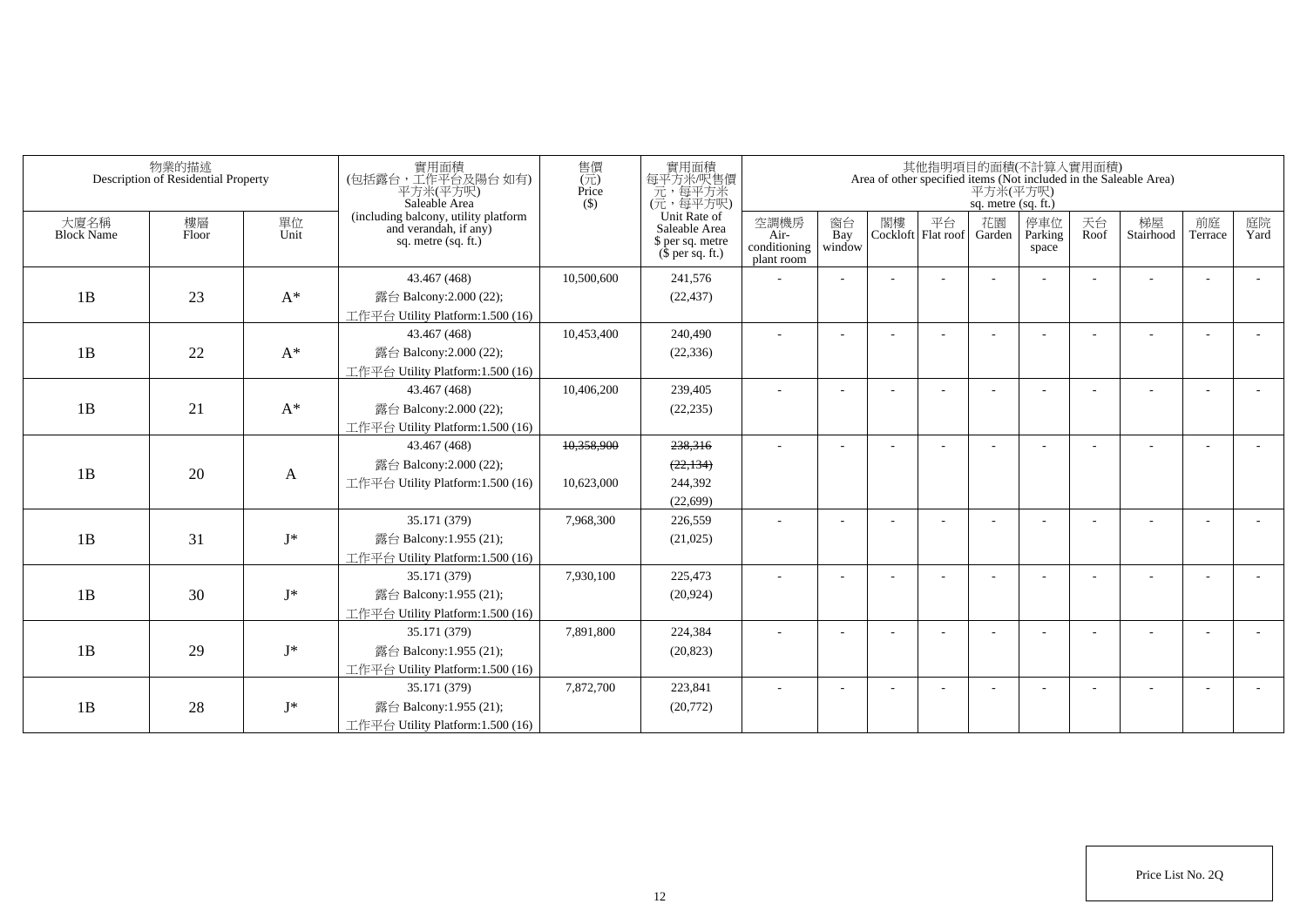|                           | 物業的描述<br>Description of Residential Property |            | 實用面積<br>(包括露台,工作平台及陽台如有)<br>平方米(平方呎)<br>Saleable Area                                  | 售價<br>$(\vec{\pi})$<br>Price<br>$($ \$) | 實用面積<br>每平方米/呎售價<br>一元,每平方米<br>(元,每平方呎)                               |                                            |                          |    |                          | 平方米(平方呎)<br>sq. metre (sq. ft.) | 其他指明項目的面積(不計算入實用面積)     |            | Area of other specified items (Not included in the Saleable Area) |               |            |
|---------------------------|----------------------------------------------|------------|----------------------------------------------------------------------------------------|-----------------------------------------|-----------------------------------------------------------------------|--------------------------------------------|--------------------------|----|--------------------------|---------------------------------|-------------------------|------------|-------------------------------------------------------------------|---------------|------------|
| 大廈名稱<br><b>Block Name</b> | 樓層<br>Floor                                  | 單位<br>Unit | (including balcony, utility platform<br>and verandah, if any)<br>sq. metre $(sq, ft.)$ |                                         | Unit Rate of<br>Saleable Area<br>\$ per sq. metre<br>$$$ per sq. ft.) | 空調機房<br>Air-<br>conditioning<br>plant room | 窗台<br>Bay<br>window      | 閣樓 | 平台<br>Cockloft Flat roof | 花園<br>Garden                    | 停車位<br>Parking<br>space | 天台<br>Roof | 梯屋<br>Stairhood                                                   | 前庭<br>Terrace | 庭院<br>Yard |
|                           |                                              |            | 35.171 (379)                                                                           | 7,815,300                               | 222,209                                                               |                                            |                          |    |                          |                                 |                         |            |                                                                   |               |            |
| 1B                        | 27                                           | $I^*$      | 露台 Balcony:1.955 (21);                                                                 |                                         | (20,621)                                                              |                                            |                          |    |                          |                                 |                         |            |                                                                   |               |            |
|                           |                                              |            | 工作平台 Utility Platform:1.500 (16)                                                       |                                         |                                                                       |                                            |                          |    |                          |                                 |                         |            |                                                                   |               |            |
|                           |                                              |            | 35.171 (379)                                                                           | 7,777,100                               | 221,123                                                               |                                            |                          |    |                          |                                 |                         |            |                                                                   |               |            |
| 1B                        | 26                                           | $I^*$      | 露台 Balcony:1.955 (21);                                                                 |                                         | (20,520)                                                              |                                            |                          |    |                          |                                 |                         |            |                                                                   |               |            |
|                           |                                              |            | 工作平台 Utility Platform:1.500 (16)                                                       |                                         |                                                                       |                                            |                          |    |                          |                                 |                         |            |                                                                   |               |            |
|                           |                                              |            | 35.171 (379)                                                                           | 7,738,900                               | 220,036                                                               | $\sim$                                     | $\overline{\phantom{a}}$ |    |                          |                                 |                         |            |                                                                   |               |            |
| 1B                        | 25                                           | $J^*$      | 露台 Balcony:1.955 (21);                                                                 |                                         | (20, 419)                                                             |                                            |                          |    |                          |                                 |                         |            |                                                                   |               |            |
|                           |                                              |            | 工作平台 Utility Platform: 1.500 (16)                                                      |                                         |                                                                       |                                            |                          |    |                          |                                 |                         |            |                                                                   |               |            |
|                           |                                              |            | 35.171 (379)                                                                           | 7,700,600                               | 218,947                                                               |                                            |                          |    |                          |                                 |                         |            |                                                                   |               |            |
| 1B                        | 23                                           | $J^*$      | 露台 Balcony:1.955 (21);                                                                 |                                         | (20,318)                                                              |                                            |                          |    |                          |                                 |                         |            |                                                                   |               |            |
|                           |                                              |            | 工作平台 Utility Platform:1.500 (16)                                                       |                                         |                                                                       |                                            |                          |    |                          |                                 |                         |            |                                                                   |               |            |
|                           |                                              |            | 35.171 (379)                                                                           | 7,662,300                               | 217,858                                                               |                                            |                          |    |                          |                                 |                         |            |                                                                   |               |            |
| 1B                        | 22                                           | $J^*$      | 露台 Balcony:1.955 (21);                                                                 |                                         | (20, 217)                                                             |                                            |                          |    |                          |                                 |                         |            |                                                                   |               |            |
|                           |                                              |            | 工作平台 Utility Platform:1.500 (16)                                                       |                                         |                                                                       |                                            |                          |    |                          |                                 |                         |            |                                                                   |               |            |
|                           |                                              |            | 35.171 (379)                                                                           | 7,624,100                               | 216,772                                                               |                                            |                          |    |                          |                                 |                         |            |                                                                   |               |            |
| 1B                        | 21                                           | $J^*$      | 露台 Balcony:1.955 (21);                                                                 |                                         | (20, 116)                                                             |                                            |                          |    |                          |                                 |                         |            |                                                                   |               |            |
|                           |                                              |            | 工作平台 Utility Platform:1.500 (16)                                                       |                                         |                                                                       |                                            |                          |    |                          |                                 |                         |            |                                                                   |               |            |
| 1B                        |                                              |            | 35.171 (379)                                                                           | 7,585,900                               | 215,686                                                               |                                            |                          |    |                          |                                 |                         |            |                                                                   |               |            |
|                           | 20                                           | $J^*$      | 露台 Balcony:1.955 (21);                                                                 |                                         | (20,016)                                                              |                                            |                          |    |                          |                                 |                         |            |                                                                   |               |            |
|                           |                                              |            | 工作平台 Utility Platform: 1.500 (16)<br>35.171 (379)                                      | 7,547,700                               | 214,600                                                               |                                            |                          |    |                          |                                 |                         |            |                                                                   |               |            |
| 1B                        | 19                                           |            | 露台 Balcony:1.955 (21);                                                                 |                                         | (19, 915)                                                             |                                            |                          |    |                          |                                 |                         |            |                                                                   |               |            |
|                           |                                              |            | 工作平台 Utility Platform:1.500 (16)                                                       |                                         |                                                                       |                                            |                          |    |                          |                                 |                         |            |                                                                   |               |            |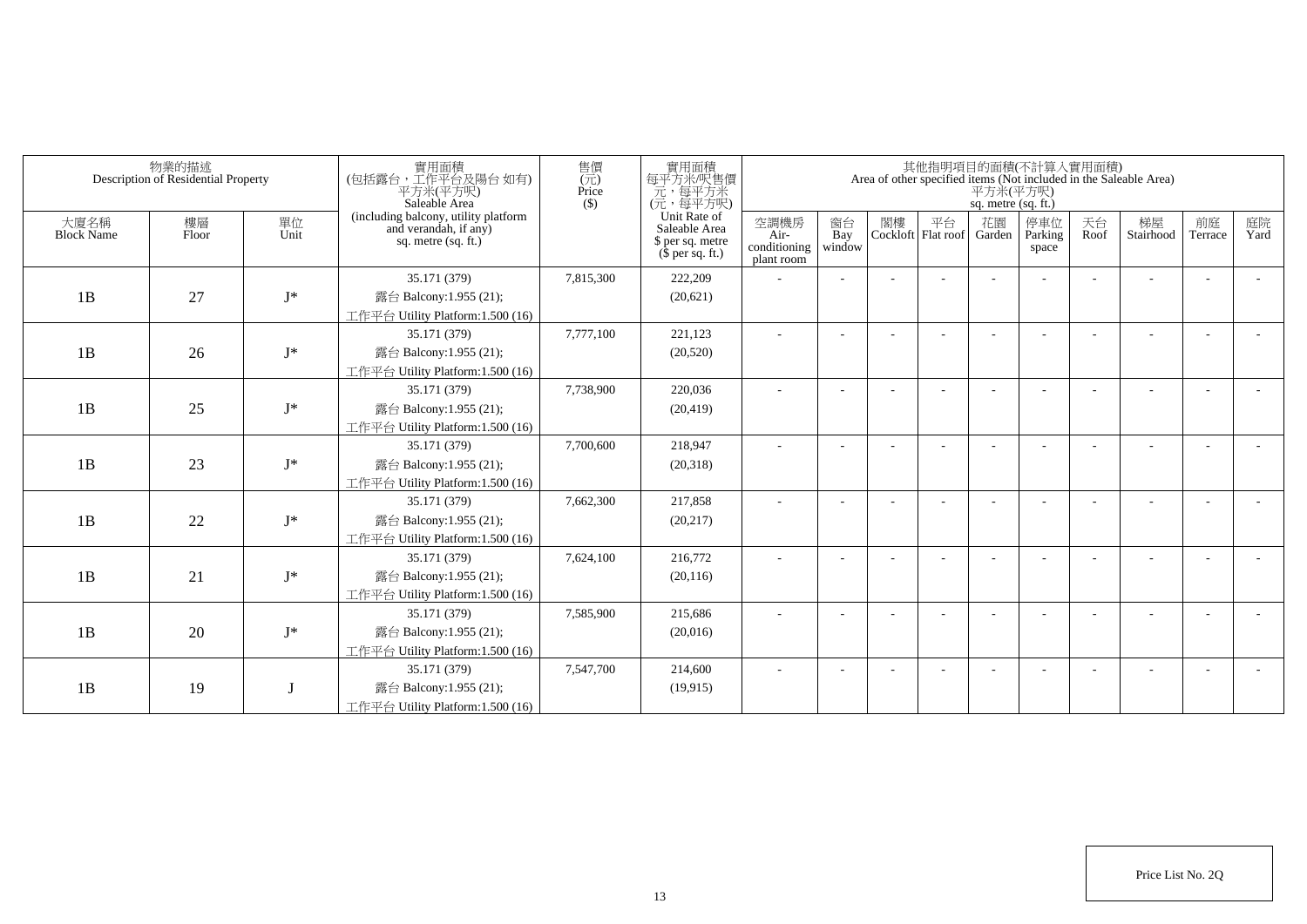|                           | 物業的描述<br>Description of Residential Property |            | 實用面積<br>(包括露台,工作平台及陽台如有)<br>平方米(平方呎)<br>Saleable Area                                  | 售價<br>$(\vec{\pi})$<br>Price<br>$($ \$) | 實用面積<br>每平方米/呎售價<br>一元,每平方米<br>(元,每平方呎)                               |                                            |                          |    |                          | 平方米(平方呎)<br>sq. metre (sq. ft.) | 其他指明項目的面積(不計算入實用面積)     |            | Area of other specified items (Not included in the Saleable Area) |               |            |
|---------------------------|----------------------------------------------|------------|----------------------------------------------------------------------------------------|-----------------------------------------|-----------------------------------------------------------------------|--------------------------------------------|--------------------------|----|--------------------------|---------------------------------|-------------------------|------------|-------------------------------------------------------------------|---------------|------------|
| 大廈名稱<br><b>Block Name</b> | 樓層<br>Floor                                  | 單位<br>Unit | (including balcony, utility platform<br>and verandah, if any)<br>sq. metre $(sq, ft.)$ |                                         | Unit Rate of<br>Saleable Area<br>\$ per sq. metre<br>$$$ per sq. ft.) | 空調機房<br>Air-<br>conditioning<br>plant room | 窗台<br>Bay<br>window      | 閣樓 | 平台<br>Cockloft Flat roof | 花園<br>Garden                    | 停車位<br>Parking<br>space | 天台<br>Roof | 梯屋<br>Stairhood                                                   | 前庭<br>Terrace | 庭院<br>Yard |
|                           |                                              |            | 35.171 (379)                                                                           | 7,536,100                               | 214,270                                                               |                                            |                          |    |                          |                                 |                         |            |                                                                   |               |            |
| 1B                        | 18                                           |            | 露台 Balcony:1.955 (21);                                                                 |                                         | (19,884)                                                              |                                            |                          |    |                          |                                 |                         |            |                                                                   |               |            |
|                           |                                              |            | 工作平台 Utility Platform:1.500 (16)                                                       |                                         |                                                                       |                                            |                          |    |                          |                                 |                         |            |                                                                   |               |            |
|                           |                                              |            | 35.171 (379)                                                                           | 7,486,500                               | 212,860                                                               |                                            |                          |    |                          |                                 |                         |            |                                                                   |               |            |
| 1B                        | 17                                           |            | 露台 Balcony:1.955 (21);                                                                 |                                         | (19,753)                                                              |                                            |                          |    |                          |                                 |                         |            |                                                                   |               |            |
|                           |                                              |            | 工作平台 Utility Platform:1.500 (16)                                                       |                                         |                                                                       |                                            |                          |    |                          |                                 |                         |            |                                                                   |               |            |
|                           |                                              |            | 35.171 (379)                                                                           | 7,455,800                               | 211,987                                                               | ٠                                          | $\overline{\phantom{a}}$ |    |                          |                                 |                         |            |                                                                   |               |            |
| 1B                        | 16                                           |            | 露台 Balcony:1.955 (21);                                                                 |                                         | (19,672)                                                              |                                            |                          |    |                          |                                 |                         |            |                                                                   |               |            |
|                           |                                              |            | 工作平台 Utility Platform:1.500 (16)                                                       |                                         |                                                                       |                                            |                          |    |                          |                                 |                         |            |                                                                   |               |            |
|                           |                                              |            | 35.171 (379)                                                                           | 7,425,300                               | 211,120                                                               |                                            |                          |    |                          |                                 |                         |            |                                                                   |               |            |
| 1B                        | 15                                           |            | 露台 Balcony:1.955 (21);                                                                 |                                         | (19, 592)                                                             |                                            |                          |    |                          |                                 |                         |            |                                                                   |               |            |
|                           |                                              |            | 工作平台 Utility Platform:1.500 (16)                                                       |                                         |                                                                       |                                            |                          |    |                          |                                 |                         |            |                                                                   |               |            |
|                           |                                              |            | 35.171 (379)                                                                           | 7,394,700                               | 210,250                                                               |                                            |                          |    |                          |                                 |                         |            |                                                                   |               |            |
| 1B                        | 12                                           |            | 露台 Balcony:1.955 (21);                                                                 |                                         | (19,511)                                                              |                                            |                          |    |                          |                                 |                         |            |                                                                   |               |            |
|                           |                                              |            | 工作平台 Utility Platform: 1.500 (16)<br>35.171 (379)                                      | 7,364,100                               | 209,380                                                               |                                            |                          |    |                          |                                 |                         |            |                                                                   |               |            |
| 1B                        | 11                                           |            | 露台 Balcony:1.955 (21);                                                                 |                                         | (19, 430)                                                             |                                            |                          |    |                          |                                 |                         |            |                                                                   |               |            |
|                           |                                              |            | 工作平台 Utility Platform:1.500 (16)                                                       |                                         |                                                                       |                                            |                          |    |                          |                                 |                         |            |                                                                   |               |            |
|                           |                                              |            | 35.171 (379)                                                                           | 7,333,600                               | 208,513                                                               |                                            |                          |    |                          |                                 |                         |            |                                                                   |               |            |
| 1B                        | 10                                           |            | 露台 Balcony:1.955 (21);                                                                 |                                         | (19,350)                                                              |                                            |                          |    |                          |                                 |                         |            |                                                                   |               |            |
|                           |                                              |            | 工作平台 Utility Platform: 1.500 (16)                                                      |                                         |                                                                       |                                            |                          |    |                          |                                 |                         |            |                                                                   |               |            |
|                           |                                              |            | 35.171 (379)                                                                           | 7,302,900                               | 207,640                                                               |                                            |                          |    |                          |                                 |                         |            |                                                                   |               |            |
| 1B                        | 9                                            |            | 露台 Balcony:1.955 (21);                                                                 |                                         | (19,269)                                                              |                                            |                          |    |                          |                                 |                         |            |                                                                   |               |            |
|                           |                                              |            | 工作平台 Utility Platform:1.500 (16)                                                       |                                         |                                                                       |                                            |                          |    |                          |                                 |                         |            |                                                                   |               |            |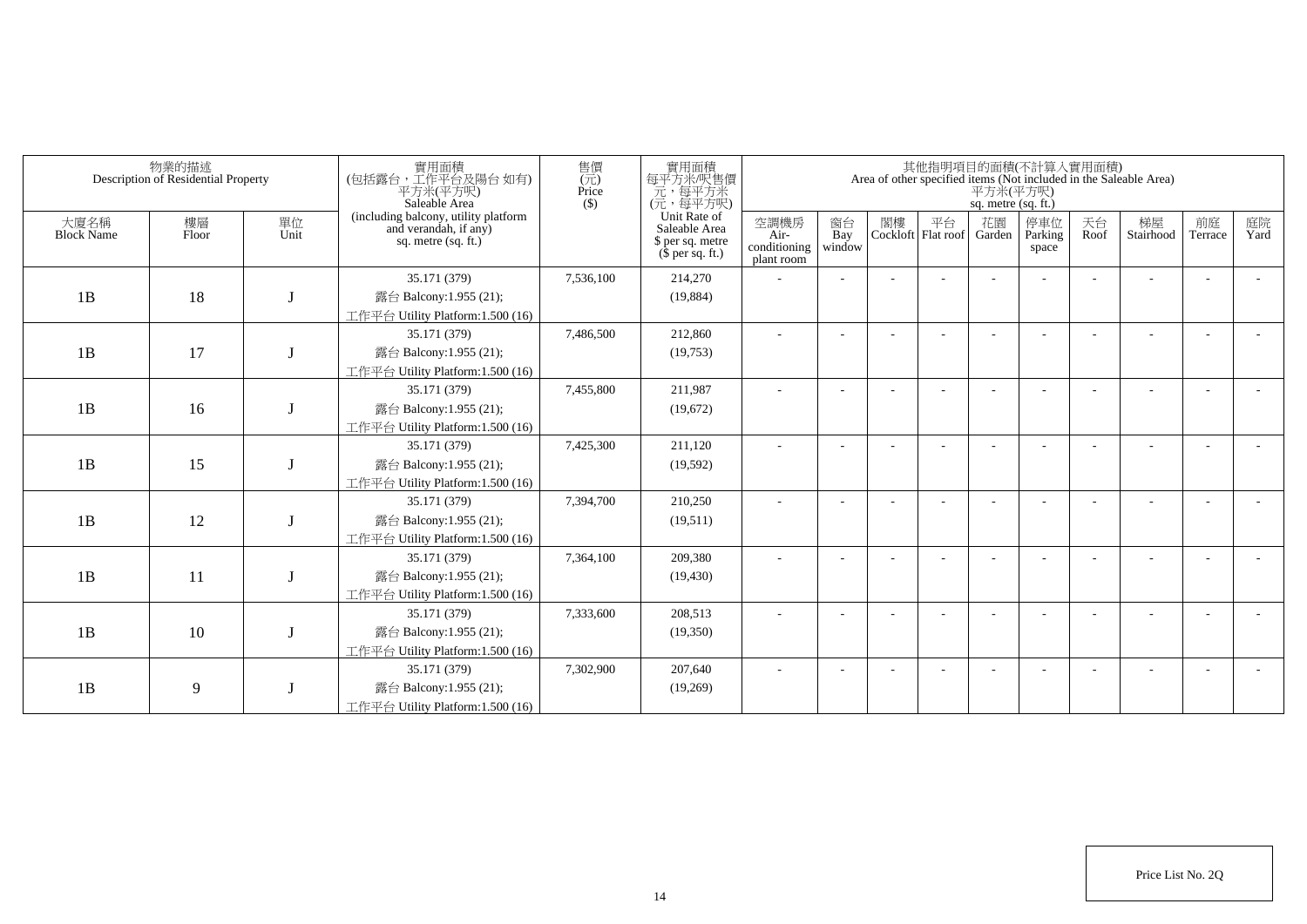|                           | 物業的描述<br>Description of Residential Property |            | 寶用面積<br>(包括露台 · 工作平台及陽台 如有)<br>平方米(平方呎)<br>Saleable Area                             | 實用面積<br>每平方米/呎售價<br>元,每平方米<br>售價<br>其他指明項目的面積(不計算人實用面積)<br>Area of other specified items (Not included in the Saleable Area)<br>(元)<br>Price<br>平方米(平方呎)<br>(元,每平方呎)<br>$($)$<br>sq. metre (sq. ft.) |                                                                       |                                            |                     |    |                            |              |                         |            |                 |               |            |
|---------------------------|----------------------------------------------|------------|--------------------------------------------------------------------------------------|------------------------------------------------------------------------------------------------------------------------------------------------------------------------------------------------------|-----------------------------------------------------------------------|--------------------------------------------|---------------------|----|----------------------------|--------------|-------------------------|------------|-----------------|---------------|------------|
| 大廈名稱<br><b>Block Name</b> | 樓層<br>Floor                                  | 單位<br>Unit | (including balcony, utility platform<br>and verandah, if any)<br>sq. metre (sq. ft.) |                                                                                                                                                                                                      | Unit Rate of<br>Saleable Area<br>\$ per sq. metre<br>$$$ per sq. ft.) | 空調機房<br>Air-<br>conditioning<br>plant room | 窗台<br>Bay<br>window | 閣樓 | 平台<br>Cockloft   Flat roof | 花園<br>Garden | 停車位<br>Parking<br>space | 天台<br>Roof | 梯屋<br>Stairhood | 前庭<br>Terrace | 庭院<br>Yard |
| 1B                        | 8                                            |            | 35.171 (379)<br>露台 Balcony:1.955 (21);<br>工作平台 Utility Platform:1.500 (16)           | 7,291,400                                                                                                                                                                                            | 207,313<br>(19,239)                                                   |                                            |                     |    |                            |              |                         |            |                 |               |            |
| 1B                        | $\overline{7}$                               |            | 35.171 (379)<br>露台 Balcony:1.955 (21);<br>工作平台 Utility Platform:1.500 (16)           | 7,241,700                                                                                                                                                                                            | 205,900<br>(19, 107)                                                  |                                            |                     |    |                            |              |                         |            |                 |               |            |
| 1B                        | 6                                            |            | 35.171 (379)<br>露台 Balcony:1.955 (21);<br>工作平台 Utility Platform:1.500 (16)           | 7,211,100                                                                                                                                                                                            | 205,030<br>(19,027)                                                   |                                            |                     |    |                            |              |                         |            |                 |               |            |
| 1B                        | 5                                            |            | 35.171 (379)<br>露台 Balcony:1.955 (21);<br>工作平台 Utility Platform:1.500 (16)           | 7,180,600                                                                                                                                                                                            | 204,163<br>(18,946)                                                   |                                            |                     |    |                            |              |                         |            |                 |               |            |
| 1B                        | 3                                            |            | 35.171 (379)<br>露台 Balcony:1.955 (21);<br>工作平台 Utility Platform:1.500 (16)           | 7,149,900                                                                                                                                                                                            | 203,290<br>(18, 865)                                                  |                                            |                     |    |                            |              |                         |            |                 |               |            |
| 1B                        | $\overline{2}$                               |            | 35.171 (379)<br>露台 Balcony:1.955 (21);<br>工作平台 Utility Platform:1.500 (16)           | 7,119,300                                                                                                                                                                                            | 202,420<br>(18, 784)                                                  |                                            |                     |    |                            |              |                         |            |                 |               |            |
| 1B                        |                                              |            | 35.171 (379)<br>露台 Balcony:1.955 (21);<br>工作平台 Utility Platform:1.500 (16)           | 7,088,700                                                                                                                                                                                            | 201,550<br>(18,704)                                                   |                                            |                     |    |                            |              |                         |            |                 |               |            |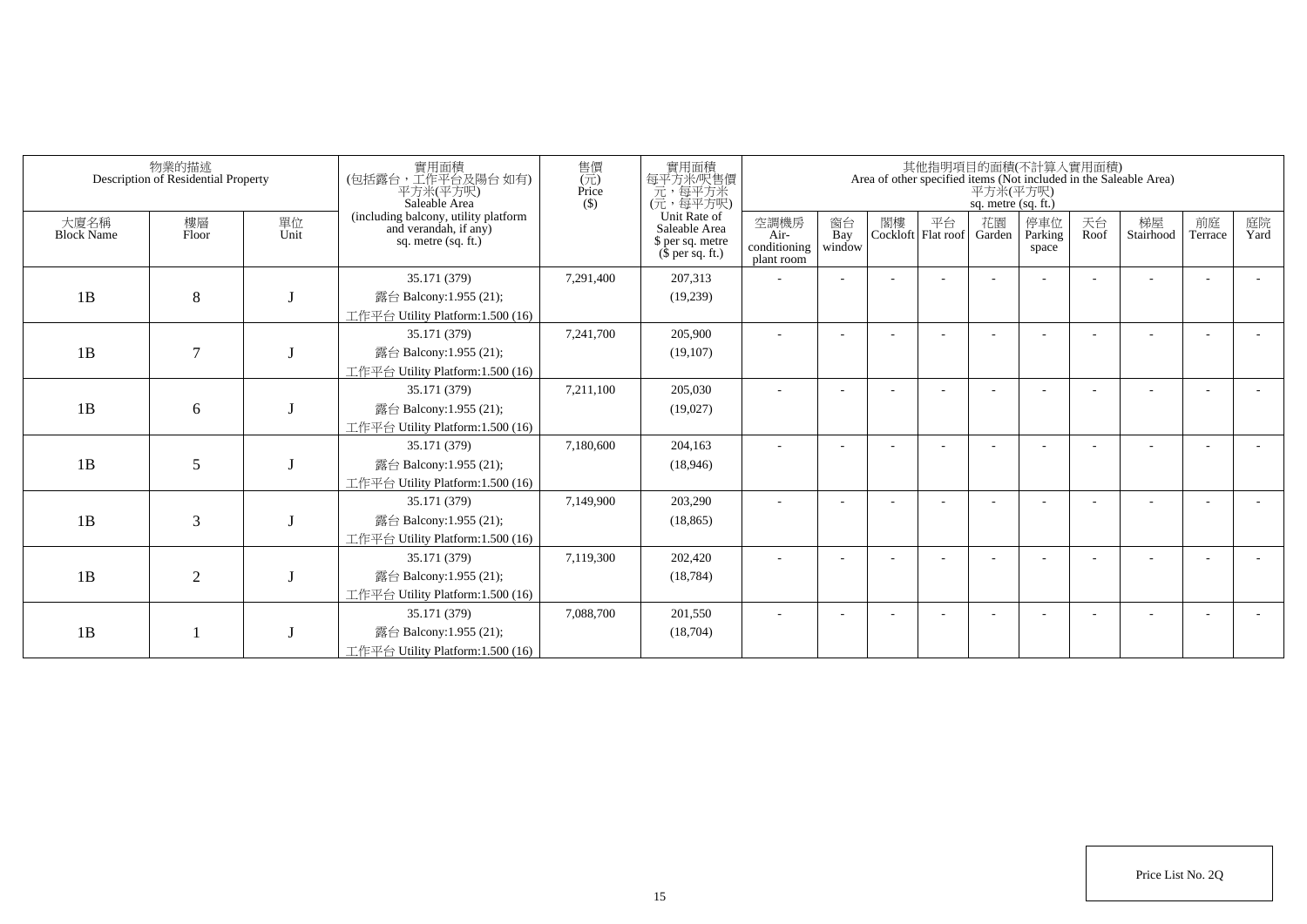#### 第三部份:其他資料 Part 3:Other Information

# (1) 準買家應參閱該期數的售樓說明書,以了解該期數的資料。

Prospective purchasers are advised to refer to the sales brochure for the Phase for information on the Phase.

(2) 根據 《一手住宅物業銷售條例》第 52(1)條及第 53(2)及(3)條,-

According to sections 52(1) and 53(2) and (3) of the Residential Properties (First-hand Sales) Ordinance,-

#### 第 52(1)條 / Section 52(1)

### 在某人就指明住宅物業與擁有人訂立臨時買賣合約時,該人須向擁有人支付售價的 5%的臨時訂金。

A preliminary deposit of 5% of the purchase price is payable by a person to the owner on entering into a preliminary agreement for sale and purchase in respect of the specified residential property with the owner.

#### 第 53(2)條 / Section 53(2)

如某人於某日期訂立臨時買賣合約,並於該日期後的 5 個工作日内,就有關住宅物業簽立買賣合約,則擁有人必須在該日期後的 8 個工作日内,簽立該買賣合約。

If a person executes an agreement for sale and purchase in respect of the residential property within 5 working days after the date on which the person enters into the preliminary agreement for sale and purchase, the owner must execute the agreement for sale and purchase within 8 working days after that date.

#### 第 53(3) 條 / Section 53(3)

如某人於某日期訂立臨時買賣合約,但沒有於該日期後的 5 個工作日内,就有關住宅物業簽立買賣合約,則 – (i) 該臨時合約即告終止; (ii) 有關的臨時訂金即予沒收; 及 (iii) 擁有人不得就該人沒有簽立買賣合約而針對該人提出進一步申索。

If a person does not execute an agreement for sale and purchase in respect of the residential property within 5 working days after the date on which the person enters into the preliminary agreement for sale and purchase – (i) the preliminary agreement is terminated; (ii) the preliminary deposit is forfeited; and (iii) the owner does not have any further claim against the person for the failure.

(3) 實用面積及屬該住宅物業其他指明項目的面積是按 《一手住宅物業銷售條例》第 8 條及附表二第 2 部的計算得出的。

The saleable area and area of other specified items of the residential property are calculated in accordance with section 8 and Part 2 of Schedule 2 to the Residential Properties (First-hand Sales) Ordinance.

(4) 註:『售價』指本價單第二部份中所列之住宅物業的售價,而『樓價』指臨時買賣合約(或買賣合約或經修訂的買賣合約)中訂明的住宅物業的實際售價。因應相關折扣 (如 有) 按售價計算得出之價目,皆以向下捨入方式換算至百位數作為樓價。買方須為於同一份臨時買賣合約下購買的所有住宅物業選擇相同的付款計劃。 Note: "price" means the price of the residential property set out in Part 2 of this price list, and "purchase price" means the actual price of the residential property set out in the preliminary agreement for sale and purchase (or the agreement for sale and purchase or the amended agreement for sale and purchase). The price obtained after applying the relevant discount(s) (if any) on the price will be rounded down to the nearest hundred to determine the purchase price. The Purchaser must choose the same payment plan for all the residential properties purchased under the same preliminary agreement for sale and purchase.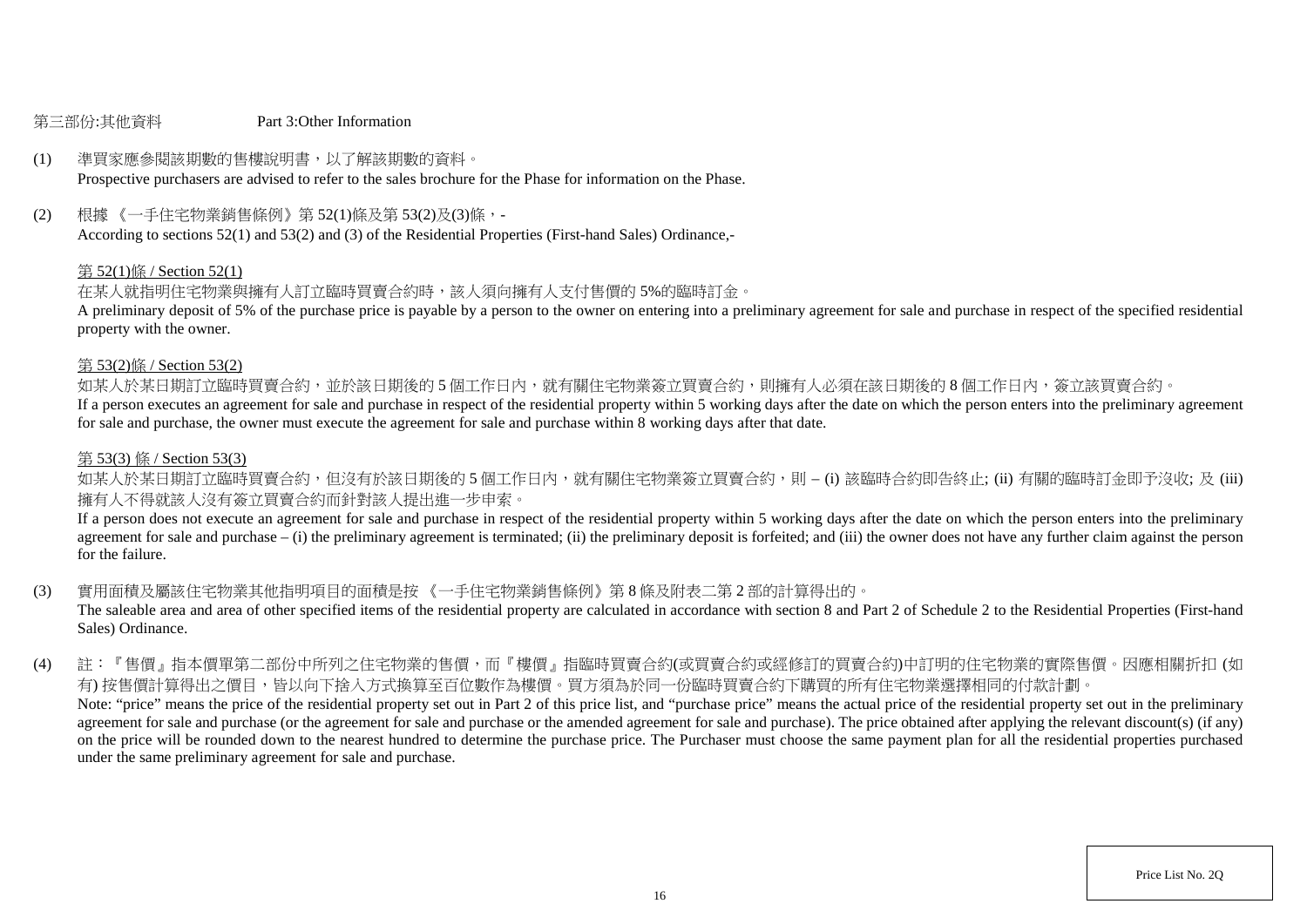- (4)(G1) 60 日付款計劃 60 Days Payment Plan
	- (i) 支付條款 The Terms of Payment

買方於簽署臨時買賣合約時須繳付相等於樓價 5%之金額作為臨時訂金,其中港幣\$100,000 作爲部分臨時訂金必須以銀行本票支付,臨時訂金的餘額可以支票及/或 銀行本票支付,本票及支票抬頭請寫『胡關李羅律師行』。

Upon signing of the preliminary agreement for sale and purchase, the Purchaser shall pay the preliminary deposit which is equivalent to 5% of the purchase price. HK\$100,000 being part of the preliminary deposit must be paid by cashier order(s) and the balance of the preliminary deposit may be paid by cheque(s) and/or cashier order(s). The cashier order(s) and cheque(s) should be made payable to "Woo Kwan Lee & Lo".

1. 臨時訂金即樓價 5% (『臨時訂金』)於簽署臨時買賣合約時繳付,買方須於簽署臨時買賣合約的日期後 5 個工作日內簽署買賣合約。

A preliminary deposit equivalent to 5% of the purchase price ("preliminary deposit") shall be paid upon signing of the preliminary agreement for sale and purchase. The agreement for sale and purchase shall be signed by the Purchaser within 5 working days after the date of signing of the preliminary agreement for sale and purchase.

2. 樓價 95%(樓價餘額)於簽署臨時買賣合約的日期後 60 日內繳付。 95% of the purchase price (balance of purchase price) shall be paid within 60 days after the date of signing of the preliminary agreement for sale and purchase.

(ii) 售價獲得折扣的基礎

The basis on which any discount on the price is available

1. 付款計劃優惠 Payment Plan Benefit

> 選擇第(4)(G1)段所述的付款計劃之買方,可獲 6%售價折扣優惠。 A 6% discount on the price would be offered to the Purchaser if the Purchaser elects the payment plan stated in paragraph (4)(G1).

2. 置業售價折扣 Home Purchase Price Discount

買方可獲8%售價折扣優惠。 The Purchaser will be offered 8% discount on the price.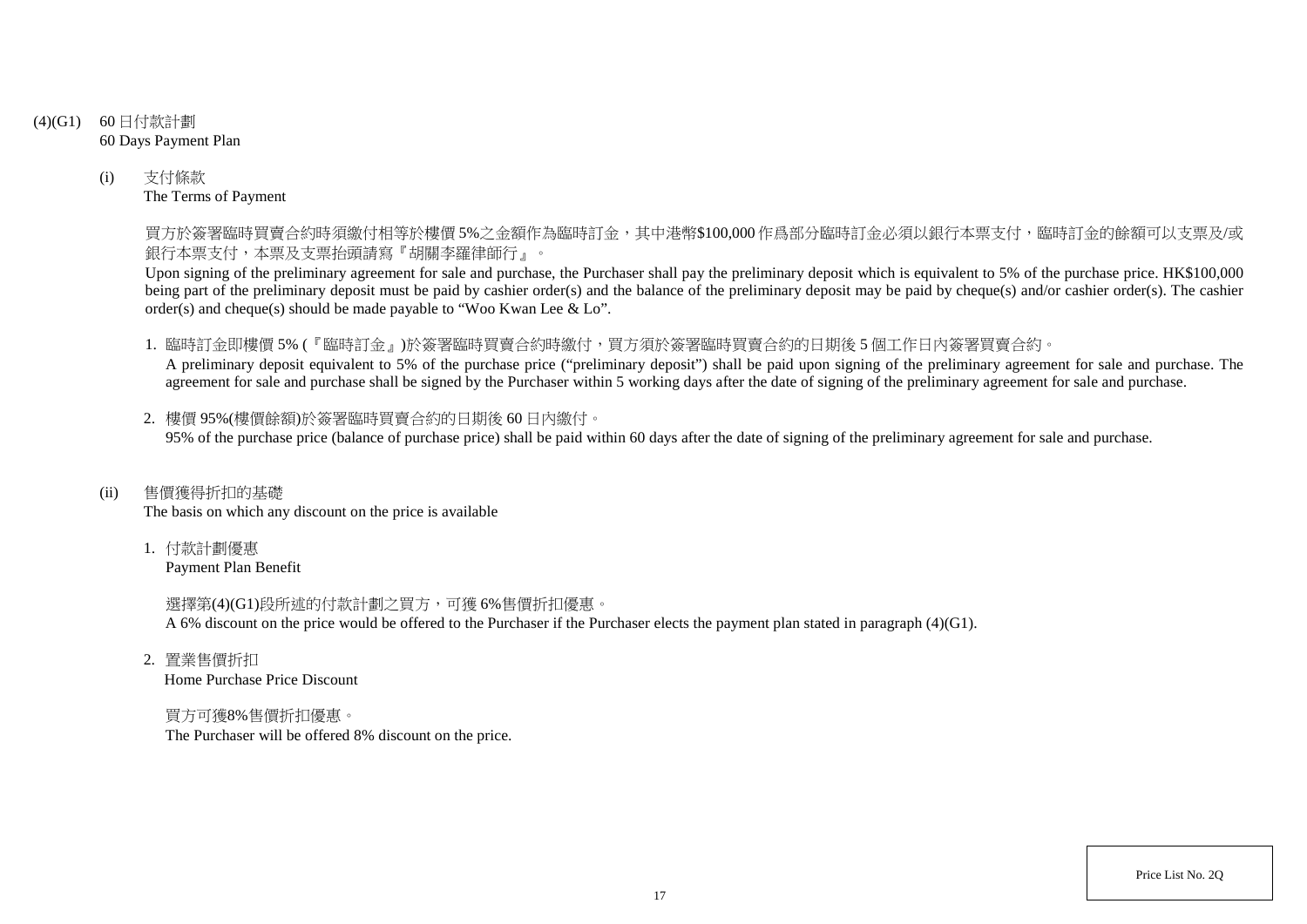3. 特別折扣

Special Discount

買方可獲7%售價折扣優惠。 The Purchaser will be offered 7% discount on the price.

4. 新地會會員售價折扣優惠

Price Discount Offer for SHKP Club Member

凡簽署臨時買賣合約,如買方為新地會會員 (即在簽署臨時買賣合約當日或之前,最少一位個人買方 (如買方是以個人名義) 或最少一位 買方之董事 (如買方是 以公司名義) 須為新地會會員),買方可獲1%售價折扣優惠。

If the Purchaser is a SHKP Club member (i.e. at least one individual Purchaser (if the Purchaser is an individual(s)) or at least one director of the Purchaser (if the Purchaser is a corporation) is a SHKP Club member on or before the date of signing the preliminary agreement for sale and purchase), the Purchaser will be offered 1% discount on the price.

(iii) 可就購買該期數中的指明住宅物業而連帶獲得的任何贈品、財務優惠或利益

Any gift, or any financial advantage or benefit, to be made available in connection with the purchase of a specified residential property in the Phase

1. 額外 1%現金回贈(只適用於個人名義買方) Extra 1% Cash Rebate (only applicable to the Purchaser who is an individual)

符合附錄 2 所列明的條件的買方可獲樓價 1%之現金回贈。詳情請參閱附錄 2。

The Purchaser who satisfies the conditions as set out in Annex 2 will be eligible for a cash rebate of 1% of the purchase price. Please see Annex 2 for details.

2. 首 3 年保修優惠

First 3 Years Warranty Offer

在不影響買方於買賣合約下之權利的前提下,凡住宅物業有欠妥之處,買方可於住宅物業的成交日起計 3 年內向賣方發出書面通知,賣方須在收到書面通知後 在合理地切實可行的範圍內盡快自費作出修補。

Without affecting the Purchaser's rights under the agreement for sale and purchase, the Vendor shall at its own cost and as soon as reasonably practicable after receipt of a written notice served by the Purchaser within 3 years from the date of completion of sale and purchase of the residential property rectify any defects to the residential property.

為免疑問,首 3 年保修優惠不適用於該欠妥之處由正常損耗、任何人之行為或疏忽造成;及園景及盆栽(如有)。

For the avoidance of doubt, the First 3 Years Warranty Offer does not apply to any defects caused by fair wear and tear, the act or neglect of any person; and the landscaping and potted plants (if any).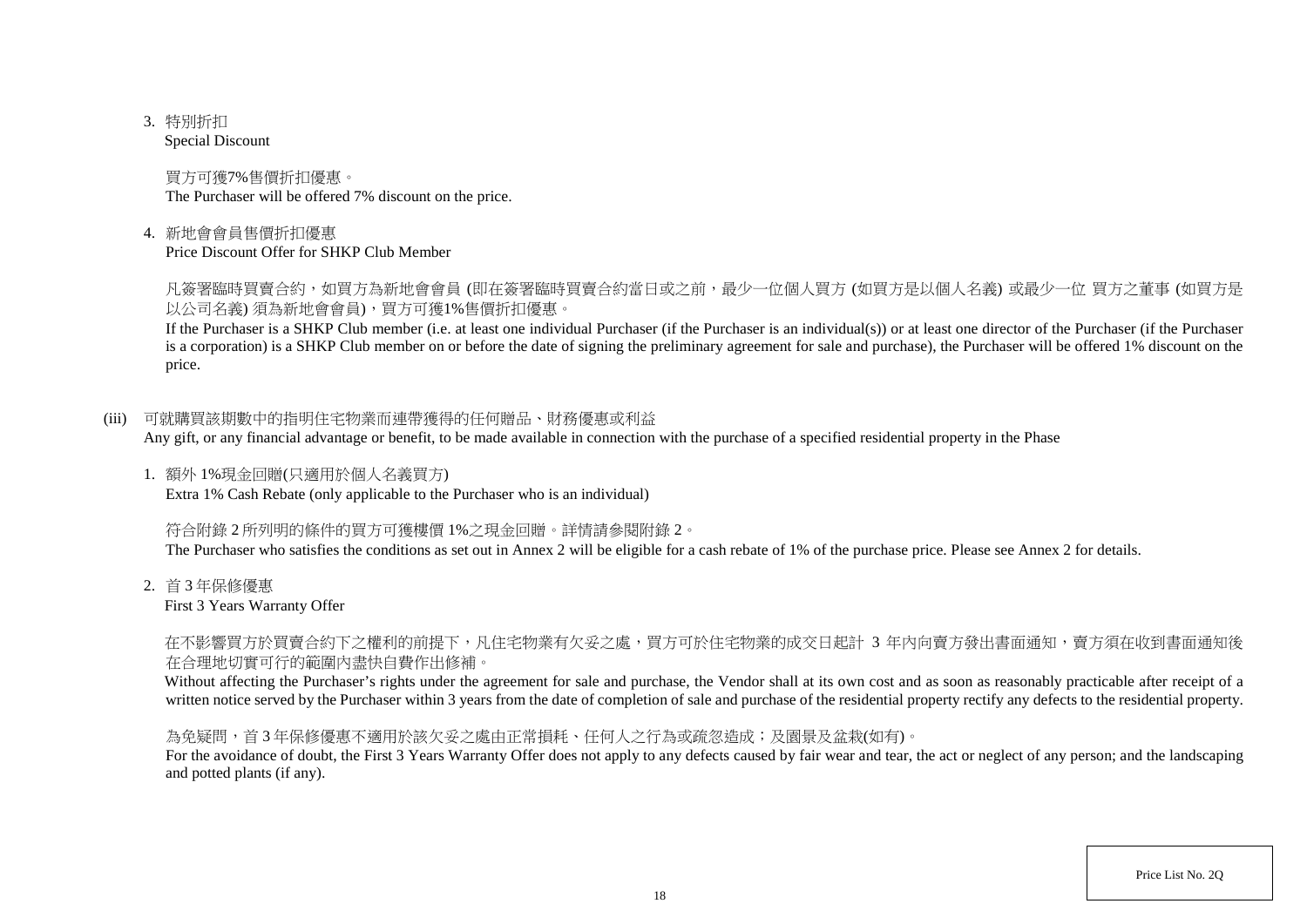首 3 年保修優惠受其他條款及細則約束。

The First 3 Years Warranty Offer is subject to other terms and conditions.

### 3. 住戶停車位優惠

### Offer of Residential Car Parking Space(s)

(a) 選購於價單上設有符號"#"之住宅物業之買方,可享有認購該期數或其他地政總署署長屆時已發出預售樓花同意書或轉讓同意書的期數內的一個住戶停車 位的權利。買方可根據賣方日後公佈的住戶停車位之銷售安排所規定的時限及方法行使其認購住戶停車位的權利。賣方不作出任何陳述、承諾或保證買方 會獲認購與住宅物業相同期數內的住戶停車位。

The Purchaser of a residential property that is marked with a "#" in the price list is entitled to have an option to purchase one residential car parking space in the Phase or other Phase(s) in respect of which presale consent(s) or consent(s) to assign has/have been issued by the Director of Lands. The Purchaser can exercise his/her/its option to purchase a residential car parking space in accordance with time limit and manner as prescribed by the sales arrangement of the residential car parking spaces to be announced by the Vendor. The Vendor makes no representation, warranty or guarantee that the Purchaser will be offered a residential car parking space within the same Phase as the residential property.

- (b) 如買方不根據賣方日後公佈的住戶停車位之銷售安排行使其認購住戶停車位的權利,其認購住戶停車位的權利將會自動失效,買方不會為此獲得任何補償。 If the Purchaser does not exercise the option to purchase a residential car parking space in accordance with time limit and manner prescribed by the sales arrangement of the residential car parking spaces to be announced by the Vendor, the option to purchase a residential car parking space shall lapse automatically and the Purchaser shall not be entitled to any compensation therefor.
- (c) 住戶停車位的售價及銷售安排詳情將由賣方全權及絕對酌情決定,並容後公佈。 The price and sales arrangement details of residential car parking spaces will be determined by the Vendor at its sole and absolute discretion and will be announced later.
- (d) 住戶停車位優惠受其他條款及細則(包括但不限於土地批出的條款及細則) 約束。 Offer of Residential Car Parking Space(s) is subject to other terms and conditions (including but not limited to terms and conditions of land grant).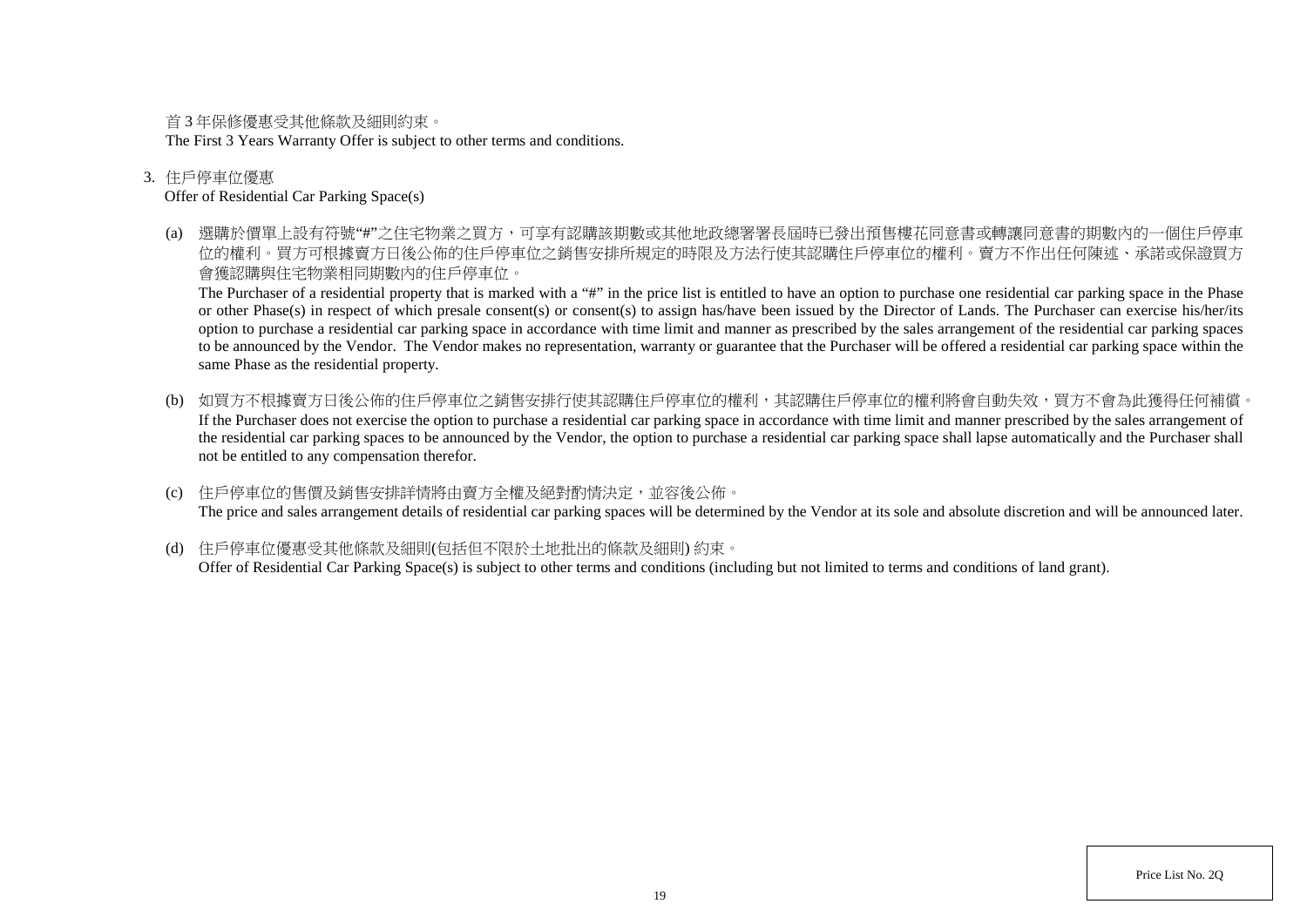- (4)(H1) 120 日付款計劃 120 Days Payment Plan
	- (i) 支付條款 The Terms of Payment

買方於簽署臨時買賣合約時須繳付相等於樓價 5%之金額作為臨時訂金,其中港幣\$100,000 作爲部分臨時訂金必須以銀行本票支付,臨時訂金的餘額可以支票及/或 銀行本票支付,本票及支票抬頭請寫『胡關李羅律師行』。

Upon signing of the preliminary agreement for sale and purchase, the Purchaser shall pay the preliminary deposit which is equivalent to 5% of the purchase price. HK\$100,000 being part of the preliminary deposit must be paid by cashier order(s) and the balance of the preliminary deposit may be paid by cheque(s) and/or cashier order(s). The cashier order(s) and cheque(s) should be made payable to "Woo Kwan Lee & Lo".

1. 臨時訂金即樓價 5% (『臨時訂金』)於簽署臨時買賣合約時繳付,買方須於簽署臨時買賣合約的日期後 5 個工作日內簽署買賣合約。

A preliminary deposit equivalent to 5% of the purchase price ("preliminary deposit") shall be paid upon signing of the preliminary agreement for sale and purchase. The agreement for sale and purchase shall be signed by the Purchaser within 5 working days after the date of signing of the preliminary agreement for sale and purchase.

- 2. 加付訂金即樓價 5%於簽署臨時買賣合約的日期後 60 日內繳付。 A further deposit equivalent to 5% of the purchase price shall be paid within 60 days after the date of signing of the preliminary agreement for sale and purchase.
- 3. 樓價 90%(樓價餘額)於簽署臨時買賣合約的日期後 120 日內繳付。 90% of the purchase price (balance of purchase price) shall be paid within 120 days after the date of signing of the preliminary agreement for sale and purchase.
- (ii) 售價獲得折扣的基礎

The basis on which any discount on the price is available

1. 付款計劃優惠

Payment Plan Benefit

選擇第(4)(H1)段所述的付款計劃之買方,可獲 4%售價折扣優惠。

A 4% discount on the price would be offered to the Purchaser if the Purchaser elects the payment plan stated in paragraph (4)(H1).

2. 置業售價折扣

Home Purchase Price Discount

(a) 如買方於簽署臨時買賣合約時選擇置業售價折扣,買方可獲8%售價折扣優惠。

If the Purchaser chooses the Home Purchase Price Discount upon the signing of preliminary agreement for sale and purchase, the Purchaser will be offered 8% discount on the price.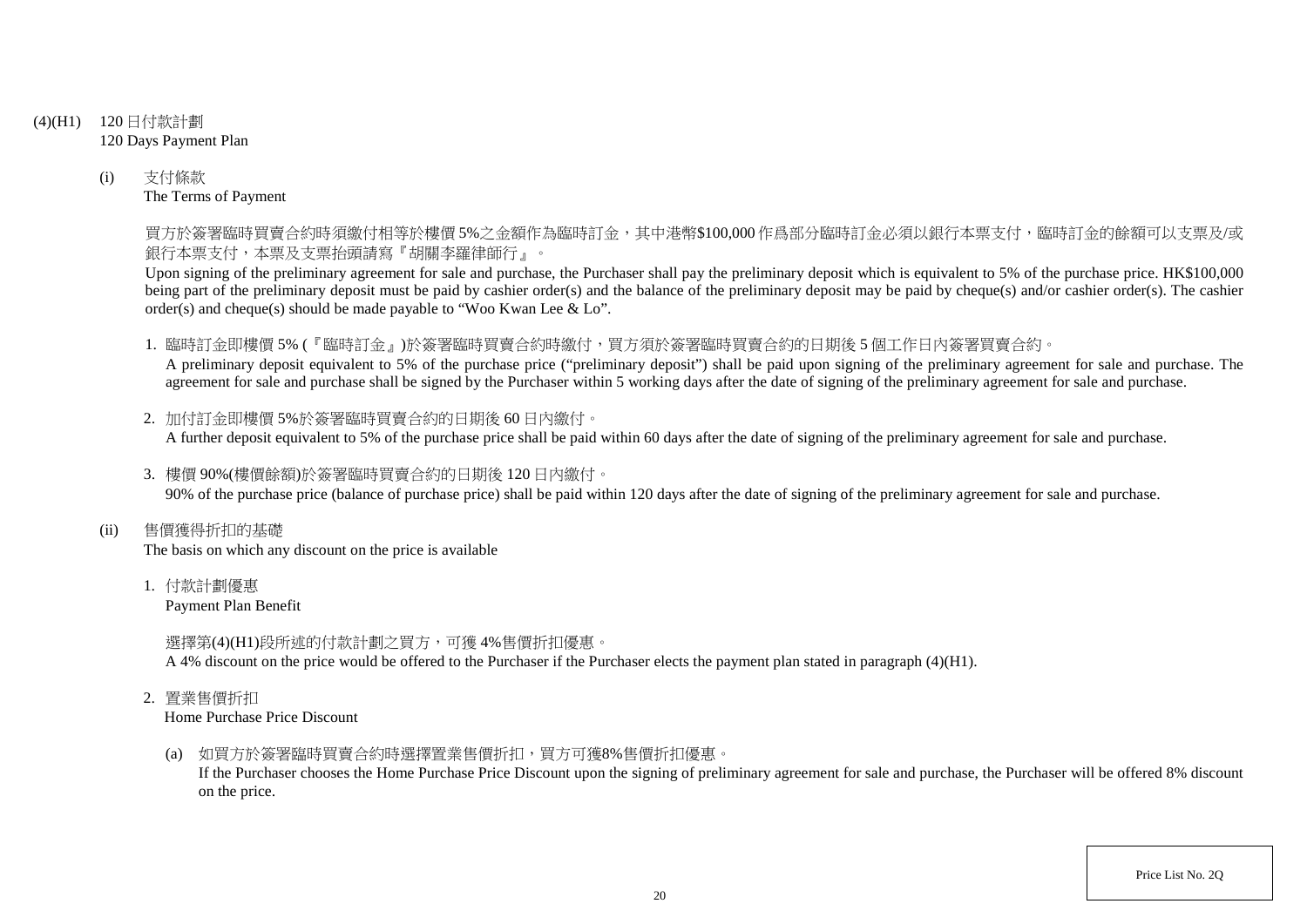- (b) 如買方於簽署臨時買賣合約時不選擇置業售價折扣,則買方可獲賣方提供第(4)(H1)(iii)1段所述之印花稅優惠。為免疑問,就購買每個住宅物業,買方只可 享有置業售價折扣或第(4)(H1)(iii)1段所述之印花稅優惠的其中一項。買方須為於同一份臨時買賣合約下購買的所有住宅物業選擇相同之優惠。 If the Purchaser does not choose the Home Purchase Price Discount upon the signing of preliminary agreement for sale and purchase, the Stamp Duty Offer(s) set out in paragraph (4)(H1)(iii)1 will be offered to the Purchaser. For the avoidance of doubt, for the purchase of each residential property, the Purchaser is only entitled to either the Home Purchase Price Discount or the Stamp Duty Offer(s) as set out in paragraph (4)(H1)(iii)1. The Purchaser must choose the same offer for all the residential properties purchased under the same preliminary agreement for sale and purchase.
- 3. 特別折扣

Special Discount

買方可獲7%售價折扣優惠。 The Purchaser will be offered 7% discount on the price.

4. 新地會會員售價折扣優惠

Price Discount Offer for SHKP Club Member

凡簽署臨時買賣合約,如買方為新地會會員 (即在簽署臨時買賣合約當日或之前,最少一位個人買方 (如買方是以個人名義) 或最少一位 買方之董事 (如買方是 以公司名義) 須為新地會會員),買方可獲1%售價折扣優惠。

If the Purchaser is a SHKP Club member (i.e. at least one individual Purchaser (if the Purchaser is an individual(s)) or at least one director of the Purchaser (if the Purchaser is a corporation) is a SHKP Club member on or before the date of signing the preliminary agreement for sale and purchase), the Purchaser will be offered 1% discount on the price.

## (iii) 可就購買該期數中的指明住宅物業而連帶獲得的任何贈品、財務優惠或利益

Any gift, or any financial advantage or benefit, to be made available in connection with the purchase of a specified residential property in the Phase

1. 印花稅優惠

Stamp Duty Offer(s)

## 如買方於簽署臨時買賣合約時不選擇第(4)(H1)(ii)2段所述之置業售價折扣,則買方可獲下述印花稅優惠:

If the Purchaser does not choose the Home Purchase Price Discount as set out in paragraph (4)(H1)(ii)2 upon the signing of preliminary agreement for sale and purchase, the Purchaser will be offered the following Stamp Duty Offer(s):

(a) 印花稅現金回贈 Stamp Duty Cash Rebate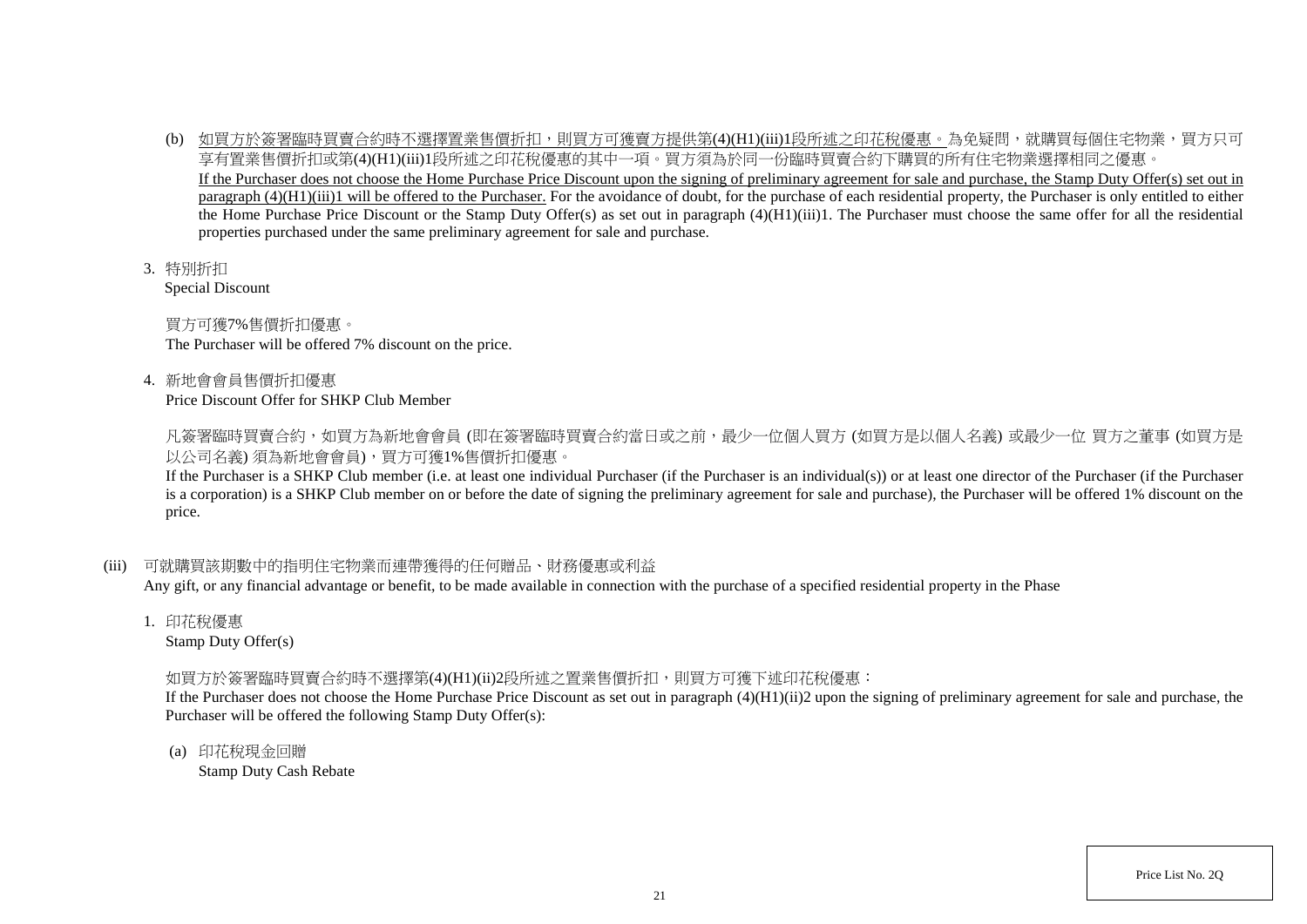### 買方在按買賣合約付清樓價餘額的情況下,可獲賣方提供印花稅現金回贈。印花稅現金回贈的金額相等於(視情況而定):

Subject to settlement of the balance of the purchase price in accordance with the agreement for sale and purchase, the Purchaser shall be entitled to a Stamp Duty Cash Rebate offered by the Vendor which amount shall be equal to (as the case may be):

(i) (就從價印花稅以較高稅率(第1標準)計算)就買賣合約應付的從價印花稅的70%,上限為樓價的10.5%;或

(if ad valorem stamp duty at higher rates (Scale 1) applies) 70% of the ad valorem stamp duty chargeable on the agreement for sale and purchase, subject to a cap of 10.5% of the purchase price; or

(ii) (就從價印花稅以較低稅率(第2標準)計算)就買賣合約應付的從價印花稅的100%加上樓價的4.25%,上限為樓價的8%。

(if ad valorem stamp duty at lower rates (Scale 2) applies) 100% of the ad valorem stamp duty chargeable on the agreement for sale and purchase plus 4.25% of the purchase price, subject to a cap of 8% of the purchase price.

詳情請參閱附錄1(a)。

Please see Annex 1(a) for details.

(b) 過渡性貸款(只適用於買方為個人或香港註冊成立的有限公司及其所有股東及董事均為個人)

Transitional Loan (only applicable to the Purchaser who is an individual or a limited company incorporated in Hong Kong with all its shareholder(s) and director(s) being individual(s))

買方可向賣方的指定財務機構申請過渡性貸款或(如買方享有印花稅現金回贈但沒有使用過渡性貸款)可獲港幣\$5,000現金回贈,過渡性貸款的最高金額相 等於(視情況而定):

The Purchaser may apply for a Transitional Loan from the Vendor's designated financing company or (if the Purchaser is entitled to the Stamp Duty Cash Rebate but has not utilized the Transitional Loan) shall be entitled to a HK\$5,000 Cash Rebate. The maximum Transitional Loan amount shall be equal to (as the case may be):

(i) (就從價印花稅以較高稅率(第1標準)計算)就買賣合約應付的從價印花稅的70%,上限為樓價的8.5%;或

(if ad valorem stamp duty at higher rates (Scale 1) applies) 70% of the ad valorem stamp duty chargeable on the agreement for sale and purchase, subject to a cap of 8.5% of the purchase price; or

(ii) (就從價印花稅以較低稅率(第2標準)計算)就買賣合約應付的從價印花稅的70%,上限為樓價的2.625%。

(if ad valorem stamp duty at lower rates (Scale 2) applies) 70% of the ad valorem stamp duty chargeable on the agreement for sale and purchase, subject to a cap of 2.625% of the purchase price.

詳情請參閱附錄1(b)。 Please see Annex 1(b) for details.

2. 提前付清樓價現金回贈 Early Settlement Cash Rebate

Price List No. 2Q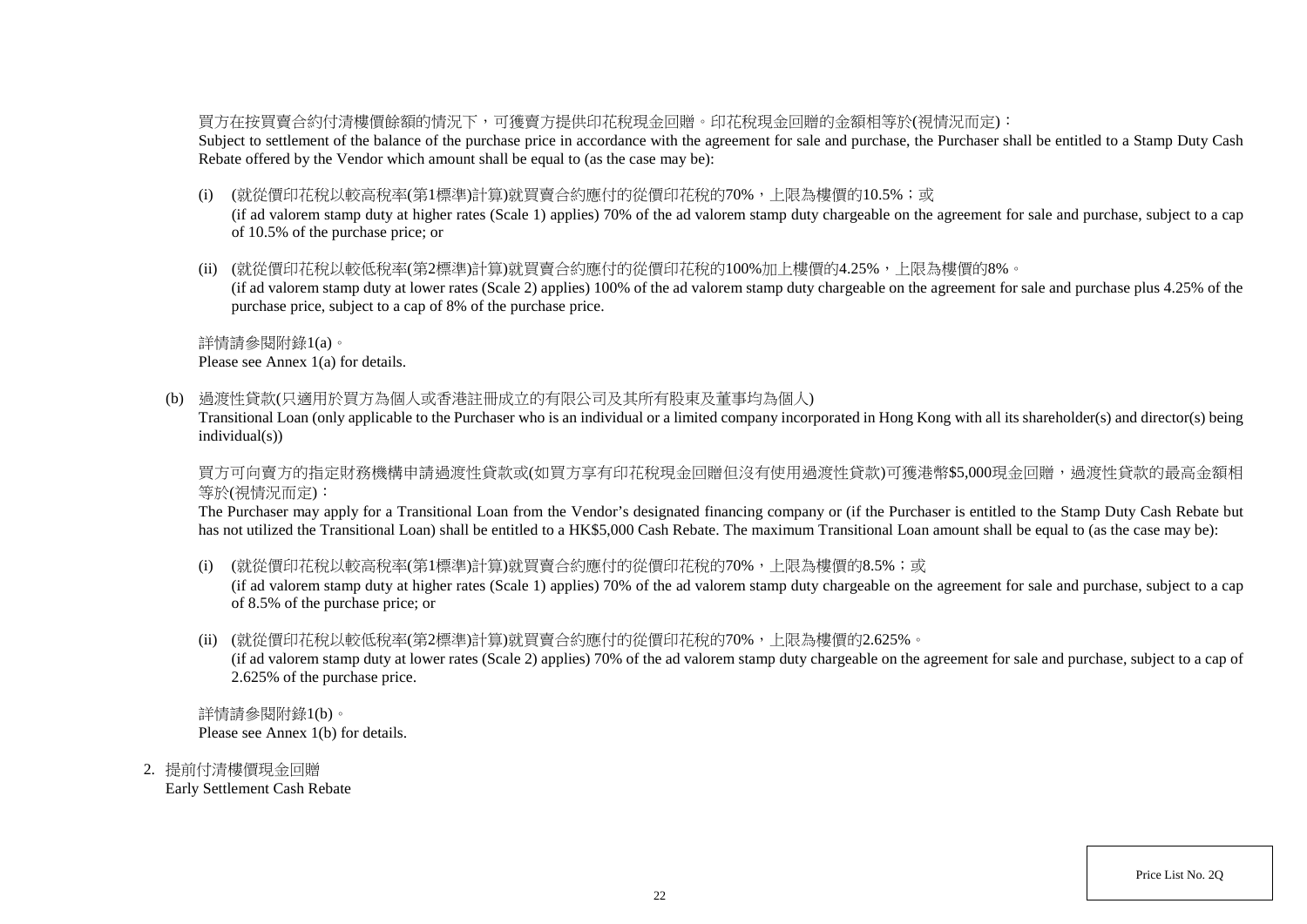### 如買方: If the Purchaser:

- 沒有使用第(4)(H1)(iii)4段所述的貸款優惠;及 has not utilized the Loan Benefit as set out in paragraph (4)(H1)(iii)4; and
- 於以下列表指明的期間内付清樓價餘額(早於買賣合約訂明的付款限期日), settles the balance of the purchase price within the period(s) specified in the table below (which is earlier than the due date of payment specified in the agreement for sale and purchase),

可根據以下列表獲賣方送出提前付清樓價現金回贈。付清樓價餘額日期以賣方代表律師收到所有樓價款項日期為準。如訂明的期限的最後一日不是工作日(按 《一手住宅物業銷售條例》第2(1)條所定義),則該日定為下一個工作日。

the Purchaser shall be entitled to an Early Settlement Cash Rebate offered by the Vendor according to the table below. The date of settlement of the balance of the purchase price shall be the date on which all the purchase price is received by the Vendor's solicitors. If the last day of the period is not a working day (as defined in section  $2(1)$  of the Residential Properties (First-hand Sales) Ordinance), the said day shall fall on the next working day.

| 付清樓價餘額日期                                                                                    | 提前付清樓價現金回贈金額                        |
|---------------------------------------------------------------------------------------------|-------------------------------------|
| Date of settlement of the balance of the purchase price                                     | Early Settlement Cash Rebate amount |
| 簽署臨時買賣合約的日期後 60日內                                                                           | 樓價2%                                |
| Within 60 days after the date of signing of the preliminary agreement for sale and purchase | 2\% of the purchase price           |

買方須於提前付清樓價餘額日前最少30日,以書面向賣方申請提前付清樓價現金回贈,賣方會於收到申請並證實有關資料無誤後將提前付清樓價現金回贈直接 用於支付部份樓價餘額。

The Purchaser shall apply to the Vendor in writing for the Early Settlement Cash Rebate at least 30 days before the date of early settlement of the balance of the purchase price. After the Vendor has received the application and duly verified the information to be correct, the Vendor will apply the Early Settlement Cash Rebate for part payment of the balance of the purchase price directly.

提前付清樓價現金回贈受其他條款及細則約束。

The Early Settlement Cash Rebate is subject to other terms and conditions.

3. 額外 1%現金回贈(只適用於個人名義買方)

Extra 1% Cash Rebate (only applicable to the Purchaser who is an individual)

符合附錄 2 所列明的條件的買方可獲樓價 1%之現金回贈。詳情請參閱附錄 2。

The Purchaser who satisfies the conditions as set out in Annex 2 will be eligible for a cash rebate of 1% of the purchase price. Please see Annex 2 for details.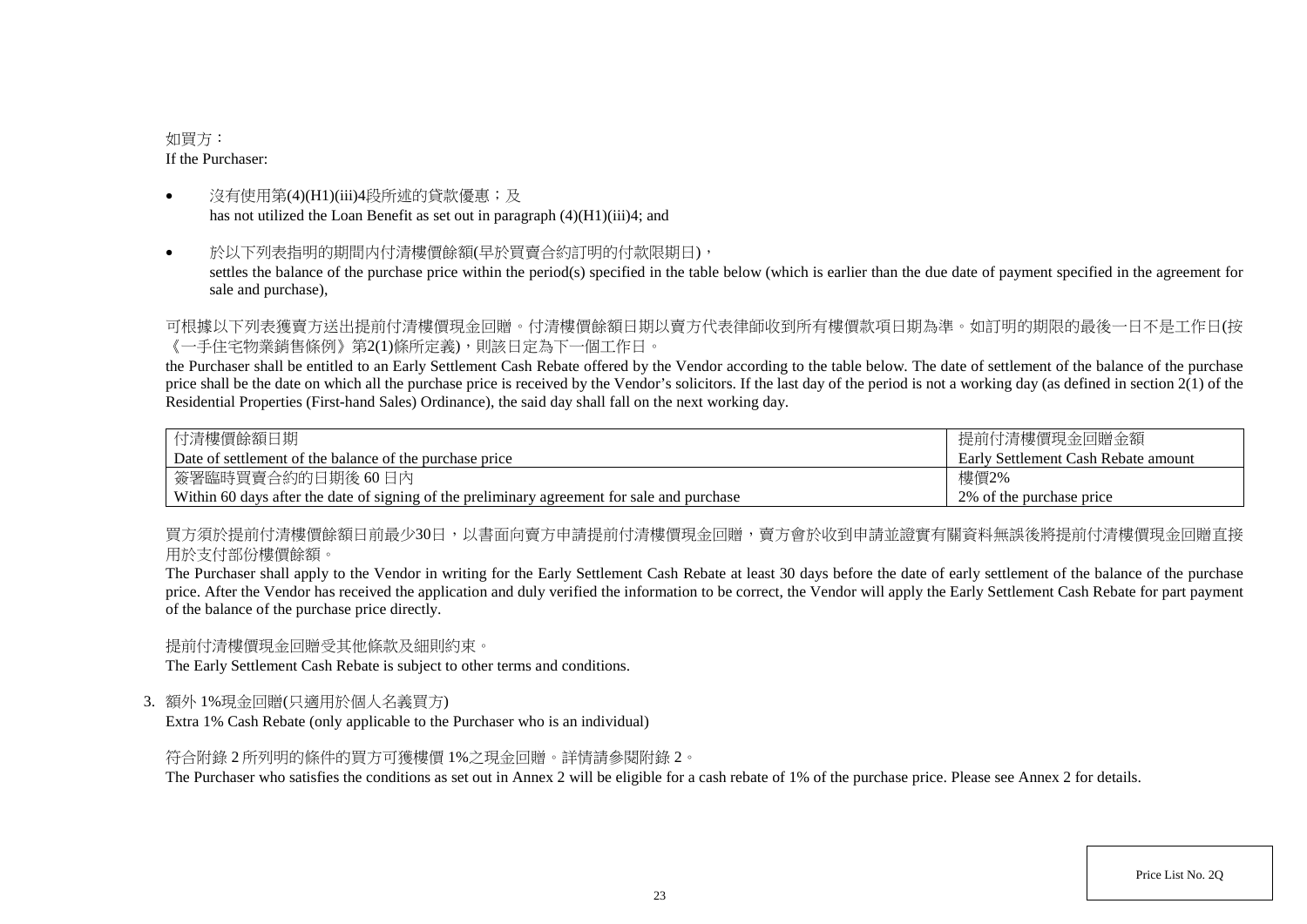### 4. 貸款優惠

Loan Benefit

### 買方可向賣方的指定財務機構申請以下其中一項貸款優惠:

The Purchaser may apply for ONLY ONE of the following loan benefits from the Vendor's designated financing company:

(a) 備用第一按揭貸款(只適用於買方為個人或香港註冊成立的有限公司及其所有股東及董事均為個人)

Standby First Mortgage Loan (only applicable to the Purchaser who is an individual or a limited company incorporated in Hong Kong with all its shareholder(s) and director(s) being individual(s))

## 備用第一按揭貸款的最高金額為淨樓價的80%,惟貸款金額不可超過應繳付之樓價餘額。詳情請參閱附錄3(a) 。

The maximum amount of the Standby First Mortgage Loan shall be 80% of the net purchase price, provided that the loan amount shall not exceed the balance of purchase price payable. Please see Annex 3(a) for details.

(b) 備用第二按揭貸款(只適用於買方為個人或香港註冊成立的有限公司及其所有股東及董事均為個人)

Standby Second Mortgage Loan (only applicable to the Purchaser who is an individual or a limited company incorporated in Hong Kong with all its shareholder(s) and director(s) being individual(s))

備用第二按揭貸款的最高金額為淨樓價的25%,惟第一按揭貸款(由第一按揭銀行提供)及備用第二按揭貸款總金額不可超過淨樓價的80%,或應繳付之樓 價餘額,以較低者為準。詳情請參閱附錄3(b) 。

The maximum amount of the Standby Second Mortgage Loan shall be 25% of the net purchase price, provided that the total amount of first mortgage loan (offered by the first mortgagee bank) and the Standby Second Mortgage Loan shall not exceed 80% of the net purchase price, or the balance of purchase price payable, whichever is lower. Please see Annex 3(b) for details.

(c) Regency 120(只適用於個人名義買方)

Regency 120 (only applicable to the Purchaser who is an individual)

Regency 120分為兩部份:A 部份(用於繳付樓價餘額)的最高貸款金額為樓價90%及(如適用)B部份(用於償還現有物業的按揭貸款)的最高貸款金額為樓價 30%。詳情請參閱附錄3(c) 。

Regency 120 is divided into two tranches: the maximum loan amount of Tranche A (for payment of the balance of the purchase price) shall be 90% of the purchase price and (if applicable) the maximum loan amount of Tranche B (for repayment of the mortgage loan of the Existing Property) shall be 30% of the purchase price. Please see Annex 3(c) for details.

上文『淨樓價』一詞指扣除第(4)(H1)(iii)1(a)段所述的印花稅現金回贈(如有)、第(4)(H1)(iii)1(b)段所述的港幣\$5,000現金回贈(如有)及第(4)(H1)(iii)3段所述的額 外1%現金回贈(如有)後的住宅物業之樓價。

The term "net purchase price" above means the amount of the purchase price of the residential property after deducting the Stamp Duty Cash Rebate (if any) as set out in paragraph (4)( $\hat{H}1$ )(iii)1(a), the HK\$5,000 Cash Rebate (if any) as set out in paragraph (4)(H1)(iii)1(b) and the Extra 1% Cash Rebate (if any) as set out in paragraph (4)(H1)(iii)3.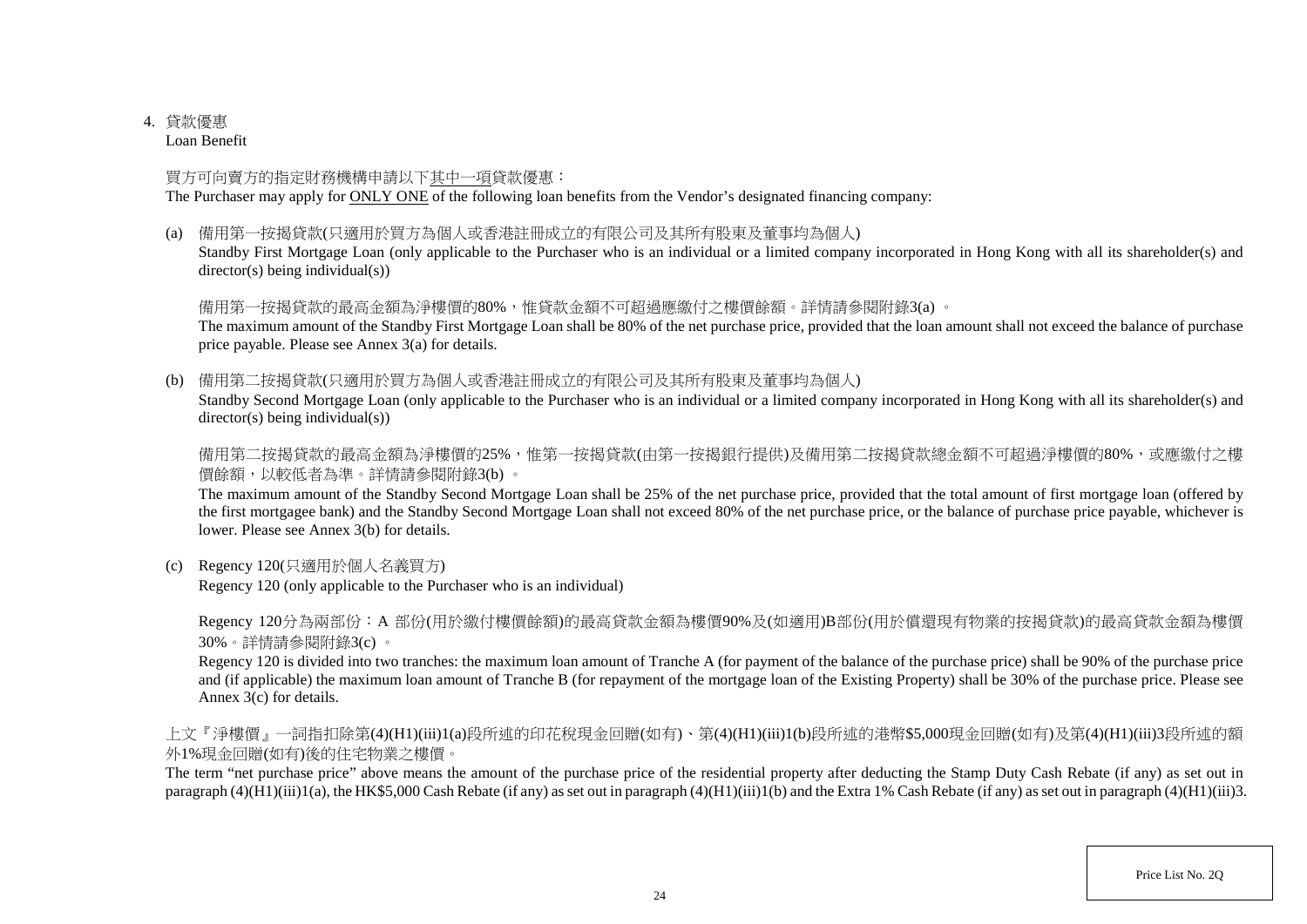#### 5. 首 3 年保修優惠

First 3 Years Warranty Offer

### 在不影響買方於買賣合約下之權利的前提下,凡住宅物業有欠妥之處,買方可於住宅物業的成交日起計 3 年内向賣方發出書面通知,賣方須在收到書面通知後 在合理地切實可行的範圍內盡快自費作出修補。

Without affecting the Purchaser's rights under the agreement for sale and purchase, the Vendor shall at its own cost and as soon as reasonably practicable after receipt of a written notice served by the Purchaser within 3 years from the date of completion of sale and purchase of the residential property rectify any defects to the residential property.

### 為免疑問,首3年保修優惠不適用於該欠妥之處由正常捐耗、任何人之行為或疏忽造成;及園景及盆栽(如有)。

For the avoidance of doubt, the First 3 Years Warranty Offer does not apply to any defects caused by fair wear and tear, the act or neglect of any person; and the landscaping and potted plants (if any).

### 首 3 年保修優惠受其他條款及細則約束。

The First 3 Years Warranty Offer is subject to other terms and conditions.

### 6. 住戶停車位優惠

### Offer of Residential Car Parking Space(s)

(a) 選購於價單上設有符號"#"之住宅物業之買方,可享有認購該期數或其他地政總署署長屆時已發出預售樓花同意書或轉讓同意書的期數內的一個住戶停車 位的權利。買方可根據賣方日後公佈的住戶停車位之銷售安排所規定的時限及方法行使其認購住戶停車位的權利。賣方不作出任何陳述、承諾或保證買方 會獲認購與住宅物業相同期數內的住戶停車位。

The Purchaser of a residential property that is marked with a "#" in the price list is entitled to have an option to purchase one residential car parking space in the Phase or other Phase(s) in respect of which presale consent(s) or consent(s) to assign has/have been issued by the Director of Lands. The Purchaser can exercise his/her/its option to purchase a residential car parking space in accordance with time limit and manner as prescribed by the sales arrangement of the residential car parking spaces to be announced by the Vendor. The Vendor makes no representation, warranty or guarantee that the Purchaser will be offered a residential car parking space within the same Phase as the residential property.

- (b) 如買方不根據賣方日後公佈的住戶停車位之銷售安排行使其認購住戶停車位的權利,其認購住戶停車位的權利將會自動失效,買方不會為此獲得任何補償。 If the Purchaser does not exercise the option to purchase a residential car parking space in accordance with time limit and manner prescribed by the sales arrangement of the residential car parking spaces to be announced by the Vendor, the option to purchase a residential car parking space shall lapse automatically and the Purchaser shall not be entitled to any compensation therefor.
- (c) 住戶停車位的售價及銷售安排詳情將由賣方全權及絕對酌情決定,並容後公佈。 The price and sales arrangement details of residential car parking spaces will be determined by the Vendor at its sole and absolute discretion and will be announced later.
- (d) 住戶停車位優惠受其他條款及細則(包括但不限於土地批出的條款及細則) 約束。 Offer of Residential Car Parking Space(s) is subject to other terms and conditions (including but not limited to terms and conditions of land grant).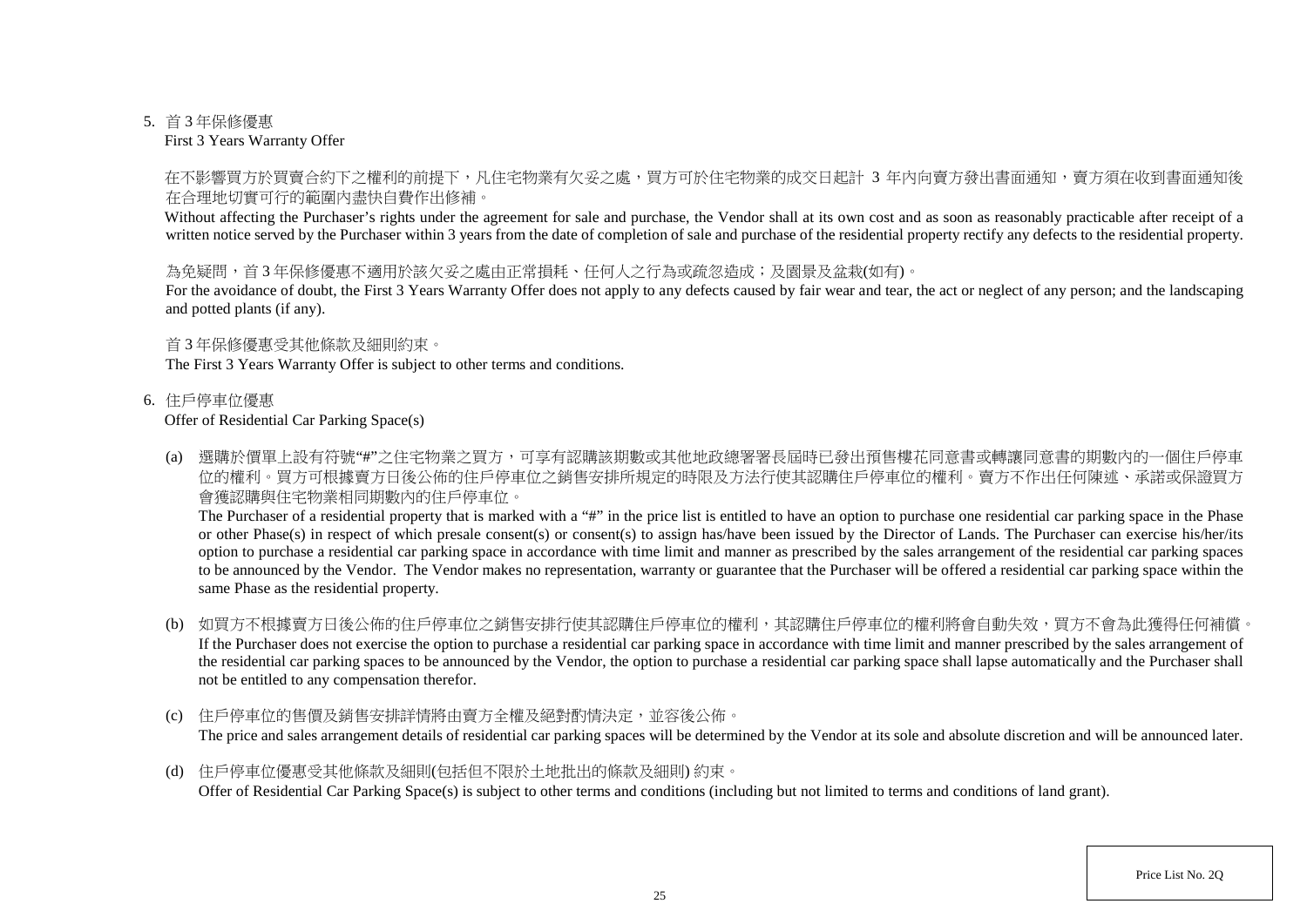- (4)(J1) 360 日付款計劃 360 Days Payment Plan
	- (i) 支付條款 The Terms of Payment

買方於簽署臨時買賣合約時須繳付相等於樓價 5%之金額作為臨時訂金,其中港幣\$100,000 作爲部分臨時訂金必須以銀行本票支付,臨時訂金的餘額可以支票及/或 銀行本票支付,本票及支票抬頭請寫『胡關李羅律師行』。

Upon signing of the preliminary agreement for sale and purchase, the Purchaser shall pay the preliminary deposit which is equivalent to 5% of the purchase price. HK\$100,000 being part of the preliminary deposit must be paid by cashier order(s) and the balance of the preliminary deposit may be paid by cheque(s) and/or cashier order(s). The cashier order(s) and cheque(s) should be made payable to "Woo Kwan Lee & Lo".

1. 臨時訂金即樓價 5% (『臨時訂金』)於簽署臨時買賣合約時繳付,買方須於簽署臨時買賣合約的日期後 5 個工作日內簽署買賣合約。

A preliminary deposit equivalent to 5% of the purchase price ("preliminary deposit") shall be paid upon signing of the preliminary agreement for sale and purchase. The agreement for sale and purchase shall be signed by the Purchaser within 5 working days after the date of signing of the preliminary agreement for sale and purchase.

- 2. 加付訂金即樓價 5%於簽署臨時買賣合約的日期後 120 日內繳付。 A further deposit equivalent to 5% of the purchase price shall be paid within 120 days after the date of signing of the preliminary agreement for sale and purchase.
- 3. 樓價 5%於簽署臨時買賣合約的日期後 180 日內繳付。 5% of the purchase price shall be paid within 180 days after the date of signing of the preliminary agreement for sale and purchase.
- 4. 樓價 85%(樓價餘額)於簽署臨時買賣合約的日期後 360 日內繳付。 85% of the purchase price (balance of purchase price) shall be paid within 360 days after the date of signing of the preliminary agreement for sale and purchase.
- (ii) 售價獲得折扣的基礎 The basis on which any discount on the price is available
	- 1. 置業售價折扣

Home Purchase Price Discount

(a) 如買方於簽署臨時買賣合約時選擇置業售價折扣,買方可獲8%售價折扣優惠。

If the Purchaser chooses the Home Purchase Price Discount upon the signing of preliminary agreement for sale and purchase, the Purchaser will be offered 8% discount on the price.

(b) 如買方於簽署臨時買賣合約時不選擇置業售價折扣,則買方可獲賣方提供第(4)(J1)(iii)1段所述之印花稅優惠。為免疑問,就購買每個住宅物業,買方只可 享有置業售價折扣或第(4)(J1)(iii)1段所述之印花稅優惠的其中一項。買方須為於同一份臨時買賣合約下購買的所有住宅物業選擇相同之優惠。

Price List No. 2Q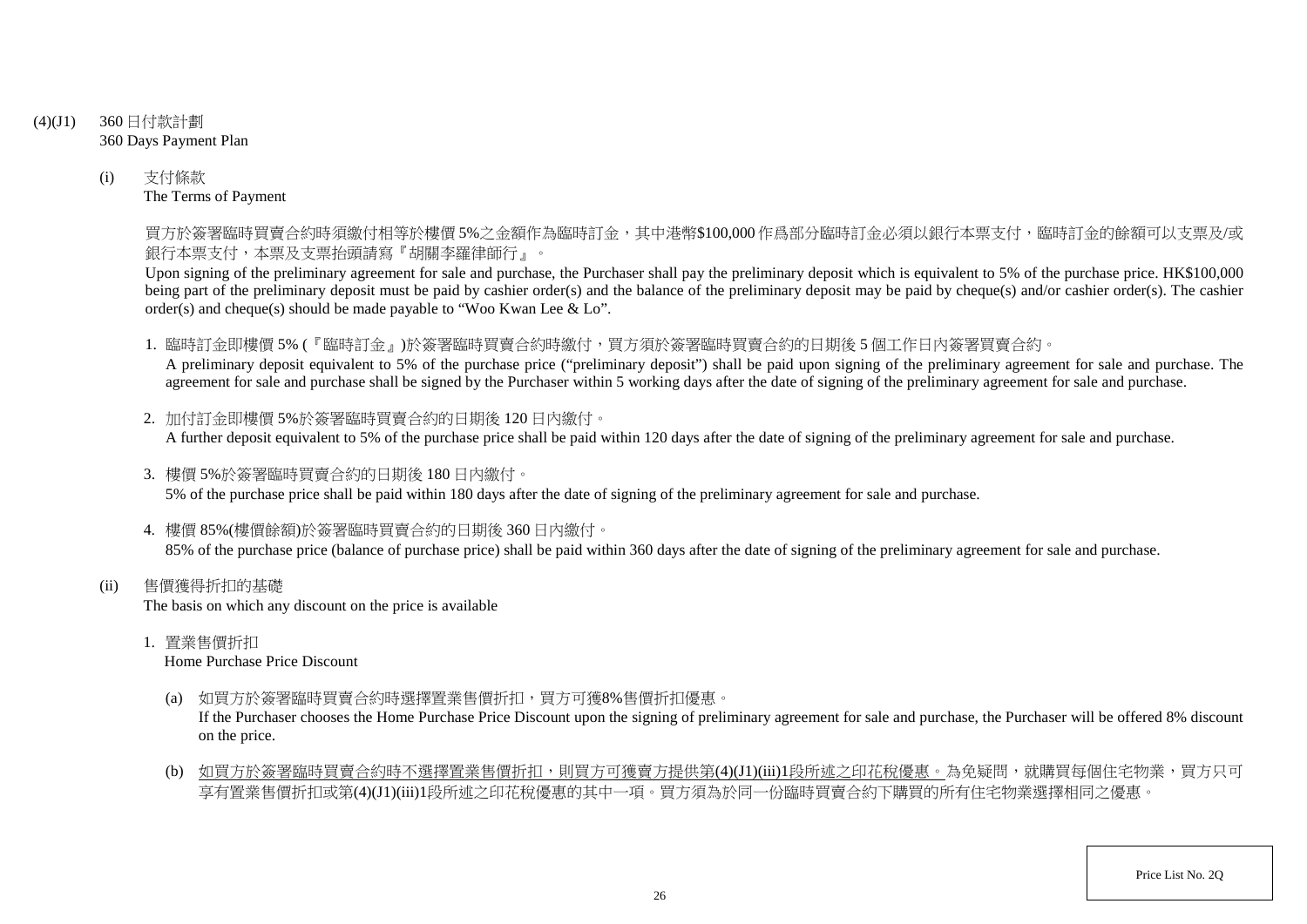If the Purchaser does not choose the Home Purchase Price Discount upon the signing of preliminary agreement for sale and purchase, the Stamp Duty Offer(s) set out in paragraph (4)(J1)(iii)1 will be offered to the Purchaser. For the avoidance of doubt, for the purchase of each residential property, the Purchaser is only entitled to either the Home Purchase Price Discount or the Stamp Duty Offer(s) as set out in paragraph (4)(J1)(iii)1. The Purchaser must choose the same offer for all the residential properties purchased under the same preliminary agreement for sale and purchase.

#### 2. 特別折扣

Special Discount

## 買方可獲7%售價折扣優惠。

The Purchaser will be offered 7% discount on the price.

### 3. 新地會會員售價折扣優惠

Price Discount Offer for SHKP Club Member

凡簽署臨時買賣合約,如買方為新地會會員 (即在簽署臨時買賣合約當日或之前,最少一位個人買方 (如買方是以個人名義) 或最少一位 買方之董事 (如買方是 以公司名義) 須為新地會會員),買方可獲1%售價折扣優惠。

If the Purchaser is a SHKP Club member (i.e. at least one individual Purchaser (if the Purchaser is an individual(s)) or at least one director of the Purchaser (if the Purchaser is a corporation) is a SHKP Club member on or before the date of signing the preliminary agreement for sale and purchase), the Purchaser will be offered 1% discount on the price.

### (iii) 可就購買該期數中的指明住宅物業而連帶獲得的任何贈品、財務優惠或利益

Any gift, or any financial advantage or benefit, to be made available in connection with the purchase of a specified residential property in the Phase

1. 印花稅優惠

Stamp Duty Offer(s)

## 如買方於簽署臨時買賣合約時不選擇第(4)(J1)(ii)1段所述之置業售價折扣,則買方可獲下述印花稅優惠:

If the Purchaser does not choose the Home Purchase Price Discount as set out in paragraph  $(4)(J1)(ii)1$  upon the signing of preliminary agreement for sale and purchase, the Purchaser will be offered the following Stamp Duty Offer(s):

(a) 印花稅現金回贈

Stamp Duty Cash Rebate

## 買方在按買賣合約付清樓價餘額的情況下,可獲賣方提供印花稅現金回贈。印花稅現金回贈的金額相等於(視情況而定):

Subject to settlement of the balance of the purchase price in accordance with the agreement for sale and purchase, the Purchaser shall be entitled to a Stamp Duty Cash Rebate offered by the Vendor which amount shall be equal to (as the case may be):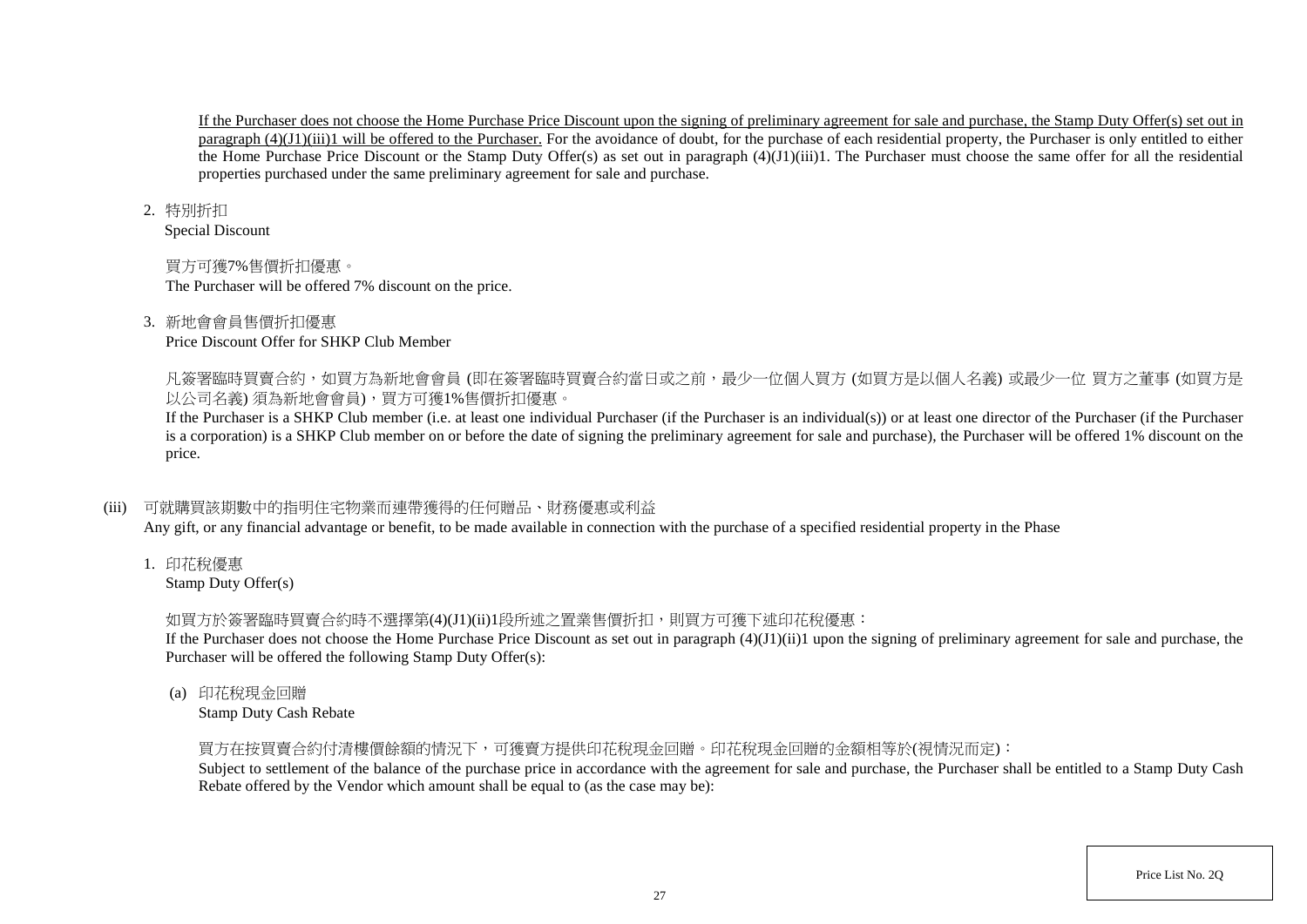- (i) (就從價印花稅以較高稅率(第1標準)計算)就買賣合約應付的從價印花稅的70%,上限為樓價的10.5%;或 (if ad valorem stamp duty at higher rates (Scale 1) applies) 70% of the ad valorem stamp duty chargeable on the agreement for sale and purchase, subject to a cap of 10.5% of the purchase price; or
- (ii) (就從價印花稅以較低稅率(第2標準)計算)就買賣合約應付的從價印花稅的100%加上樓價的4.25%,上限為樓價的8%。 (if ad valorem stamp duty at lower rates (Scale 2) applies) 100% of the ad valorem stamp duty chargeable on the agreement for sale and purchase plus 4.25% of the purchase price, subject to a cap of 8% of the purchase price.

詳情請參閱附錄1(a)。

Please see Annex 1(a) for details.

(b) 過渡性貸款(只適用於買方為個人或香港註冊成立的有限公司及其所有股東及董事均為個人)

Transitional Loan (only applicable to the Purchaser who is an individual or a limited company incorporated in Hong Kong with all its shareholder(s) and director(s) being individual(s))

買方可向賣方的指定財務機構申請過渡性貸款或(如買方享有印花稅現金回贈但沒有使用過渡性貸款)可獲港幣\$5,000現金回贈,過渡性貸款的最高金額相 等於(視情況而定):

The Purchaser may apply for a Transitional Loan from the Vendor's designated financing company or (if the Purchaser is entitled to the Stamp Duty Cash Rebate but has not utilized the Transitional Loan) shall be entitled to a HK\$5,000 Cash Rebate. The maximum Transitional Loan amount shall be equal to (as the case may be):

(i) (就從價印花稅以較高稅率(第1標準)計算)就買賣合約應付的從價印花稅的70%,上限為樓價的8.5%;或

(if ad valorem stamp duty at higher rates (Scale 1) applies) 70% of the ad valorem stamp duty chargeable on the agreement for sale and purchase, subject to a cap of 8.5% of the purchase price; or

(ii) (就從價印花稅以較低稅率(第2標準)計算)就買賣合約應付的從價印花稅的70%,上限為樓價的2.625%。

(if ad valorem stamp duty at lower rates (Scale 2) applies) 70% of the ad valorem stamp duty chargeable on the agreement for sale and purchase, subject to a cap of 2.625% of the purchase price.

詳情請參閱附錄1(b)。 Please see Annex 1(b) for details.

2. 提前付清樓價現金回贈

Early Settlement Cash Rebate

如買方: If the Purchaser: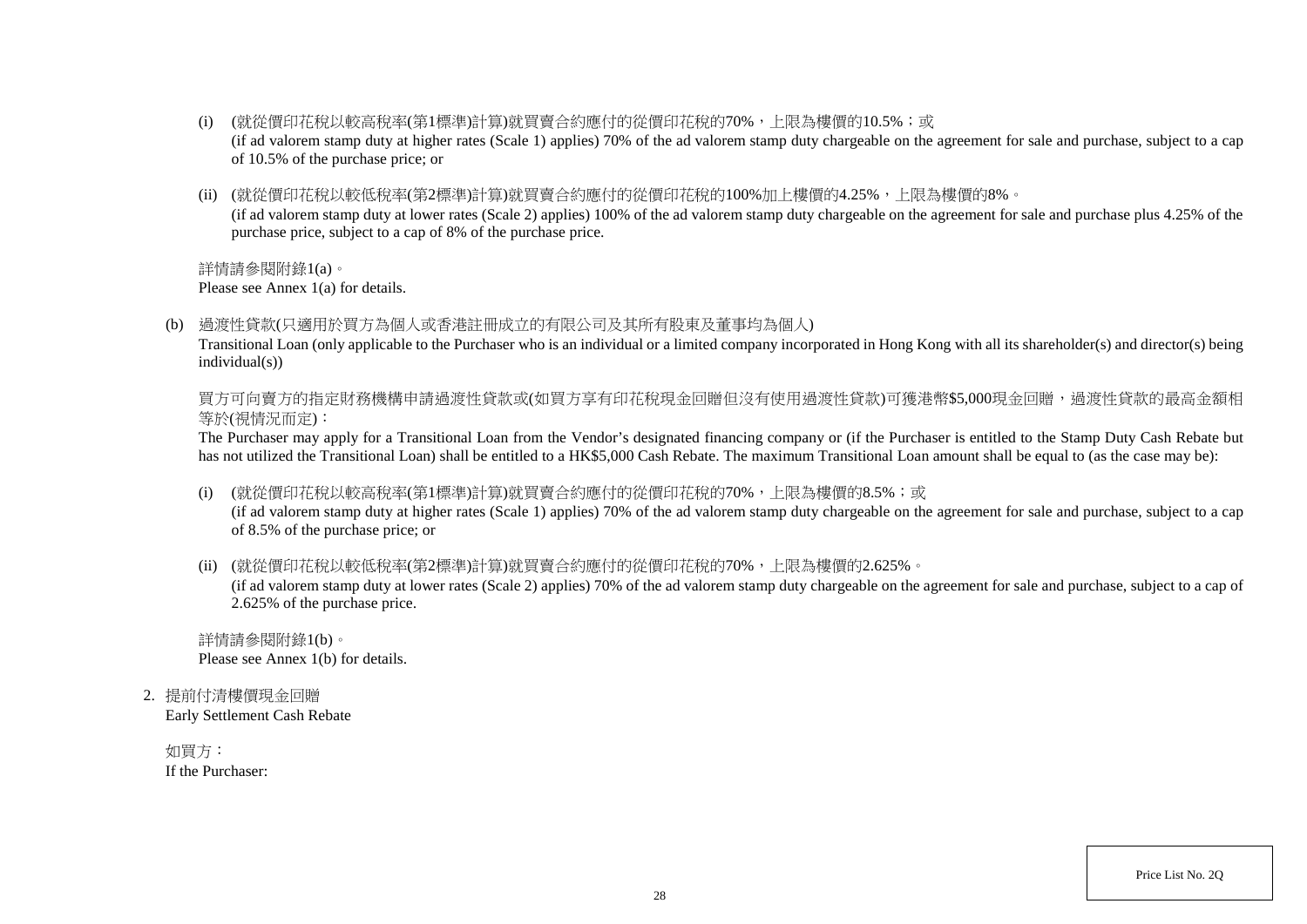- 沒有使用第(4)(J1)(iii)4段所述的貸款優惠;及 has not utilized the Loan Benefit as set out in paragraph (4)(J1)(iii)4; and
- 於以下列表指明的期間内付清樓價餘額(早於買賣合約訂明的付款限期日), settles the balance of the purchase price within the period(s) specified in the table below (which is earlier than the due date of payment specified in the agreement for sale and purchase),

可根據以下列表獲賣方送出提前付清樓價現金回贈。付清樓價餘額日期以賣方代表律師收到所有樓價款項日期為準。如訂明的期限的最後一日不是工作日(按 《一手住宅物業銷售條例》第2(1)條所定義),則該日定為下一個工作日。

the Purchaser shall be entitled to an Early Settlement Cash Rebate offered by the Vendor according to the table below. The date of settlement of the balance of the purchase price shall be the date on which all the purchase price is received by the Vendor's solicitors. If the last day of the period is not a working day (as defined in section  $2(1)$  of the Residential Properties (First-hand Sales) Ordinance), the said day shall fall on the next working day.

| 付清樓價餘額日期                                                                                                                 | 提前付清樓價現金回贈金額                        |  |  |  |
|--------------------------------------------------------------------------------------------------------------------------|-------------------------------------|--|--|--|
| Date of settlement of the balance of the purchase price                                                                  | Early Settlement Cash Rebate amount |  |  |  |
| 簽署臨時買賣合約的日期後60日內                                                                                                         | 樓價6%                                |  |  |  |
| Within 60 days after the date of signing of the preliminary agreement for sale and purchase                              | 6% of the purchase price            |  |  |  |
| 簽署臨時買賣合約的日期後 61日至 120日期間內                                                                                                | 樓價4%                                |  |  |  |
| Within the period from 61 days to 120 days after the date of signing of the preliminary agreement for sale and purchase  | 4\% of the purchase price           |  |  |  |
| 簽署臨時買賣合約的日期後 121日至 180日期間内                                                                                               | 樓價2%                                |  |  |  |
| Within the period from 121 days to 180 days after the date of signing of the preliminary agreement for sale and purchase | 2% of the purchase price            |  |  |  |

買方須於提前付清樓價餘額日前最少30日,以書面向賣方申請提前付清樓價現金回贈,賣方會於收到申請並證實有關資料無誤後將提前付清樓價現金回贈直接 用於支付部份樓價餘額。

The Purchaser shall apply to the Vendor in writing for the Early Settlement Cash Rebate at least 30 days before the date of early settlement of the balance of the purchase price. After the Vendor has received the application and duly verified the information to be correct, the Vendor will apply the Early Settlement Cash Rebate for part payment of the balance of the purchase price directly.

提前付清樓價現金回贈受其他條款及細則約束。

The Early Settlement Cash Rebate is subject to other terms and conditions.

3. 額外 1%現金回贈(只適用於個人名義買方)

Extra 1% Cash Rebate (only applicable to the Purchaser who is an individual)

符合附錄 2 所列明的條件的買方可獲樓價 1%之現金回贈。詳情請參閱附錄 2。

The Purchaser who satisfies the conditions as set out in Annex 2 will be eligible for a cash rebate of 1% of the purchase price. Please see Annex 2 for details.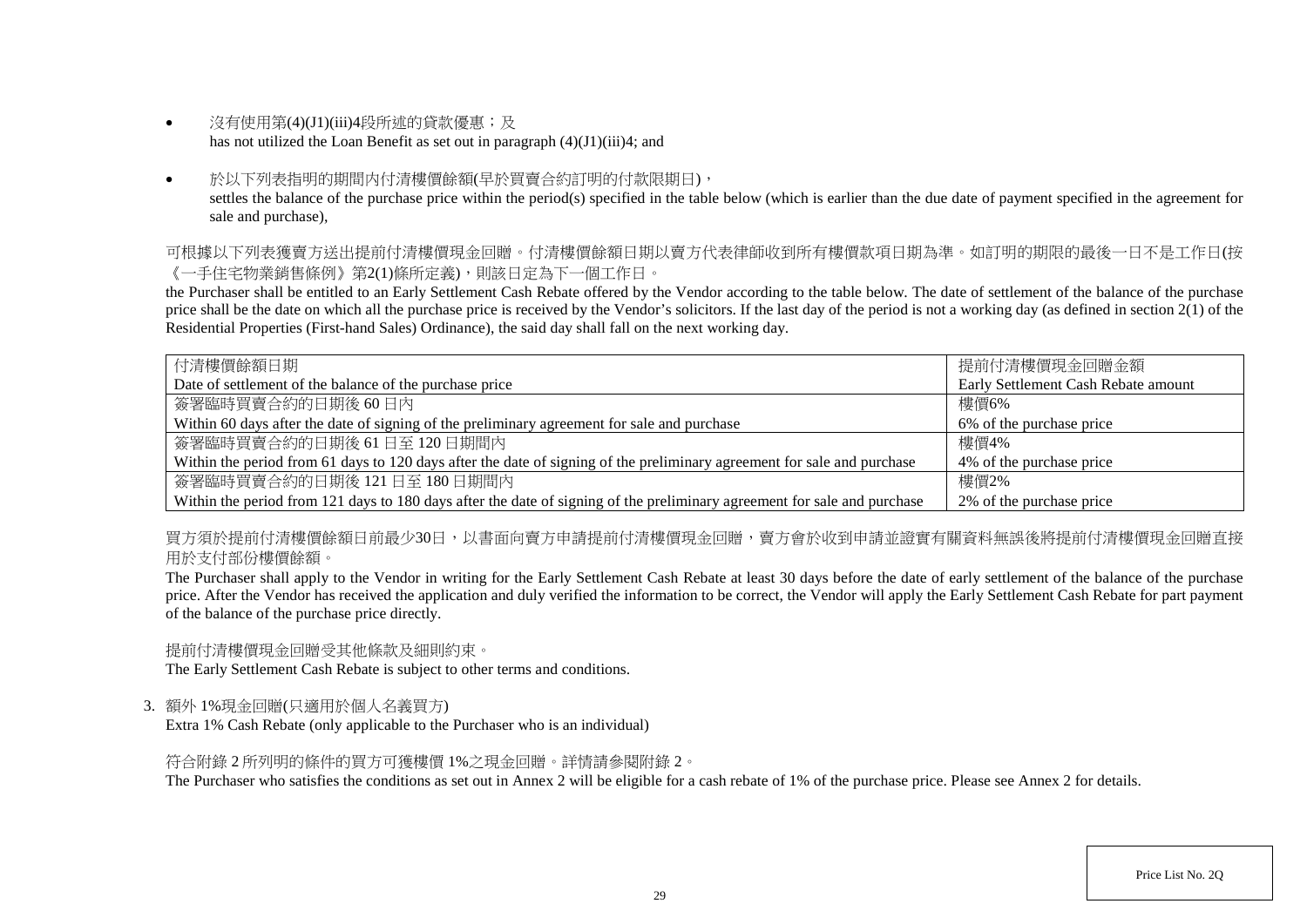### 4. 貸款優惠

Loan Benefit

### 買方可向賣方的指定財務機構申請以下其中一項貸款優惠:

The Purchaser may apply for ONLY ONE of the following loan benefits from the Vendor's designated financing company:

(a) 備用第一按揭貸款(只適用於買方為個人或香港註冊成立的有限公司及其所有股東及董事均為個人)

Standby First Mortgage Loan (only applicable to the Purchaser who is an individual or a limited company incorporated in Hong Kong with all its shareholder(s) and director(s) being individual(s))

## 備用第一按揭貸款的最高金額為淨樓價的80%,惟貸款金額不可超過應繳付之樓價餘額。詳情請參閱附錄3(a) 。

The maximum amount of the Standby First Mortgage Loan shall be 80% of the net purchase price, provided that the loan amount shall not exceed the balance of purchase price payable. Please see Annex 3(a) for details.

(b) 備用第二按揭貸款(只適用於買方為個人或香港註冊成立的有限公司及其所有股東及董事均為個人)

Standby Second Mortgage Loan (only applicable to the Purchaser who is an individual or a limited company incorporated in Hong Kong with all its shareholder(s) and director(s) being individual(s))

備用第二按揭貸款的最高金額為淨樓價的25%,惟第一按揭貸款(由第一按揭銀行提供)及備用第二按揭貸款總金額不可超過淨樓價的80%,或應繳付之樓 價餘額,以較低者為準。詳情請參閱附錄3(b) 。

The maximum amount of the Standby Second Mortgage Loan shall be 25% of the net purchase price, provided that the total amount of first mortgage loan (offered by the first mortgagee bank) and the Standby Second Mortgage Loan shall not exceed 80% of the net purchase price, or the balance of purchase price payable, whichever is lower. Please see Annex 3(b) for details.

(c) Regency 120(只適用於個人名義買方)

Regency 120 (only applicable to the Purchaser who is an individual)

Regency 120分為兩部份:A 部份(用於繳付樓價餘額)的最高貸款金額為樓價90%及(如適用)B部份(用於償還現有物業的按揭貸款)的最高貸款金額為樓價 30%。詳情請參閱附錄3(c) 。

Regency 120 is divided into two tranches: the maximum loan amount of Tranche A (for payment of the balance of the purchase price) shall be 90% of the purchase price and (if applicable) the maximum loan amount of Tranche B (for repayment of the mortgage loan of the Existing Property) shall be 30% of the purchase price. Please see Annex 3(c) for details.

上文『淨樓價』一詞指扣除第(4)(J1)(iii)1(a)段所述的印花稅現金回贈(如有)、第(4)(J1)(iii)1(b)段所述的港幣\$5,000現金回贈(如有)及第(4)(J1)(iii)3段所述的額外 1%現金回贈(如有)後的住宅物業之樓價。

The term "net purchase price" above means the amount of the purchase price of the residential property after deducting the Stamp Duty Cash Rebate (if any) as set out in paragraph  $(4)(J1)(iii)1(a)$ , the HK\$5,000 Cash Rebate (if any) as set out in paragraph  $(4)(J1)(iii)1(b)$  and the Extra 1% Cash Rebate (if any) as set out in paragraph  $(4)(J1)(iii)3$ .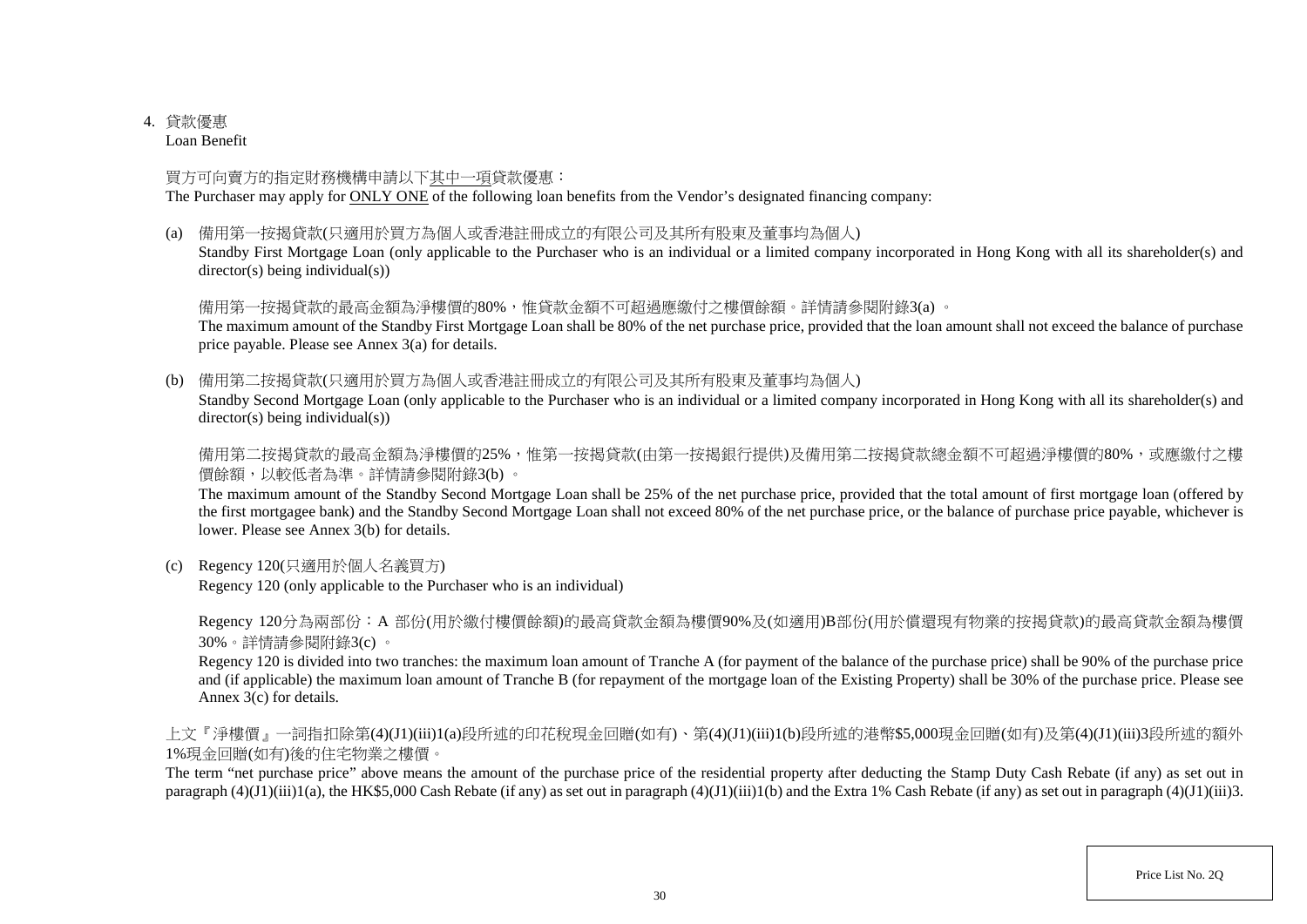#### 5. 首 3 年保修優惠

First 3 Years Warranty Offer

### 在不影響買方於買賣合約下之權利的前提下,凡住宅物業有欠妥之處,買方可於住宅物業的成交日起計 3 年内向賣方發出書面通知,賣方須在收到書面通知後 在合理地切實可行的範圍內盡快自費作出修補。

Without affecting the Purchaser's rights under the agreement for sale and purchase, the Vendor shall at its own cost and as soon as reasonably practicable after receipt of a written notice served by the Purchaser within 3 years from the date of completion of sale and purchase of the residential property rectify any defects to the residential property.

### 為免疑問,首3年保修優惠不適用於該欠妥之處由正常捐耗、任何人之行為或疏忽造成;及園景及盆栽(如有)。

For the avoidance of doubt, the First 3 Years Warranty Offer does not apply to any defects caused by fair wear and tear, the act or neglect of any person; and the landscaping and potted plants (if any).

### 首 3 年保修優惠受其他條款及細則約束。

The First 3 Years Warranty Offer is subject to other terms and conditions.

### 6. 住戶停車位優惠

### Offer of Residential Car Parking Space(s)

(a) 選購於價單上設有符號"#"之住宅物業之買方,可享有認購該期數或其他地政總署署長屆時已發出預售樓花同意書或轉讓同意書的期數內的一個住戶停車 位的權利。買方可根據賣方日後公佈的住戶停車位之銷售安排所規定的時限及方法行使其認購住戶停車位的權利。賣方不作出任何陳述、承諾或保證買方 會獲認購與住宅物業相同期數內的住戶停車位。

The Purchaser of a residential property that is marked with a "#" in the price list is entitled to have an option to purchase one residential car parking space in the Phase or other Phase(s) in respect of which presale consent(s) or consent(s) to assign has/have been issued by the Director of Lands. The Purchaser can exercise his/her/its option to purchase a residential car parking space in accordance with time limit and manner as prescribed by the sales arrangement of the residential car parking spaces to be announced by the Vendor. The Vendor makes no representation, warranty or guarantee that the Purchaser will be offered a residential car parking space within the same Phase as the residential property.

- (b) 如買方不根據賣方日後公佈的住戶停車位之銷售安排行使其認購住戶停車位的權利,其認購住戶停車位的權利將會自動失效,買方不會為此獲得任何補償。 If the Purchaser does not exercise the option to purchase a residential car parking space in accordance with time limit and manner prescribed by the sales arrangement of the residential car parking spaces to be announced by the Vendor, the option to purchase a residential car parking space shall lapse automatically and the Purchaser shall not be entitled to any compensation therefor.
- (c) 住戶停車位的售價及銷售安排詳情將由賣方全權及絕對酌情決定,並容後公佈。 The price and sales arrangement details of residential car parking spaces will be determined by the Vendor at its sole and absolute discretion and will be announced later.
- (d) 住戶停車位優惠受其他條款及細則(包括但不限於土地批出的條款及細則) 約束。 Offer of Residential Car Parking Space(s) is subject to other terms and conditions (including but not limited to terms and conditions of land grant).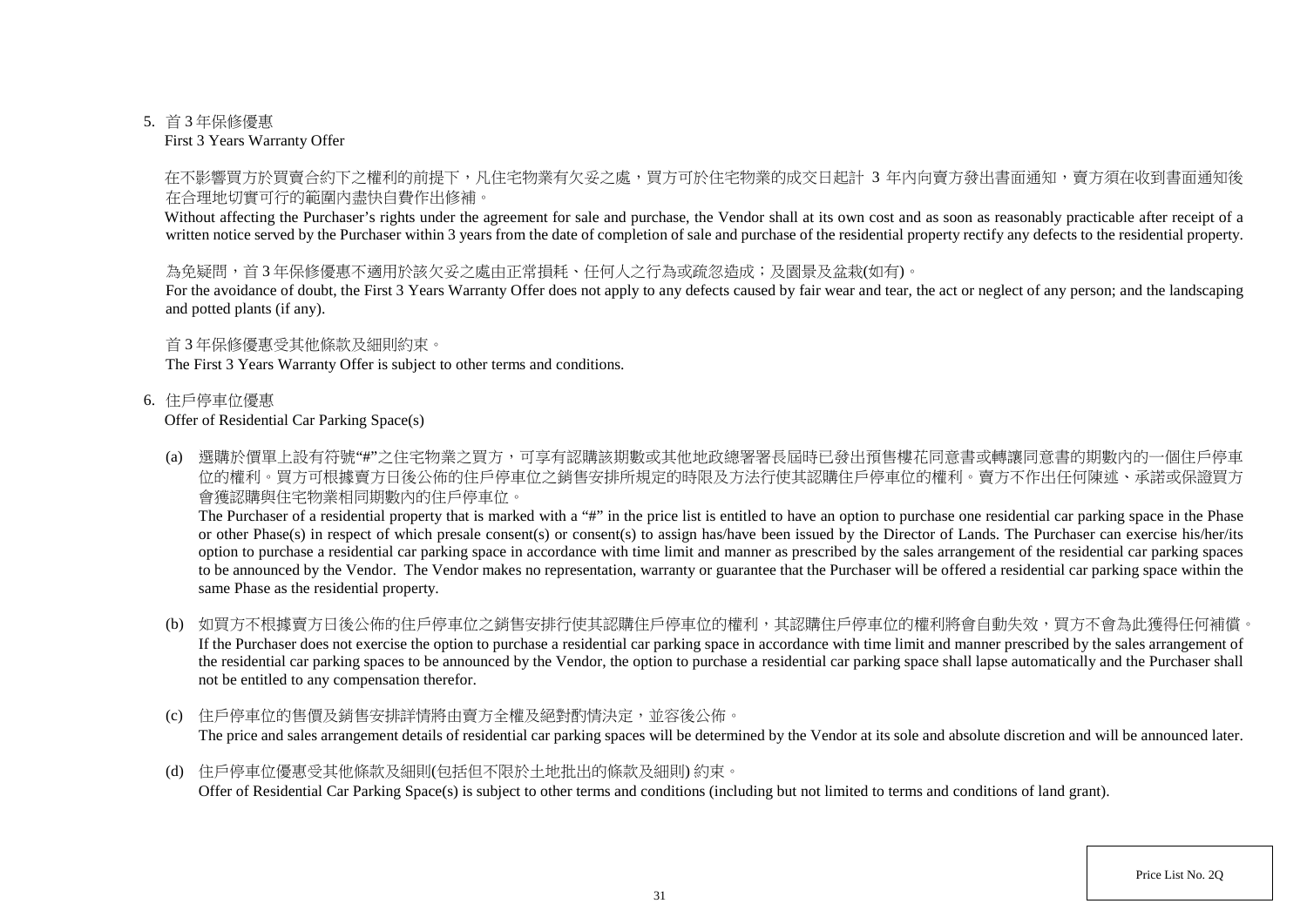- (4)(iv) 誰人負責支付買賣該期數中的指明住宅物業的有關律師費及印花稅 Who is liable to pay the solicitors' fees and stamp duty in connection with the sale and purchase of a specified residential property in the Phase
	- 1. 如買方選用賣方指定之代表律師作為買方之代表律師處理其買賣合約及轉讓契,買方原須支付買賣合約及轉讓契兩項法律文件之律師費用(不包括代墊付 費用,代墊付費用須由買方支付)將獲豁免。

If the Purchaser appoints the Vendor's solicitors to act on his/her behalf in the agreement for sale and purchase and the assignment in relation to the purchase, the legal cost (excluding disbursements, which shall be paid by the Purchaser) of the agreement for sale and purchase and the assignment to be borne by the Purchaser shall be waived.

- 2. 如買方選擇另聘代表律師為買方之代表律師處理其買賣合約及轉讓契,買賣雙方須各自負責有關買賣合約及轉讓契兩項法律文件之律師費用。 If the Purchaser chooses to instruct his/her/its own solicitors to act for him/her/it in relation to the agreement for sale and purchase and the assignment, each of the Vendor and the Purchaser shall pay his/her/its own solicitors' legal fees in respect of the agreement for sale and purchase and the assignment.
- 3. 買方須支付一概有關臨時買賣合約、買賣合約及轉讓契之印花稅(包括但不限於任何買方提名書或轉售的印花稅、任何從價印花稅、額外印花稅、買家印 花稅及任何與過期繳付任何印花稅有關的罰款、利息及附加費用)及登記費用。

All stamp duty (including without limitation any stamp duty on any nomination or sub-sale, any ad valorem stamp duty, special stamp duty, buyer's stamp duty and any penalty, interest and surcharge, etc. for late payment of any stamp duty) and registration fees on the preliminary agreement for sale and purchase, the agreement for sale and purchase and the assignment shall be borne by the Purchaser.

### (4)(v) 買方須為就買賣該期數中的指明住宅物業簽立任何文件而支付的費用

Any charges that are payable by a Purchaser for execution of any document in relation to the sale and purchase of a specified residential property in the Phase.

製作、登記及完成公契及管理協議、副公契(如有)及管理協議及分副公契(如有)(統稱『公契』)之費用及附於公契之圖則費用的適當分攤、所購物業的業權契據 及文件認證副本之費用、所購物業的買賣合約及轉讓契之圖則費、為申請豁免買家印花稅及/或從價印花稅較高稅率而須作出的任何法定聲明的費用、所購住宅 的按揭(如有)之法律及其他費用及代墊付費用及其他有關所購物業的買賣的文件的所有法律及其他實際支出,均由買方負責。

The Purchaser shall bear and pay a due proportion of the costs for the preparation, registration and completion of the Deed of Mutual Covenant and Management Agreement and the Sub-Deed of Mutual Covenant and Management Agreement (if any) and the Sub-Sub-Deed of Mutual Covenant (if any) (collectively the "DMC") and the plans attached to the DMC, all costs for preparing certified copies of title deeds and documents of the property purchased, all plan fees for plans to be annexed to the agreement for sale and purchase and the assignment of the property purchased, the costs of any statutory declaration required for application for exemption of buyer's stamp duty and/or higher rates of ad valorem stamp duty, all legal and other costs and disbursements in respect of any mortgage (if any) in respect of the property purchased and all legal costs and charges of any other documents relating to the sale and purchase of the property purchased.

Price List No. 2Q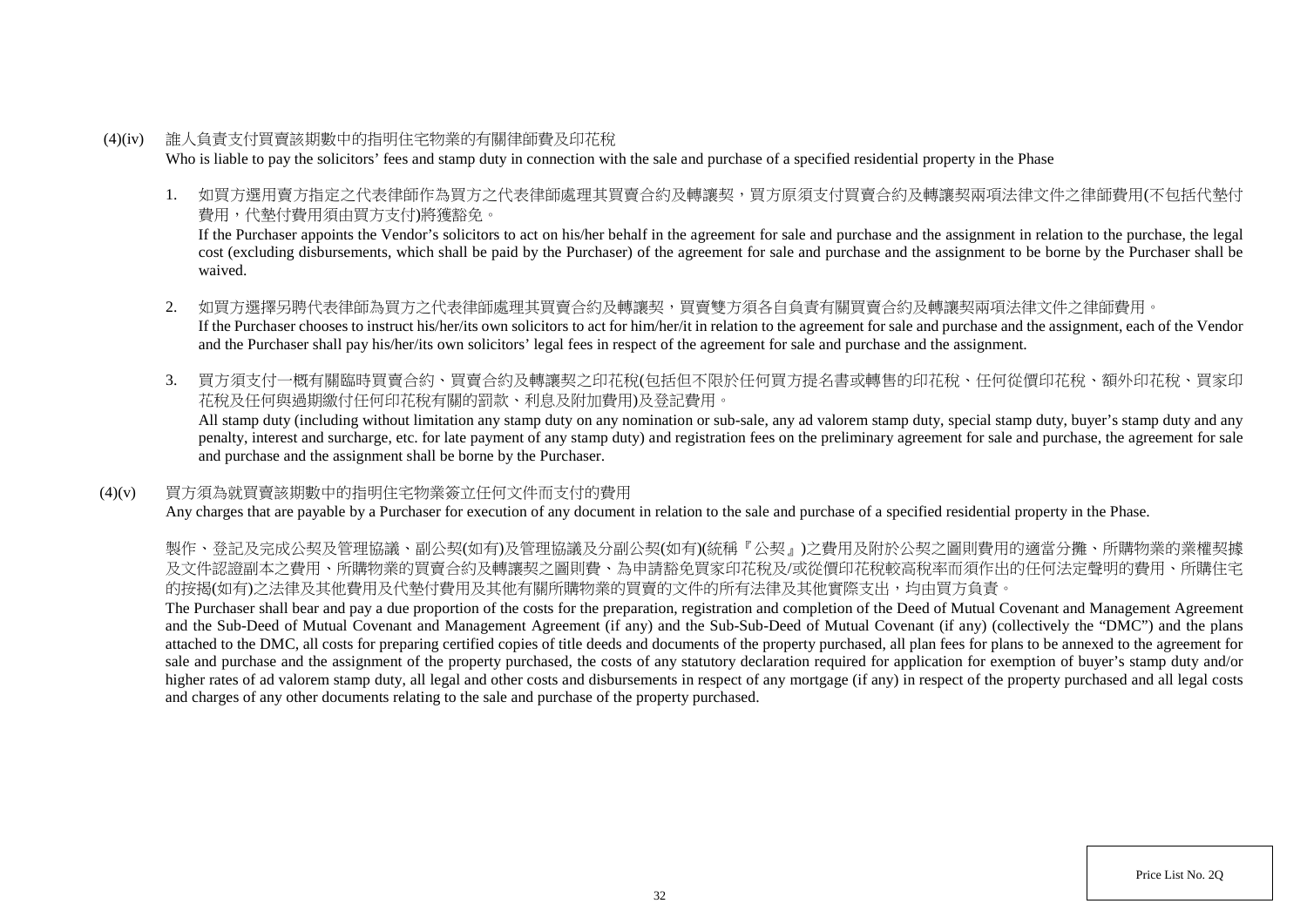### 備註:

Notes:

1. 根據香港金融管理局指引,銀行於計算按揭貸款成數時,必須先從樓價中扣除所有提供予買方就購買住宅物業而連帶獲得的全部現金回贈或其他 賞或優惠 (如有);而有關還款能力之要求(包括但不限於供款與入息比率之上限)將按個別銀行及香港金融管理局不時公佈之指引而變更。詳情請向有關銀行查 詢。

According to Hong Kong Monetary Authority guidelines, the value of all cash rebates or other forms of monetary incentives or benefits (if any) made to the Purchaser in connection with the purchase of a residential property will be deducted from the purchase price when calculating the loan-to-value ratio by the bank; and the relevant repayment ability requirement (including but not limited to the cap of debt servicing ratio) may vary according to the banks themselves and the guidelines announced from time to time by Hong Kong Monetary Authority. For details, please enquire with the banks.

2. 所有就購買該期數中的指明住宅物業而連帶獲得的任何折扣、贈品、財務優惠或利益均只提供予臨時買賣合約中訂明的一手買方及不可轉讓 權決定買方是否符合資格可獲得該等折扣、贈品、財務優惠或利益。賣方亦保留解釋該等折扣、贈品、財務優惠或利益的相關條款的權利。如有任何爭議,賣 方之決定為最終並對買方有約束力。

All of the discount, gift, financial advantage or benefit to be made available in connection with the purchase of a specified residential property in the Phase are offered to firsthand Purchaser as specified in the preliminary agreement for sale and purchase only and shall not be transferable. The Vendor has absolute discretion in deciding whether a Purchaser is entitled to those discount, gift, financial advantage or benefit. The Vendor also reserves the right to interpret the relevant terms and conditions of those discount, gift, financial advantage or benefit. In case of dispute, the Vendor's decision shall be final and binding on the Purchasers.

3. 如買方希望更改付款計劃或更改任何已選擇之折扣、贈品、財務優惠或利益而須更新成交記錄冊內的記錄,可於不早於簽署臨時買賣合約後30日但不遲於付清 樓價餘額之日前30日向賣方提出申請,並須向賣方繳付手續費\$5,000及承擔有關律師費用及代墊付費用(如有)。對前述更改之申請及申請條件的批准與否,視乎 有關付款計劃、折扣、贈品、財務優惠或利益的有效性和賣方的最終決定。

If the Purchaser wishes to change the payment plan or change any of the selected discount(s), gift(s), financial advantage(s) or benefit(s) which requires update to the entry(ies) in the Register of Transactions , the Purchaser can apply to the Vendor for such change not earlier than 30 days after the date of signing of the preliminary agreement for sale and purchase but not later than 30 days before the date of settlement of the balance of the purchase price, and pay a handling fee of \$5,000 to the Vendor and bear all related solicitor's costs and disbursements (if any). The approval or disapproval of the aforesaid application for change and the application conditions are subject to the availability of the relevant payment plan(s), discount(s), gift(s), financial advantage(s) or benefit(s) and the final decision of the Vendor.

4. 所有由賣方將提供用以支付樓價餘額部份的現金回贈(以向上捨入方式換算至整數),在符合提供現金回贈的相關先決條件的情況下,賣方保留權利以其他方法及 形式將現金回贈支付予買方。

For all cash rebate(s) (rounded up to the nearest integer) that will be offered by the Vendor for part payment of the balance of purchase price, subject to the relevant prerequisite for provision the cash rebate(s) being satisfied, the Vendor reserves the right to pay the cash rebate(s) to the Purchaser by other method(s) and in other manner.

5. 賣方的指定財務機構沒有亦將不會委任任何人士(第三方)處理就向任何擬借款人或任何指明類別的擬借款人批出貸款,無論是促致、洽商、取得或申請貸款,或 是擔保或保證該筆貸款的償還或有關事宜。

The Vendor's designated financing company does not and will not appoint any person (third party) for or in relation to granting a loan to any intending borrower or any specified class of intending borrower, whether as to the procuring, negotiation, obtaining, application, guaranteeing or securing the repayment of such a loan.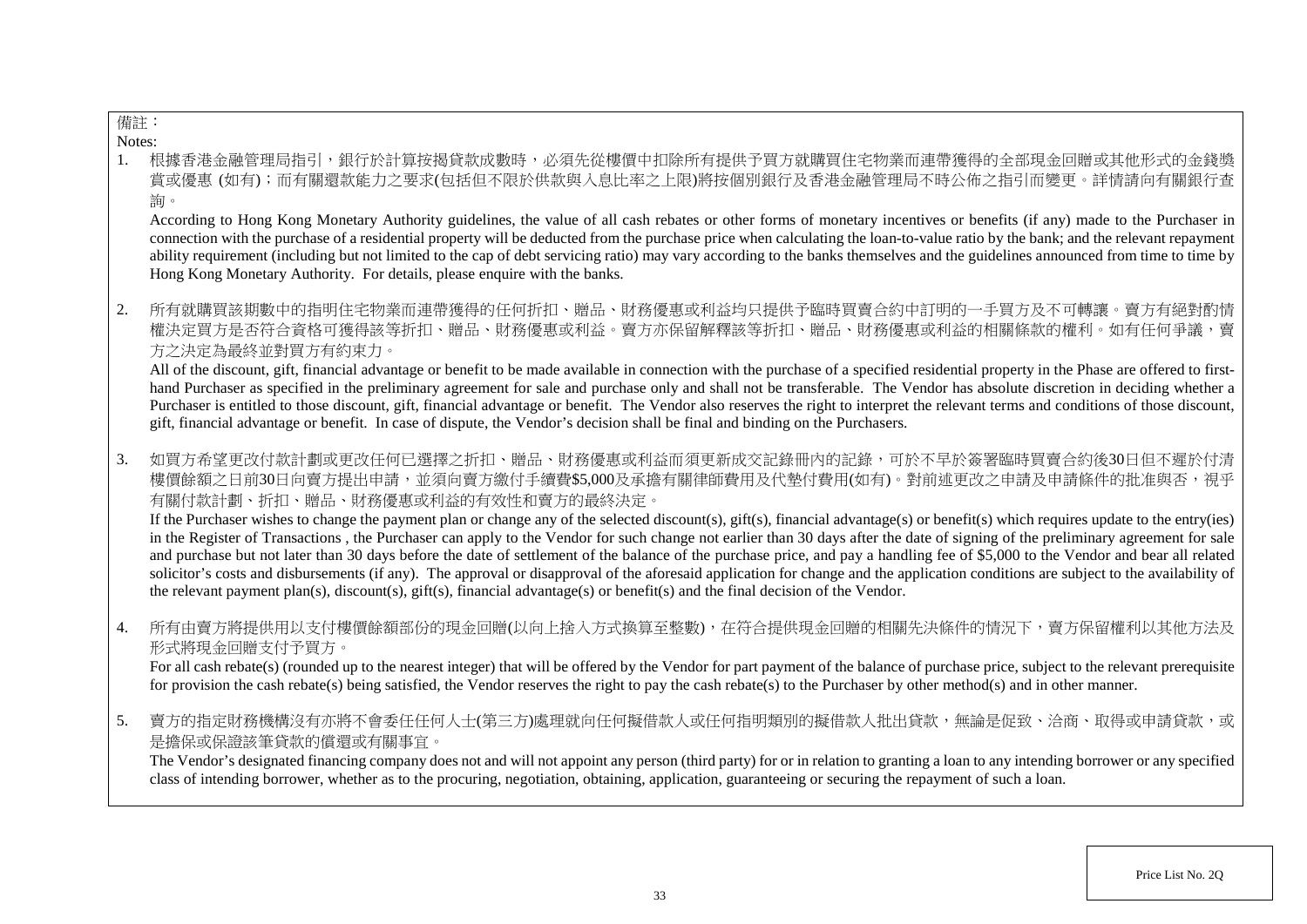6. 由賣方之指定財務機構提供的任何貸款,其最高貸款金額、息率及條款僅供參考,買方實際可獲得的貸款金額、息率及條款須視乎指定財務機構的獨立批核結 果而定,而且可能受法例及政府、香港金融管理局、銀行及相關監管機構不時發出之指引、公布、備忘等(不論是否對指定財務機構有約束力)影響。買方必須提 供指定財務機構所要求的資料及文件,否則貸款申請將不會獲處理。 The maximum loan amount, interest rate and terms of any loan to be offered by the Vendor's designated financing company are for reference only. The actual loan amount, interest rate and terms to be offered to the Purchaser shall be subject to the independent approval of the designated financing company, and may be affected by the laws and the guidelines, announcement, memorandum, etc. (whether the same is binding on the designated financing company) issued by the Government, Hong Kong Monetary Authority, banks and relevant regulatory authorities from time to time. The Purchaser shall provide information and documents requested from the designated financing company,

otherwise, the loan application shall not be processed.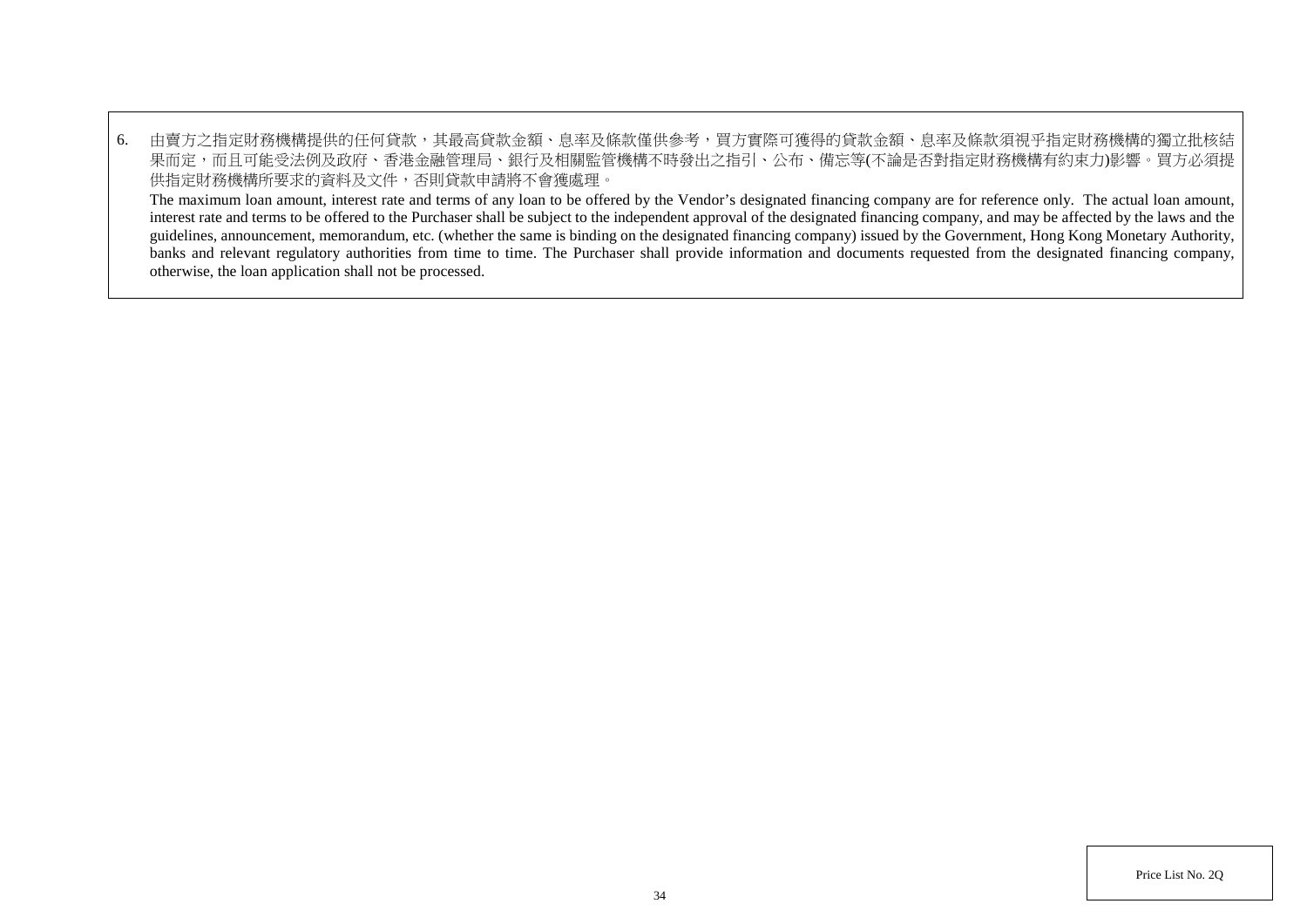附錄 1(a) 印花稅現金回贈

Annex 1(a) Stamp Duty Cash Rebate

(I) 買方須於付清樓價餘額之日前最少30日以書面((如需要)連同就買賣合約應付的所有印花稅的首張正式繳付收據及(如賣方要求)賣方代表律師樓的相關收據)向賣方 申請印花稅現金回贈,賣方會於收到申請並證實有關資料無誤後將印花稅現金回贈直接用於支付部份樓價餘額。

The Purchaser shall apply to the Vendor in writing ((if necessary) accompanied with the first official receipt(s) for payment of all stamp duty payable on the agreement for sale and purchase and (if the Vendor requests) the relevant receipt(s) of the Vendor's solicitors) for the Stamp Duty Cash Rebate at least 30 days before the date of settlement of the balance of the purchase price. After the Vendor has received the application and duly verified the information to be correct, the Vendor will apply the Stamp Duty Cash Rebate for part payment of the balance of the purchase price directly.

(II) 如買方已從賣方的指定財務機構(『指定財務機構』)獲得過渡性貸款(詳情請參閱附錄1(b)),則印花稅現金回贈會首先支付予指定財務機構用作償還過渡性貸款的 未償還欠款,餘款(如有)才會用於支付部份樓價餘額。 If the Purchaser has obtained the Transitional Loan from the Vendor's designated financing company ("designated financing company") (please see Annex 1(b) for details), then

the Stamp Duty Cash Rebate will first be paid to the designated financing company for repayment of any amount outstanding under the Transitional Loan and the balance (if any) will be applied for part payment of the balance of the purchase price.

- (III) 在賣方支付印花稅現金回贈金額後,(如適用)即使實際就買賣合約應繳付的相關印花稅金額大於計算印花稅現金回贈所依據的金額,賣方亦無須再向買方支付任何 其他或額外印花稅現金回贈。若有爭議,賣方有權決定印花稅現金回贈的金額,有關決定為最終決定並對買方具有約束力。 After the Vendor has paid the amount of the Stamp Duty Cash Rebate, (if applicable) if the amount of the relevant stamp duty actually payable on the agreement for sale and purchase exceeds the amount based on which the Stamp Duty Cash Rebate is calculated, the Vendor is not required to pay any other or additional Stamp Duty Cash Rebate to the Purchaser. In case of dispute, the Vendor has the right to determine the amount of the Stamp Duty Cash Rebate, and such determination shall be final and binding on the Purchaser.
- (IV) 印花稅現金回贈受其他條款及細則約束。

The Stamp Duty Cash Rebate is subject to other terms and conditions.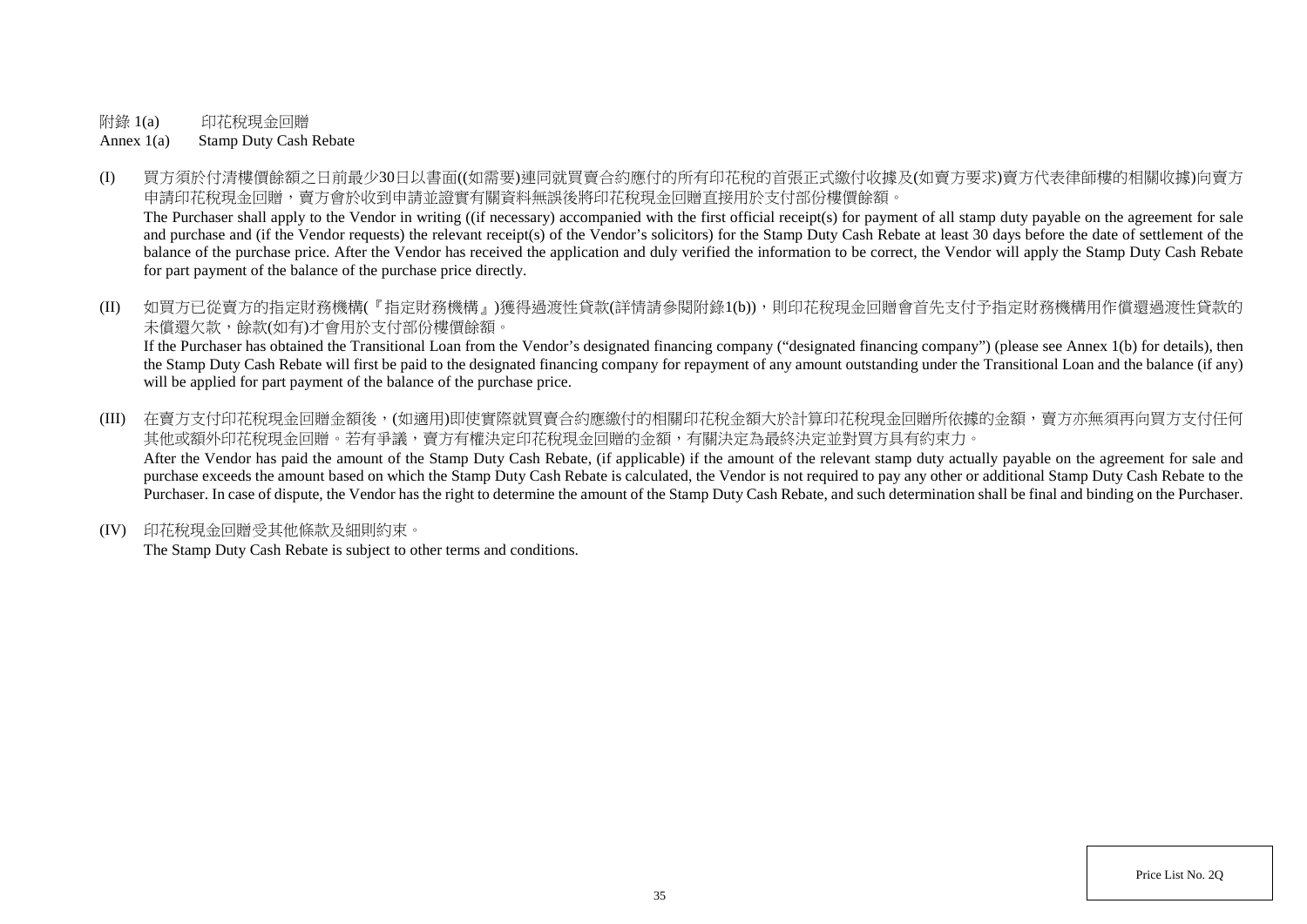### 附錄 1(b) 過渡性貸款(只適用於買方為個人或香港註冊成立的有限公司及其所有股東及董事均為個人)

Annex 1(b) Transitional Loan (only applicable to the Purchaser who is an individual or a limited company incorporated in Hong Kong with all its shareholder(s) and director(s) being individual(s))

### 買方可向賣方的指定財務機構(『指定財務機構』)申請過渡性貸款(『過渡性貸款』),主要條款如下:

The Purchaser can apply to the Vendor's designated financing company ("designated financing company") for a Transitional Loan ("Transitional Loan"). Key terms are as follows:

- (I) 買方須於簽署臨時買賣合約時同時申請過渡性貸款。 The Purchaser shall make the application for the Transitional Loan at the same time as the signing of the preliminary agreement for sale and purchase.
- (II) 買方須提供指定財務機構所要求的財務資料及文件,否則貸款申請將不會獲處理。 The Purchaser shall provide financial information and documents upon request from the designated financing company, otherwise, the loan application will not be processed.
- (III) 於簽署臨時買賣合約時,

At the time of signing of the preliminary agreement for sale and purchase,

- (a) 如買方沒有擁有(不論單獨或連同其他人)其他香港住宅物業,過渡性貸款的到期日為按買賣合約付清樓價餘額的日期。 if the Purchaser does not own (whether in his/her own name or jointly with the other(s)) the other residential property(ies) in Hong Kong, the maturity date of the Transitional Loan shall be the date of settlement of the balance of the purchase price in accordance with the agreement of sale and purchase.
- (b) 如買方擁有(不論單獨或連同其他人)其他香港住宅物業(『現有物業』)。過渡性貸款的到期日為(以較早者為準):

if the Purchaser owns (whether in his/her own name or jointly with the other(s)) the other residential property(ies) in Hong Kong ("Existing Property"), the maturity date of the Transitional Loan shall be (whichever is earlier):

• 按買賣合約付清樓價餘額的日期;

the date of settlement of the balance of the purchase price in accordance with the agreement of sale and purchase;

或

Or

- (如適用)如買方將現有物業賣出或以其他方式轉讓,完成現有物業的買賣或轉讓後14日內。 (if applicable)if the Purchaser shall sell or otherwise dispose of the Existing Property, within 14 days after the completion of sale or disposal of the Existing Property.
- (IV) 利率為5%p.a.。如買方在到期日或之前準時還清過渡性貸款,將獲豁免貸款利息。

Interest rate shall be 5%p.a.. **If the Purchaser shall duly repay the Transitional Loan on or before the maturity date, interest on the Transitional Loan will be waived.**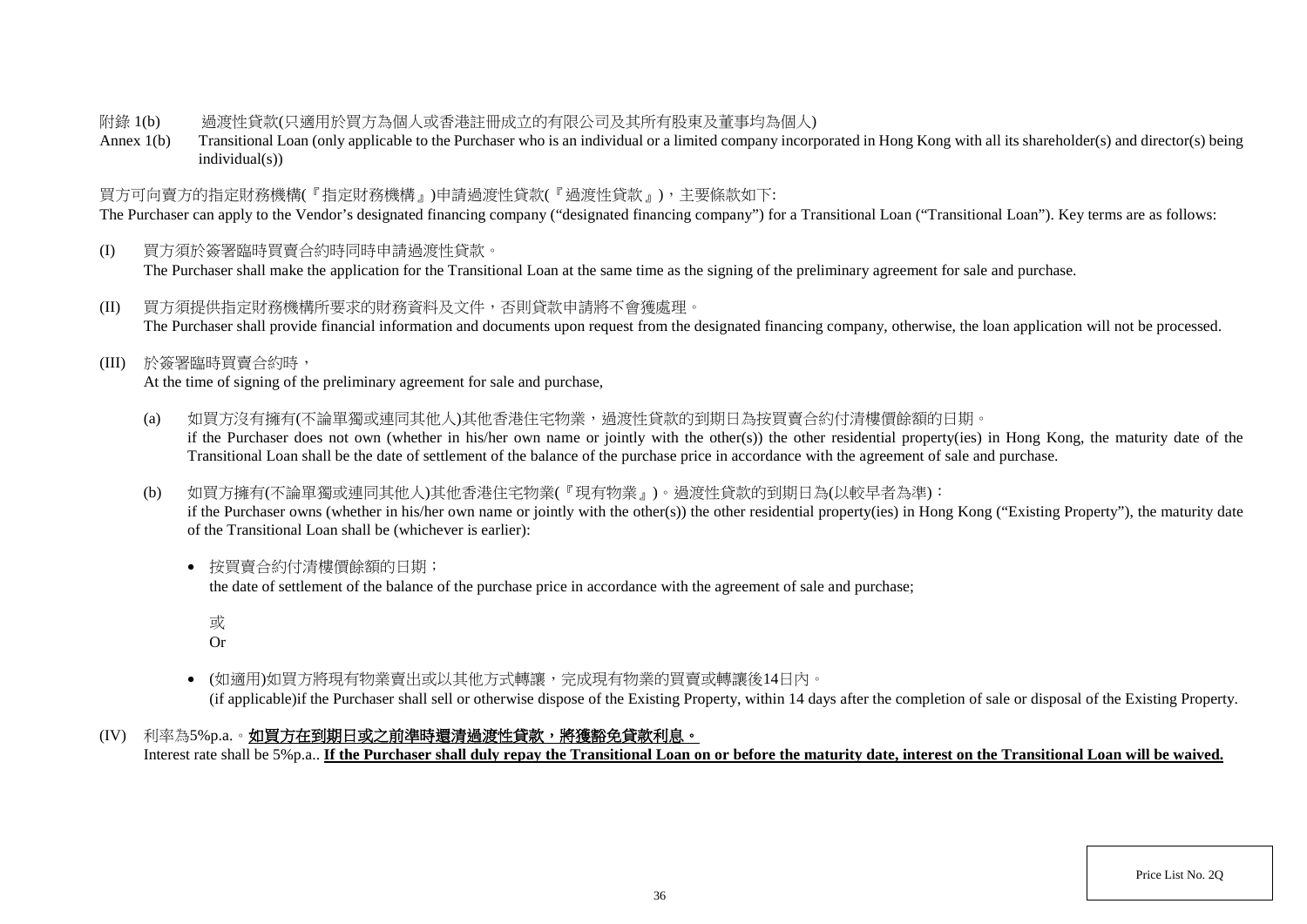(V) 所有過渡性貸款的法律文件須由賣方代表律師準備,並於賣方代表律師的辦事處簽署。買方無須支付任何申請貸款的手續費或法律費用。如買方就過渡性貸款另 行自聘律師作為其代表律師,買方須負責其代表律師有關費用及代墊付費用。

All legal documents of the Transitional Loan shall be prepared by the Vendor's solicitors and signed at the office of the Vendor's solicitors. The Purchaser will not be charged any handling fee or legal fee for processing the loan application. If the Purchaser shall instruct his/her/its own solicitors to act for him/her/it for the Transitional Loan, the Purchaser shall bear his/her/its own solicitors' relevant costs and disbursements.

(VI) 在簽署買賣合約之時,買方須向賣方代表律師存放一筆款項,以使賣方代表律師安排在印花稅條例訂明的時限內讓印花稅署署長為買賣合約及(如印花稅條例要求) 臨時買賣合約加蓋印花。該筆款項金額相等於買賣合約(包括加蓋買賣合約副本的定額費用)及(如印花稅條例要求)臨時買賣合約的從價印花稅及(如適用)買家印花 稅的總額,減過渡性貸款的金額。

Upon signing of the agreement for sale and purchase, the Purchaser shall deposit with the Vendor's solicitors a fund for the Vendor's solicitors to arrange for the agreement for sale and purchase and (where required by the Stamp Duty Ordinance) the preliminary agreement for sale and purchase to be stamped by the Collector of Stamp Revenue within the time limit prescribed by the Stamp Duty Ordinance. The amount of the fund is equal to the total amount of ad valorem stamp duty on the agreement for sale and purchase (including the fixed fee for stamping a counterpart of the agreement for sale and purchase) and (where required by the Stamp Duty Ordinance) the preliminary agreement for sale and purchase and (if applicable) the amount of buyer's stamp duty, less the Transitional Loan amount.

(VII) 買方敬請向指定財務機構查詢有關貸款用途及詳情。貸款批出與否及其條款,指定財務機構有最終決定權。不論貸款獲批與否,買方仍須按買賣合約完成住宅物 業的交易及繳付住宅物業的樓價全數。

The Purchaser is advised to enquire with the designated financing company about the purpose and details of the loan. The approval or disapproval of the loan and the terms thereof are subject to the final decision of the designated financing company. Irrespective of whether the loan is approved or not, the Purchaser shall complete the purchase of the residential property and shall pay the full purchase price of the residential property in accordance with the agreement for sale and purchase.

(VIII) 此貸款受其他條款及細則約束。

This loan is subject to other terms and conditions.

(IX) 賣方無給予或視之為已給予任何就過渡性貸款之批核的陳述或保證。

No representation or warranty is given or shall be deemed to have been given by the Vendor as to the approval of the Transitional Loan.

1. 如買方享有印花稅現金回贈但沒有使用過渡性貸款,在買方按買賣合約付清樓價餘額的情況下,可就每個住宅物業獲港幣\$5,000現金回贈(『港幣\$5,000現金回 贈』)。

If the Purchaser is entitled to the Stamp Duty Cash Rebate but has not utilized the Transitional Loan, subject to settlement of the balance of the purchase price in accordance with the agreement for sale and purchase, a cash rebate of HK\$5,000 for each residential property ("HK\$5,000 Cash Rebate") would be offered to the Purchaser.

2. 買方須於付清樓價餘額之日前最少30日,以書面向賣方申請港幣\$5,000現金回贈,賣方會於收到申請並證實有關資料無誤後將港幣\$5,000現金回贈直接用於支付 部份樓價餘額。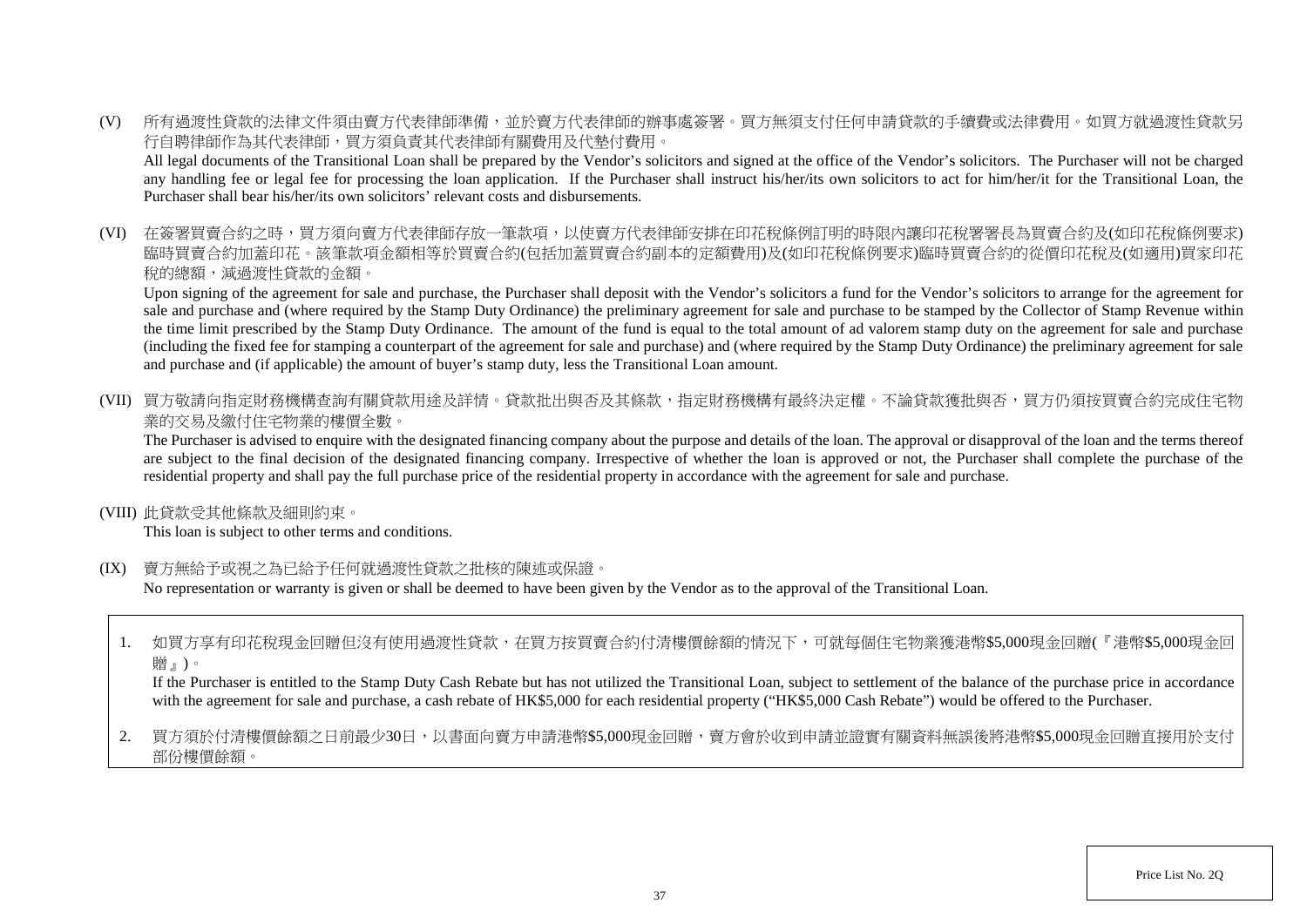The Purchaser shall apply to the Vendor in writing for the HK\$5,000 Cash Rebate at least 30 days before the date of settlement of balance of purchase price. After the Vendor has received the application and duly verified the information to be correct, the Vendor will apply the HK\$5,000 Cash Rebate for part payment of the balance of the purchase price directly.

3. 為免疑問,就購買每個住宅物業,買方只可選擇使用過渡性貸款或獲得港幣\$5,000現金回贈的其中一項。買方須為於同一份臨時買賣合約下購買的所有住宅物 業選擇相同之優惠。

For the avoidance of doubt, for each purchase of a residential property, the Purchaser can only choose either to utilize the Transitional Loan or to obtain the HK\$5,000 Cash Rebate. The Purchaser must choose the same offer for all the residential properties purchased under the same preliminary agreement for sale and purchase.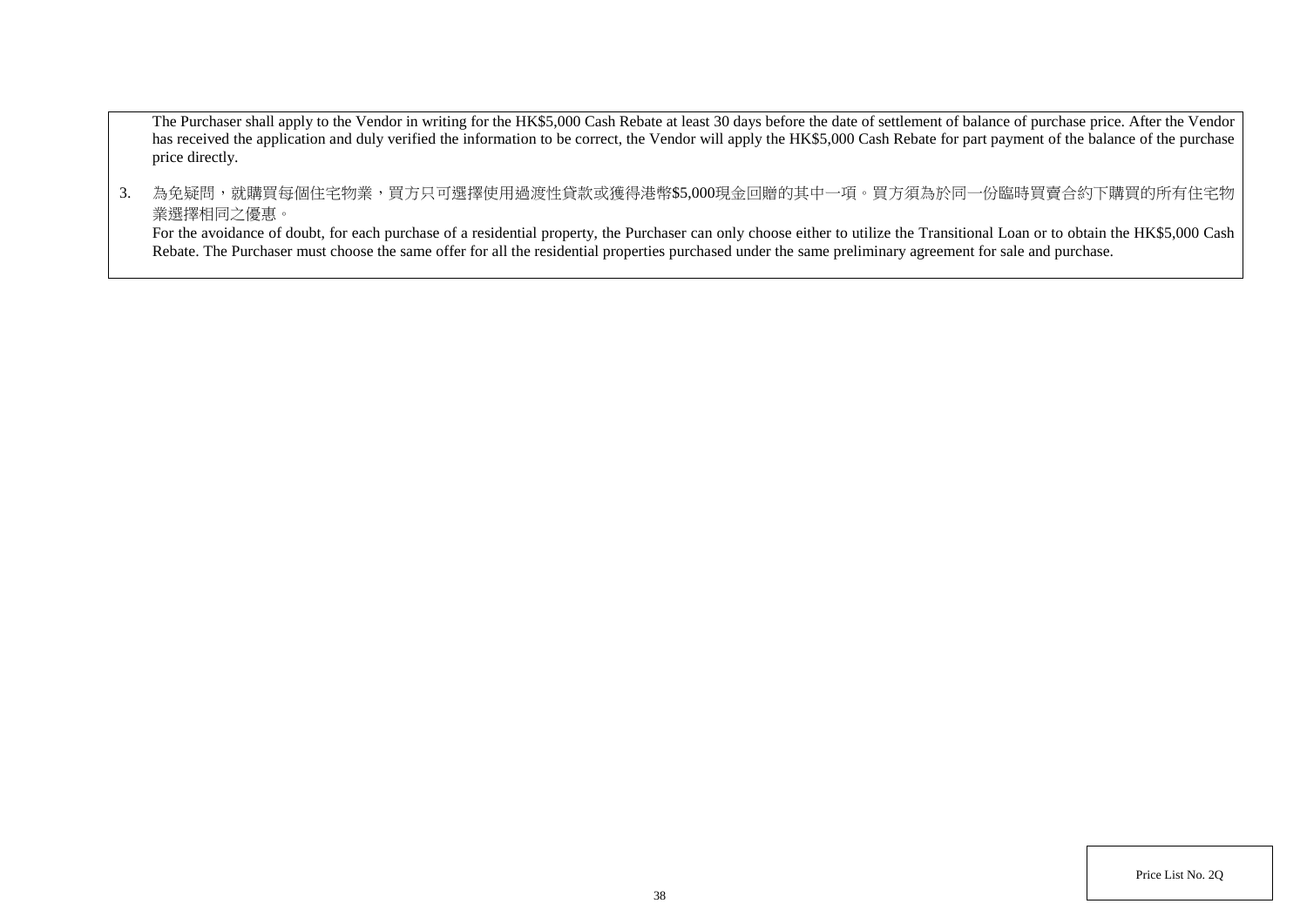### 附錄 2 額外 1%現金回贈(只適用於個人名義買方)

- Annex 2 Extra 1% Cash Rebate (only applicable to the Purchaser(s) who is/are an individual(s))
- (I) 如符合以下條件,在買方按買賣合約付清樓價餘額的情況下,買方可獲額外1%現金回贈:-

If the following conditions have been satisfied, subject to settlement of the balance of the purchase price in accordance with the agreement for sale and purchase, the Purchaser shall be entitled to an Extra 1% Cash Rebate:-

- (a) 買方已簽署買賣合約購買在本價單上之任何住宅物業(『指定住宅物業』);及 the Purchaser has signed an agreement for sale and purchase to purchase any residential property in this price list ("designated residential property"); and
- (b) 於付清指定住宅物業的樓價餘額之日前最少30日,買方(或買方其中一位)或買方的親屬(即配偶、父母、子女、兄弟、姊妹或其他親屬)(或買方其中一位的親 屬)(不論單獨或連同其他人)(『關聯買方』)已簽署買賣合約以個人名義購買御半山(第一期或第二期)之其他住宅物業(『關聯住宅物業』)。 the Purchaser (or any one of the Purchasers) or a relative (i.e. spouse, parents, children, brothers, sisters, or other relatives) of the Purchaser (or a relative of any one of the Purchasers) (whether in his/her sole name or together with other individual(s)) ("related purchaser") has signed an agreement for sale and purchase to purchase in individual name(s), other residential property of Mount Regency (Phase 1 or Phase 2)("related residential property") at least 30 days before the date of settlement of the balance of the purchase price of the designated residential property.
- (II) 額外1%現金回贈金額相當於指定住宅物業樓價的1%。 The amount of the Extra 1% Cash Rebate shall be equal to 1% of the purchase price of the designated residential property.
- (III) 為免疑問,就每個指定住宅物業只可獲一次額外1%現金回贈。 For the avoidance of doubt, each designated residential property shall only be entitled to the Extra 1% Cash Rebate once.
- (IV) 買方須於買方付清指定住宅物業的樓價餘額之日以書面向賣方申請額外1%現金回贈,並(如適用)須提供今至賣方滿意的書面文件(賣方對此有絕對酌情權,賣方之 決定為最終並對買方有約束力。)以証明上述第(I)(b)分段所述之『親屬』關係。賣方會於收到申請並證實有關資料無誤後將額外1%現金回贈直接用於支付指定住宅 物業的部份樓價餘額。

The Purchaser shall apply to the Vendor in writing for the Extra 1% Cash Rebate at least 30 days before the date of settlement of the balance of the purchase price of the designated residential property and (if applicable) shall provide satisfactory documentary evidence to prove the "relative" relationship mentioned in sub-paragraph (I)(b) above. After the Vendor has received the application and duly verified the information to be correct, the Vendor will apply the Extra 1% Cash Rebate for part payment of the balance of the purchase price of the designated residential property directly.

(V) 額外1%現金回贈受其他條款及細則約束。

The Extra 1% Cash Rebate is subject to other terms and conditions.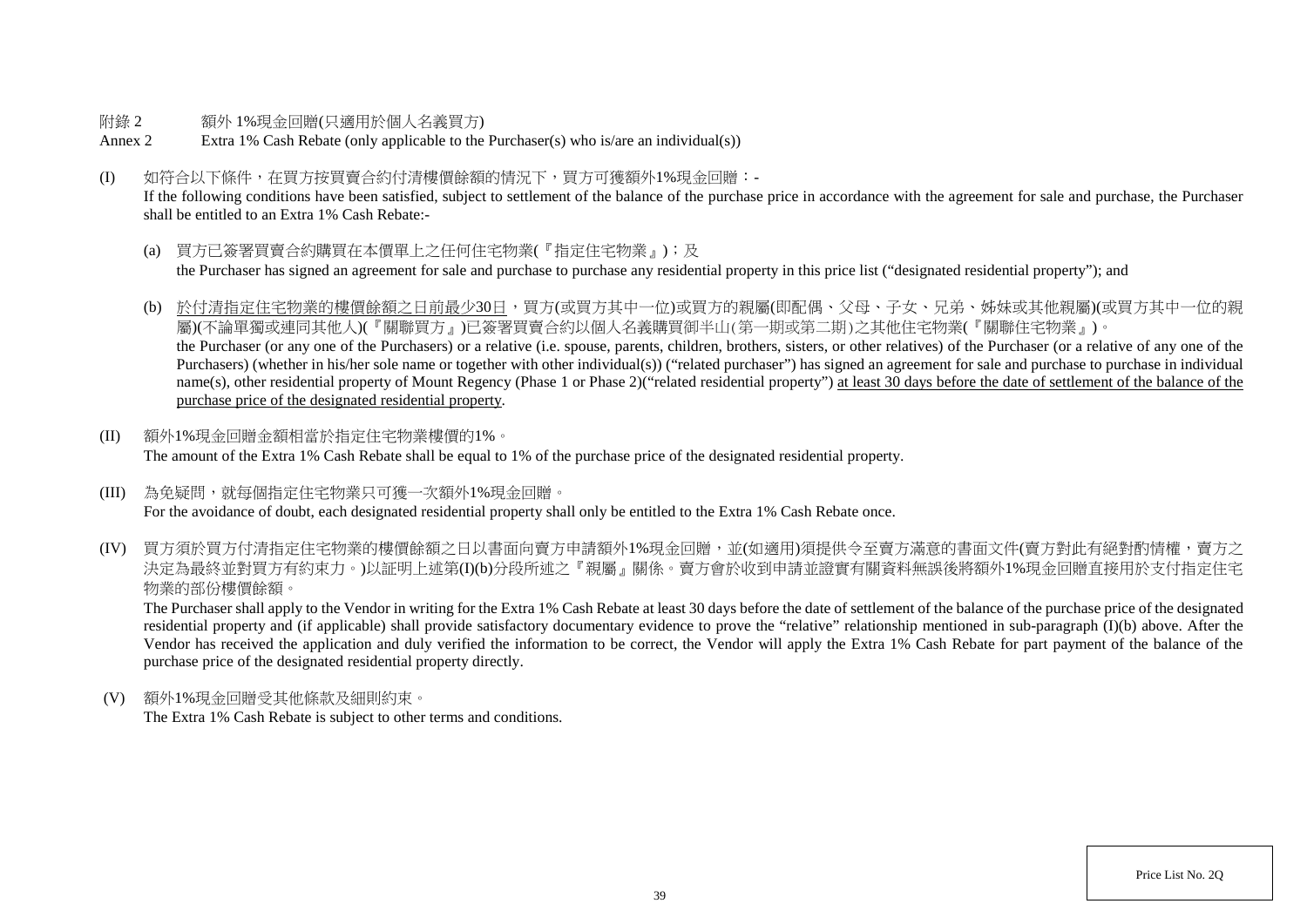### 附錄 3(a) 備用第一按揭貸款(只適用於買方為個人或香港註冊成立的有限公司及其所有股東及董事均為個人)

Annex 3(a) Standby First Mortgage Loan(only applicable to the Purchaser who is an individual or a limited company incorporated in Hong Kong with all its shareholder(s) and director(s) being individual(s))

### 賣方的指定財務機構(『指定財務機構』)提供備用第一按揭貸款 (『第一按揭貸款』) 之主要條款如下:

The key terms of a Standby First Mortgage Loan ("First Mortgage Loan") offered by the Vendor's designated financing company ("designated financing company") are as follows:

- (I) 買方必須於付清樓價餘額之日前最少60日以書面向指定財務機構申請第一按揭貸款。指定財務機構將不會處理逾期貸款申請。 The Purchaser shall make a written application to the designated financing company for a First Mortgage Loan not less than 60 days before date of settlement of the balance of the purchase price. Late loan applications will not be processed by the designated financing company.
- (II) 第一按揭貸款的最高金額為淨樓價的80%,惟貸款金額不可超過應繳付之樓價餘額。首36個月之按揭利率為:

The maximum amount of the First Mortgage Loan shall be 80% of the net purchase price, provided that the loan amount shall not exceed the balance of purchase price payable. Interest rate for the first 36 months shall be:

• (如第一按揭貸款的金額不超過淨樓價的70%)香港上海滙豐銀行有限公司不時報價之港元最優惠利率(『港元最優惠利率』)減2.85% p.a.;或 (If the amount of the First Mortgage Loan does not exceed 70% of the net purchase price) Hong Kong Dollar Best Lending Rate quoted from time to time by The Hongkong and Shanghai Banking Corporation Limited ("Hong Kong Dollar Best Lending Rate") minus 2.85% p.a.; or

• (如第一按揭貸款的金額超過淨樓價的70%,但不超過淨樓價的80%)港元最優惠利率減2.35% p.a., (If the amount of the First Mortgage Loan exceeds 70% of the net purchase price, but does not exceed 80% of the net purchase price) Hong Kong Dollar Best Lending Rate minus 2.35% p.a.,

其後之按揭利率為港元最優惠利率加1% p.a., 利率浮動。最終利率以指定財務機構審批結果而定。

thereafter at Hong Kong Dollar Best Lending Rate plus 1% p.a., subject to fluctuation. The final interest rate will be subject to approval by the designated financing company.

## (III) 指定財務機構會因應買方及其擔保人**(**如有**)**的信貸審查及評估結果,對有關付款計劃所述的貸款條款**(**包括但不限於貸款金額、利率、年期及**/**或其他條件**)**作出調 整。

In accordance with the result of credit check and assessment of the Purchaser and his/her/its guarantor(s) (if any), the designated financing company will adjust the **loan term(s) (including without limitation the loan amount, the interest rate, the tenor and/ or the other conditions) as set out in the relevant payment plan.**

(IV) 第一按揭貸款以該住宅物業之第一法定按揭作抵押。

The First Mortgage Loan shall be secured by a first legal mortgage over the residential property.

(V) 該住宅物業只可供買方自住。

The residential property shall be self-occupied by the Purchaser only.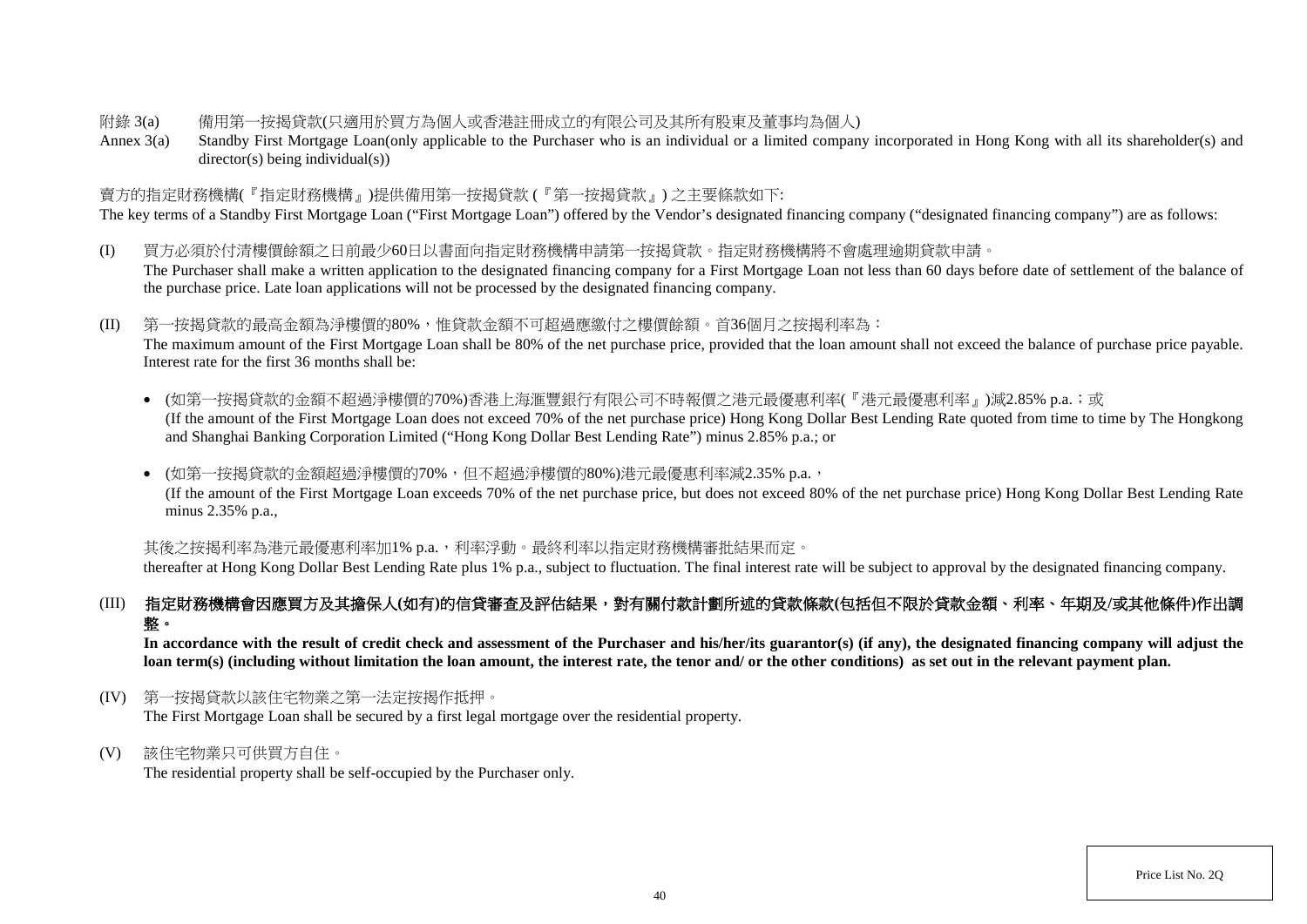- (VI) 第一按揭貸款年期最長為25年。 The maximum tenor of First Mortgage Loan shall be 25 years.
- (VII) 買方須以按月分期償還第一按揭貸款。 The Purchaser shall repay the First Mortgage Loan by monthly instalments.
- (VIII) 買方及其擔保人(如有)須提供足夠文件證明其還款能力,包括但不限於在指定財務機構要求下提供信貸報告、最近2年的香港稅單、其他收入證明及/或銀行紀錄。 指定財務機構會對買方及其擔保人(如有)進行信貸審查及評估。買方及其擔保人(如有)必須提供指定財務機構所要求的資料及文件,否則貸款申請將不會獲處理。 The Purchaser and his/her/its guarantor (if any) shall provide sufficient documents to prove his/her/its repayment ability, including without limitation the provision of credit report, Hong Kong Tax Demand Notes of latest 2 years, other income proof and/or banking record upon request from the designated financing company. The designated financing company will conduct credit check and assessment on the Purchaser and his/her/its guarantor (if any). The Purchaser and his/her/its guarantor (if any) shall provide information and documents as requested by the designated financing company, otherwise, the loan application will not be processed.
- (IX) 第一按揭貸款申請須由指定財務機構獨立審批。 The First Mortgage Loan shall be approved by the designated financing company independently.
- (X) 買方須就申請第一按揭貸款支付港幣\$5,000不可退還的申請手續費。 The Purchaser shall pay HK\$5,000 being the non-refundable application fee for the First Mortgage Loan.
- (XI) 所有第一按揭貸款法律文件須由賣方代表律師辦理,並由買方負責有關律師費用及代墊付費用。買方可選擇另行自聘律師作為買方代表律師,在此情況下,買方 亦須負責其代表律師有關第一按揭貸款的律師費用及代墊付費用。 All legal documents of the First Mortgage Loan shall be handled by the Vendor's solicitors and all the costs and disbursements relating thereto shall be borne by the Purchaser. The Purchaser can choose to instruct his/her/its own solicitors to act for him/her/it, and in such event, the Purchaser shall also bear his/her/its own solicitors' costs and disbursements relating to the First Mortgage Loan.
- (XII) 買方敬請向指定財務機構查詢有關第一按揭貸款用涂及詳情。第一按揭貸款批出與否、批出貸款金額及其條款,指定財務機構有最終決定權。不論審批結果如何, 買方仍須按買賣合約完成住宅物業的交易及繳付住宅物業的樓價全數。

The Purchaser is advised to enquire with the designated financing company about the purpose and the details of the First Mortgage Loan. The approval or disapproval and the approved loan amount of the First Mortgage Loan and the terms thereof are subject to the final decision of the designated financing company. Irrespective of the assessment result, the Purchaser shall complete the purchase of the residential property and shall pay the full purchase price of the residential property in accordance with the agreement for sale and purchase.

(XIII) 第一按揭貸款受其他條款及細則約束。

The First Mortgage Loan is subject to other terms and conditions.

(XIV) 有關第一按揭貸款之條款及條件以及申請之相關安排及批核一概以指定財務機構之最終決定為準,與賣方無關,且於任何情況下賣方均無需為此負責。賣方無給 予或視之為已給予任何就第一按揭貸款之安排及批核的陳述或保證。

Price List No. 2Q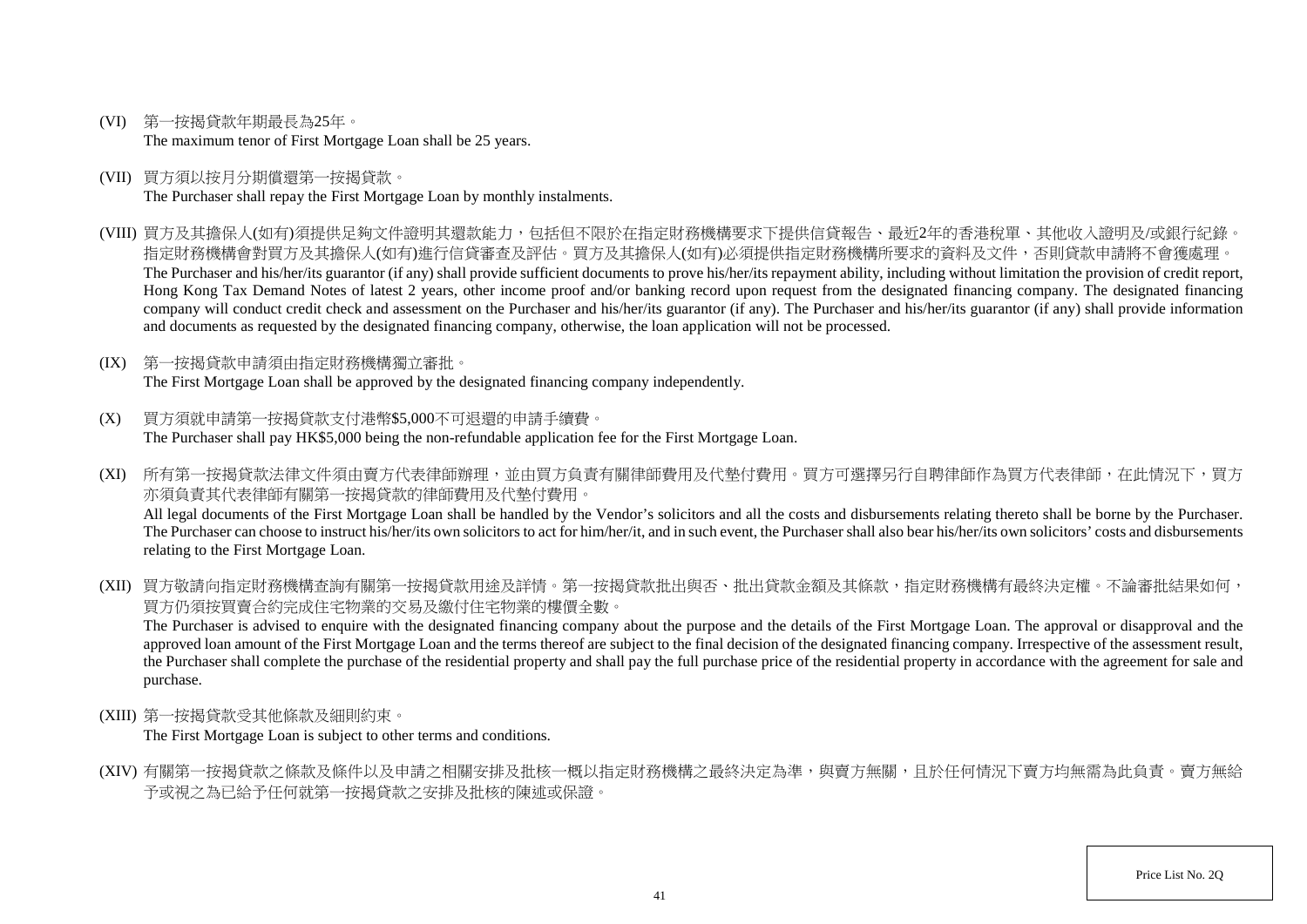The terms and conditions, the approval of application and the relevant arrangements of and for the First Mortgage Loan are subject to the final decision of the designated financing company, and are not related to the Vendor (who shall under no circumstances be responsible thereof). No representation or warranty is given or shall be deemed to have been given by the Vendor as to the arrangement and the approval of the First Mortgage Loan.

Price List No. 2Q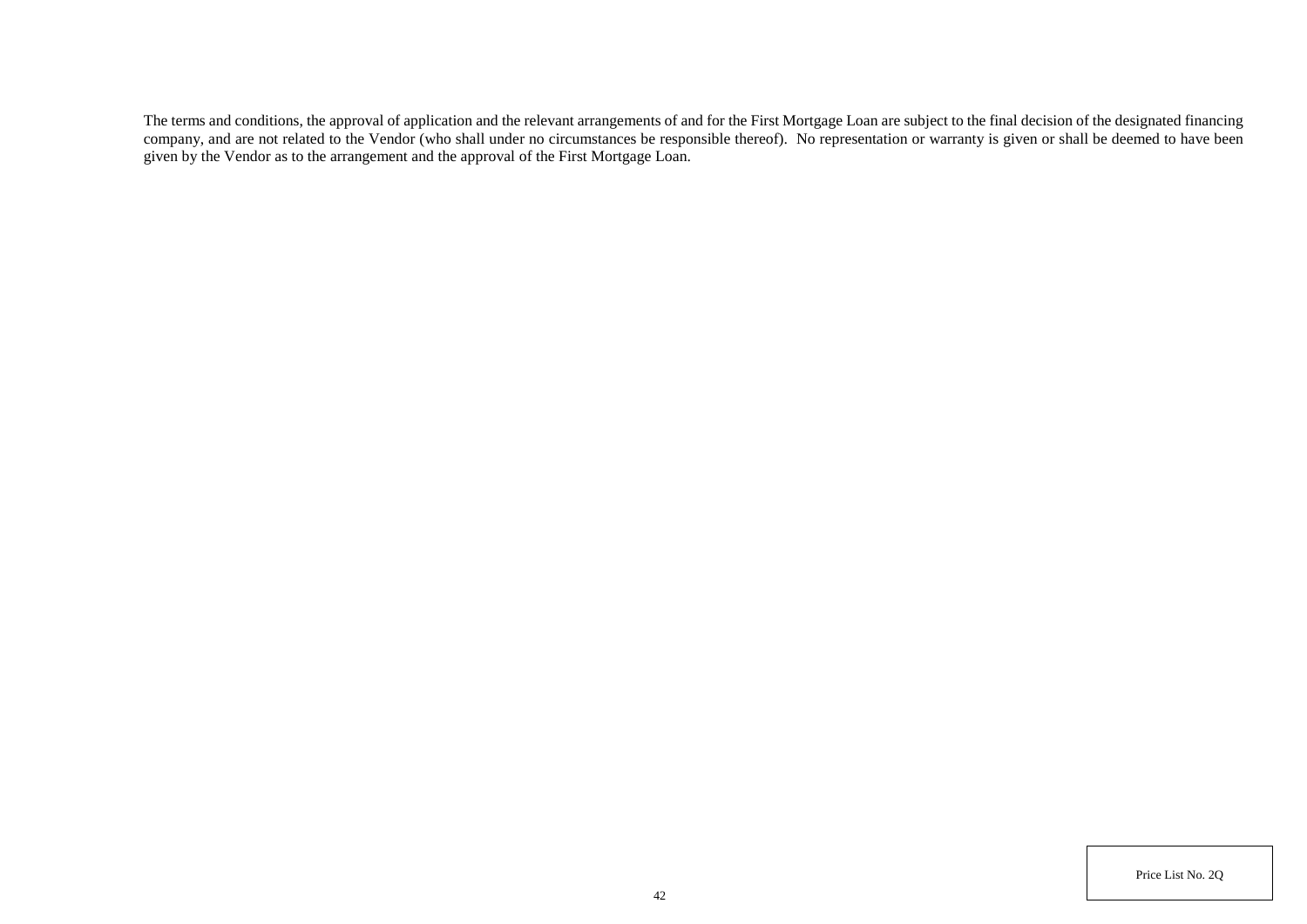### 附錄 3(b) 備用第二按揭貸款(只適用於買方為個人或香港註冊成立的有限公司及其所有股東及董事均為個人)

Annex 3(b) Standby Second Mortgage Loan (only applicable to the Purchaser who is an individual or a limited company incorporated in Hong Kong with all its shareholder(s) and director(s) being individual(s))

### 賣方的指定財務機構(『指定財務機構』)提供備用第二按揭貸款 (『第二按揭貸款』) 之主要條款如下:

The key terms of a Standby Second Mortgage Loan ("Second Mortgage Loan") offered by the Vendor's designated financing company ("designated financing company") are as follows:

- (I) 買方必須於付清樓價餘額之日前最少60日以書面向指定財務機構申請第二按揭貸款。指定財務機構將不會處理逾期貸款申請。 The Purchaser shall make a written application to the designated financing company for a Second Mortgage Loan not less than 60 days before the date of settlement of the balance of the purchase price. Late loan applications will not be processed by the designated financing company.
- (II) 第二按揭貸款的最高金額為淨樓價的25%,惟第一按揭貸款(由第一按揭銀行提供)及第二按揭貸款總金額不可超過淨樓價的80%,或應繳付之樓價餘額,以較低者 為準。

The maximum amount of the Second Mortgage Loan shall be 25% of the net purchase price, provided that the total amount of first mortgage loan (offered by the first mortgagee bank) and the Standby Second Mortgage Loan shall not exceed 80% of the net purchase price, or the balance of purchase price payable, whichever is lower.

首36個月之按揭利率為:

Interest rate for the first 36 months shall be:

• (如第二按揭貸款的金額不超過淨樓價的20%)香港上海滙豐銀行有限公司不時報價之港元最優惠利率(『港元最優惠利率』)減3% p.a.;或 (If the amount of the Second Mortgage Loan does not exceed 20% of the net purchase price) Hong Kong Dollar Best Lending Rate quoted from time to time by The Hongkong and Shanghai Banking Corporation Limited ("Hong Kong Dollar Best Lending Rate") minus 3% p.a.; or

• (如第二按揭貸款的金額超過淨樓價的20%,但不超過淨樓價的25%)港元最優惠利率減2.5% p.a., (If the amount of the Second Mortgage Loan exceeds 20% of the net purchase price, but does not exceed 25% of the net purchase price) Hong Kong Dollar Best Lending Rate minus 2.5% p.a.,

其後之按揭利率為港元最優惠利率加1% p.a.,利率浮動。最終利率以指定財務機構審批結果而定。

thereafter at Hong Kong Dollar Best Lending Rate plus 1% p.a., subject to fluctuation. The final interest rate will be subject to approval by the designated financing company.

- (III) 指定財務機構會因應買方及其擔保人(如有)的信貸審查及評估結果,對有關付款計劃所述的貸款條款(包括但不限於貸款金額、利率、年期及/或其他條件)作出調整。 In accordance with the result of credit check and assessment of the Purchaser and his/her/its guarantor(s) (if any), the designated financing company will adjust the loan term(s) (including without limitation the loan amount, the interest rate, the tenor and/or the other conditions) as set out in the relevant payment plan.
- (IV) 第二按揭貸款以該住宅物業之第二法定按揭作抵押。 The Second Mortgage Loan shall be secured by a second legal mortgage over the residential property.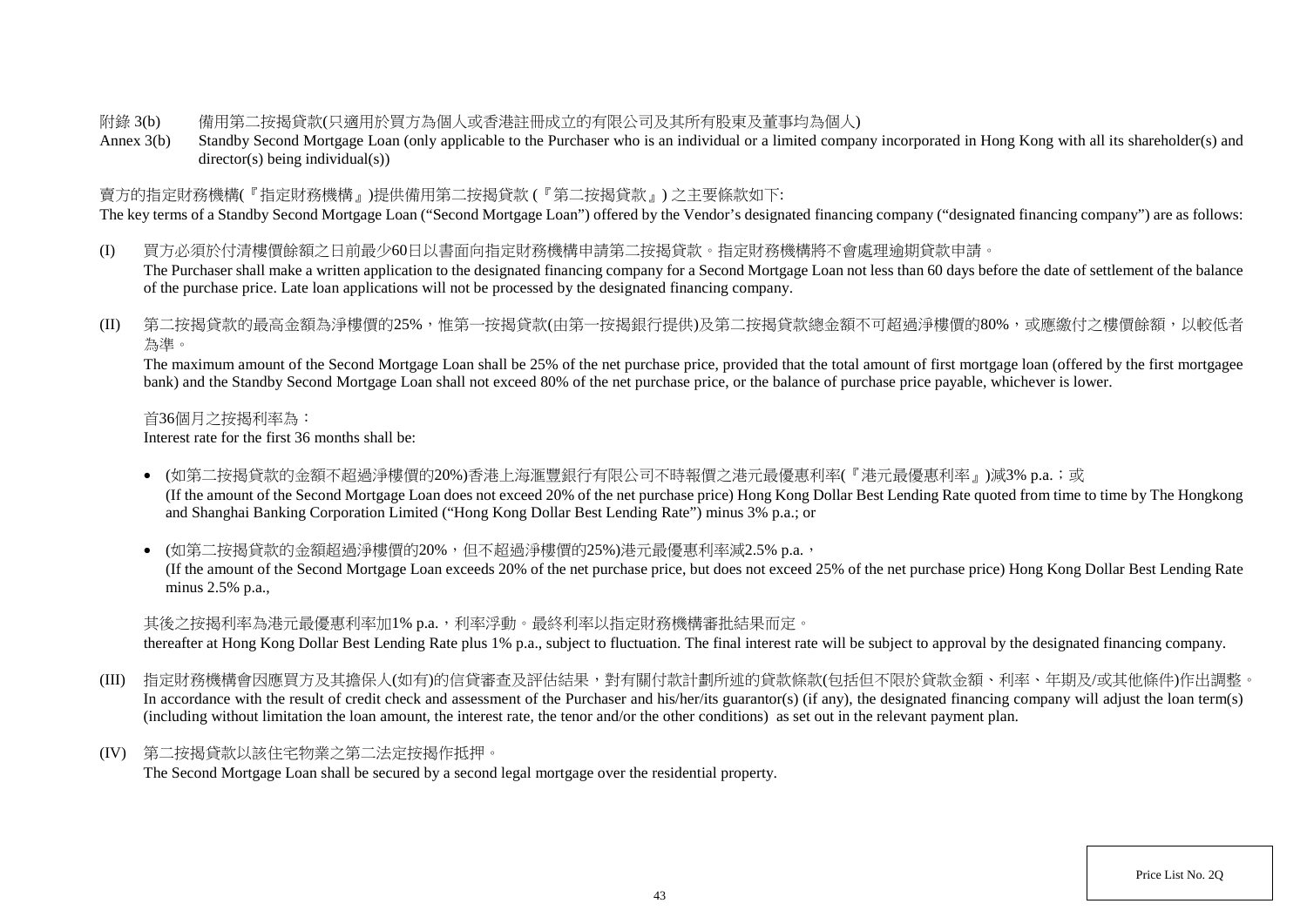(V) 該住宅物業只可供買方自住。

The residential property shall be self-occupied by the Purchaser only.

- (VI) 第二按揭貸款年期最長為25年,或第一按揭貸款(由第一按揭銀行提供)之年期,以較短者為準。 The maximum tenor of the Second Mortgage Loan shall be 25 years or the tenor of first mortgage loan (offered by the first mortgagee bank), whichever is shorter.
- (VII) 買方須以按月分期償還第二按揭貸款。

The Purchaser shall repay the Second Mortgage Loan by monthly instalments.

- (VIII) 買方及其擔保人(如有)須提供足夠文件證明其還款能力,包括但不限於在指定財務機構要求下提供信貸報告、最近2年的香港稅單、其他收入證明及/或銀行紀錄。 指定財務機構會對買方及其擔保人(如有)進行信貸審查及評估。買方及其擔保人(如有)必須提供指定財務機構所要求的資料及文件,否則貸款申請將不會獲處理。 The Purchaser and his/her/its guarantor (if any) shall provide sufficient documents to prove his/her/its repayment ability, including without limitation the provision of credit report, Hong Kong Tax Demand Notes of latest 2 years, other income proof and/or banking record upon request from the designated financing company. The designated financing company will conduct credit check and assessment on the Purchaser and his/her/its guarantor (if any). The Purchaser and his/her/its guarantor (if any) shall provide information and documents as requested by the designated financing company, otherwise, the loan application will not be processed.
- (IX) 第一按揭銀行須為指定財務機構所指定及轉介之銀行,買方並且須首先得到該銀行同意辦理第二按揭貸款。 The first mortgagee bank shall be nominated and referred by the designated financing company and the Purchaser shall obtain prior consent from the first mortgagee bank to apply for the Second Mortgage Loan.
- (X) 第一按揭貸款(由第一按揭銀行提供)及第二按揭貸款須由有關承按機構獨立審批。 The first mortgage loan (offered by the first mortgagee bank) and the Second Mortgage Loan shall be approved by the relevant mortgagees independently.

(XI) 所有第二按揭貸款法律文件須由賣方代表律師辦理,並由買方負責有關律師費用及代墊付費用。買方可選擇另行自聘律師作為買方代表律師,在此情況下,買方 亦須負責其代表律師有關第二按揭貸款的律師費用及代墊付費用。

All legal documents of the Second Mortgage Loan shall be handled by the Vendor's solicitors and all the costs and disbursements relating thereto shall be borne by the Purchaser. The Purchaser can choose to instruct his/her/its own solicitors to act for him/her/it, and in such event, the Purchaser shall also bear his/her/its own solicitors' costs and disbursements relating to the Second Mortgage Loan.

- (XII) 買方須就申請第二按揭貸款支付港幣\$5,000不可退還的申請手續費。 The Purchaser shall pay HK\$5,000 being the non-refundable application fee for the Second Mortgage Loan.
- (XIII) 買方敬請向指定財務機構查詢有關第二按揭貸款用途及詳情。第二按揭貸款批出與否、批出貸款金額及其條款,指定財務機構有最終決定權。不論審批結果如何, 買方仍須按買賣合約完成住宅物業的交易及繳付住宅物業的樓價全數。

The Purchaser is advised to enquire with the designated financing company about the purpose and the details of the Second Mortgage Loan. The approval or disapproval and the approved loan amount of the Second Mortgage Loan and the terms thereof are subject to the final decision of the designated financing company. Irrespective of the assessment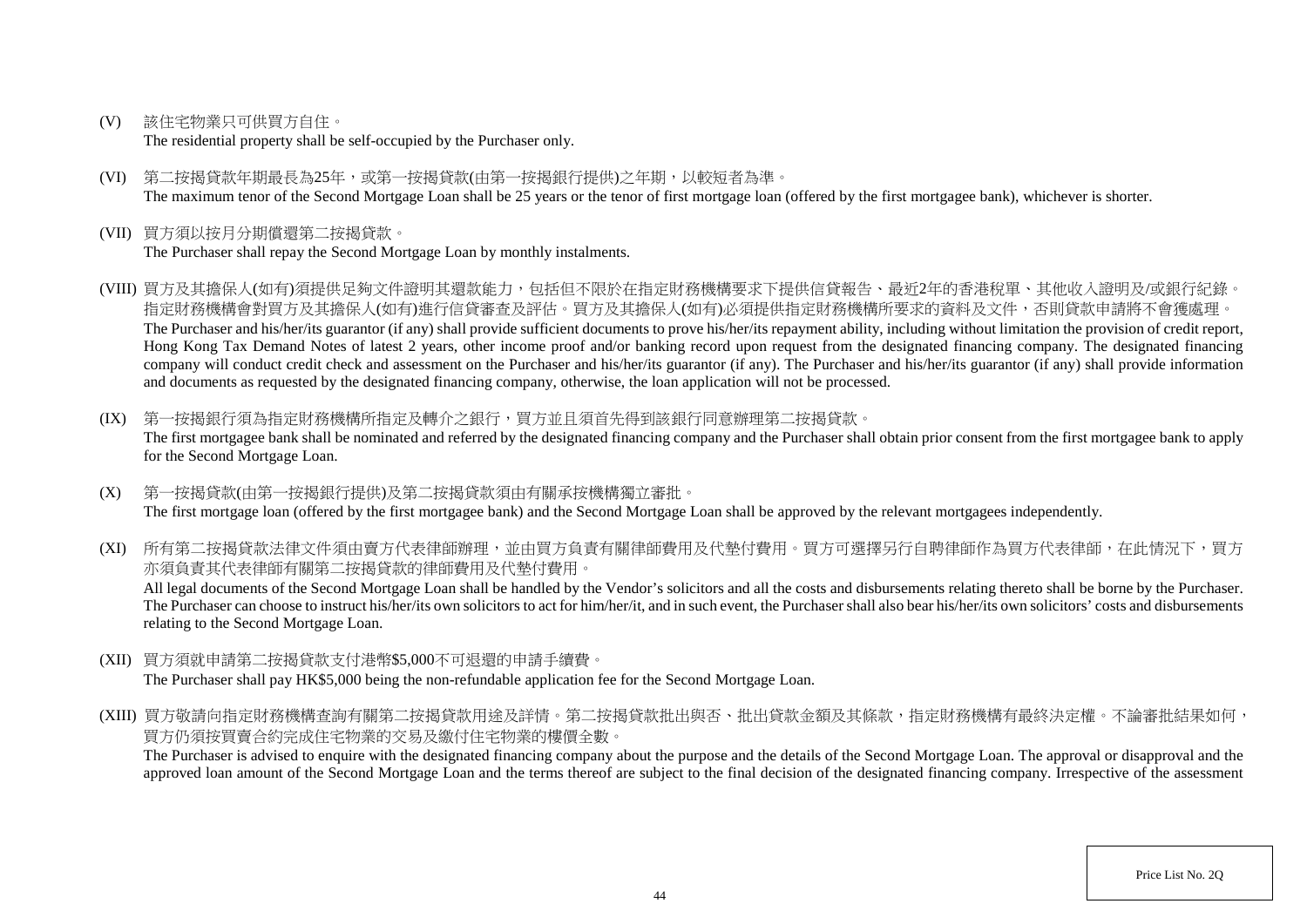result, the Purchaser shall complete the purchase of the residential property and shall pay the full purchase price of the residential property in accordance with the agreement for sale and purchase.

(XIV) 此第二按揭貸款受其他條款及細則約束。

This Second Mortgage Loan is subject to other terms and conditions.

(XV) 有關第二按揭貸款之條款及條件以及申請之相關安排及批核一概以指定財務機構之最終決定為準,與賣方無關,且於任何情況下賣方均無需為此負責。賣方無給 予或視之為已給予任何就第二按揭貸款之安排及批核的陳述或保證。

The terms and conditions, the approval of application and the relevant arrangements of and for the Second Mortgage Loan are subject to the final decision of the designated financing company, and are not related to the Vendor (who shall under no circumstances be responsible thereof). No representation or warranty is given or shall be deemed to have been given by the Vendor as to the arrangement and the approval of the Second Mortgage Loan.

### 備註:銀行會根據香港金融管理局的指引,將第二按揭貸款的條款納入銀行的按揭審批考慮。詳情請向有關銀行查詢。

Note: The bank will, in the course of approving any mortgage, take into account the terms and conditions of the Second Mortgage Loan in accordance with Hong Kong Monetary Authority guidelines. For details, please enquire with the banks.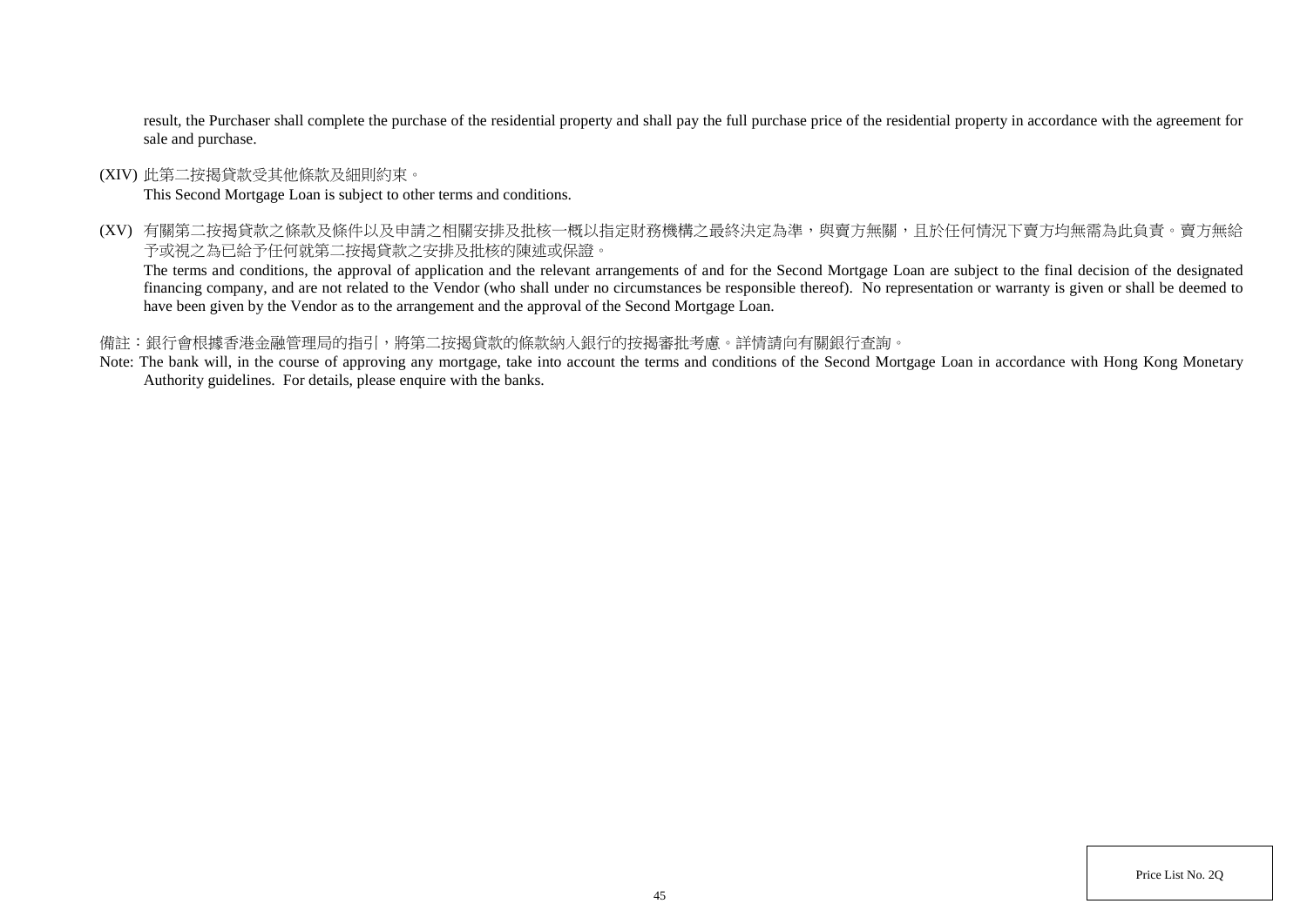附錄 3(c) Regency 120 (只適用於個人名義買方)

Annex 3(c) Regency 120 (only applicable to the Purchaser who is an individual)

買方可向賣方的指定財務機構(『指定財務機構』)申請Regency 120 (『樓價貸款』),主要條款如下: The Purchaser can apply to the Vendor's designated financing company ("designated financing company") for the Regency 120 ("Payment Financing"). Key terms are as follows:

(I) 買方必須於付清樓價餘額之日前最少60日以書面向指定財務機構申請樓價貸款。指定財務機構將不會處理逾期貸款申請。 The Purchaser shall make a written application to the designated financing company for a Payment Financing not less than 60 days before date of settlement of the balance of the purchase price. Late loan applications will not be processed by the designated financing company.

(II) 樓價貸款必須以該住宅物業之第一法定按揭及一個香港住宅物業(『現有物業』)之第一法定按揭作為抵押。以下為現有物業的基本要求: The Payment Financing shall be secured by a first legal mortgage over the residential property and a first legal mortgage over a Hong Kong residential property ("Existing Property"). The following are the basic requirements of the Existing Property:

● 現有物業的註冊業主(或其中一位註冊業主)必須為買方(或買方其中一位)或買方的至親(即配偶、父母、子女、兄弟、姊妹、祖父母、外祖父母、孫、孫女、外 孫或外孫女)或買方其中一位的至親;及

The registered owner of the Existing Property (or any one of the registered owners) must be the Purchaser (or any one of the Purchasers) or a connected family member (i.e. spouse, parents, children, brothers, sisters, grandparents or grandchildren) of the Purchaser or a connected family member of any one of the Purchasers; and

- 現有物業的業權良好;及 The title to the Existing Property is good; and
- 現有物業沒有出租;及 The Existing Property is not leased out; and
- 現有物業沒有銀行按揭以外的其他按揭或產權負擔;及 The Existing Property is not subject to any mortgage or incumbrance other than bank mortgage; and
- 現有物業不屬於村屋、1980年前發出入伙紙的單幢式住宅物業、有轉讓限制的物業或非屋苑式的離鳥物業等;及 The Existing Property is not a village-type house, residential property in a single block with an Occupation Permit issued before 1980, property which is subject to alienation restrictions and non-estate-type property situated on the outlying islands, etc; and
- 現有物業的價值必須符合以下要求: The value of the Existing Property must satisfy the following requirement: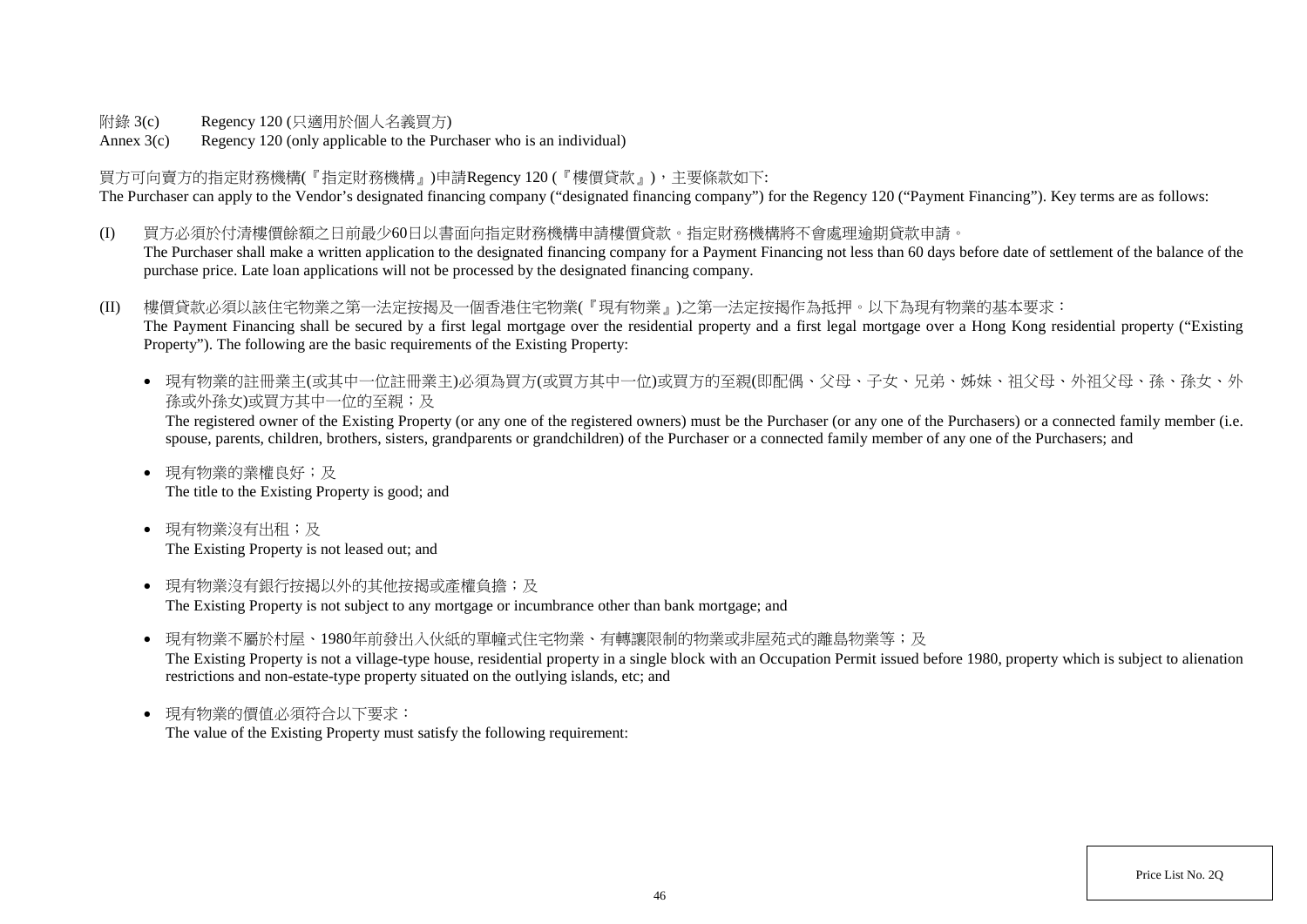| 於申請樓價貸款時,現有物業的按揭情況:<br>The mortgage status of the Existing Property at<br>the time of application for the Payment<br>Financing: | 指定財務機構估算現有物業的價值<br>The designated financing company's valuation of the Existing Property                                                                                                                    |
|---------------------------------------------------------------------------------------------------------------------------------|-------------------------------------------------------------------------------------------------------------------------------------------------------------------------------------------------------------|
| 沒有任何按揭<br>does not have any mortgage                                                                                            | 不低於住宅物業之樓價的40%(或總樓價的40%,如購買兩個或以上住宅物業)<br>not less than 40% of the purchase price (or 40% of the total purchase price, if two or above residential properties are<br>purchased) of the residential property. |
| 有銀行按揭<br>mortgaged to a bank                                                                                                    | 不低於住宅物業之樓價的70%(或總樓價的70%,如購買兩個或以上住宅物業)<br>not less than 70% of the purchase price (or 70% of the total purchase price, if two or above residential properties are<br>purchased) of the residential property. |

# 儘管符合上述要求,指定財務機構保留權利不接受現有物業作為抵押品。

Notwithstanding meeting the above requirements, the designated financing company reserves the right not to accept the Existing Property as security.

## (III) 樓價貸款的最高金額為:

The maximum amount of Payment Financing shall be:

| 部份                                           | 樓價貸款的最高金額                                                                                                           |
|----------------------------------------------|---------------------------------------------------------------------------------------------------------------------|
| Tranche                                      | The maximum amount of Payment Financing                                                                             |
|                                              |                                                                                                                     |
| A部份:用於繳付樓價餘額                                 | 樓價的70%及扣除所有賣方將提供用以支付樓價餘額部份的現金回贈(如有)後的金額(如現有物業的估算                                                                    |
| Tranche A: for payment of the balance of the | 價值為樓價40%或以上,但少於樓價50%);或                                                                                             |
| purchase price                               | 70% of the purchase price less all cash rebate(s) (if any) that will be offered by the Vendor for part payment of   |
|                                              | the balance of purchase price (if the valuation of the Existing Property is 40% of the purchase price or above, but |
|                                              | less than 50% of the purchase price); or                                                                            |
|                                              |                                                                                                                     |
|                                              | 樓價的80%及扣除所有賣方將提供用以支付樓價餘額部份的現金回贈(如有)後的金額(如現有物業的估算                                                                    |
|                                              | 價值為樓價50%或以上,但少於樓價60%);或                                                                                             |
|                                              | 80% of the purchase price less all cash rebate(s) (if any) that will be offered by the Vendor for part payment of   |
|                                              | the balance of purchase price (if the valuation of the Existing Property is 50% of the purchase price or above, but |
|                                              | less than 60% of the purchase price); or                                                                            |
|                                              |                                                                                                                     |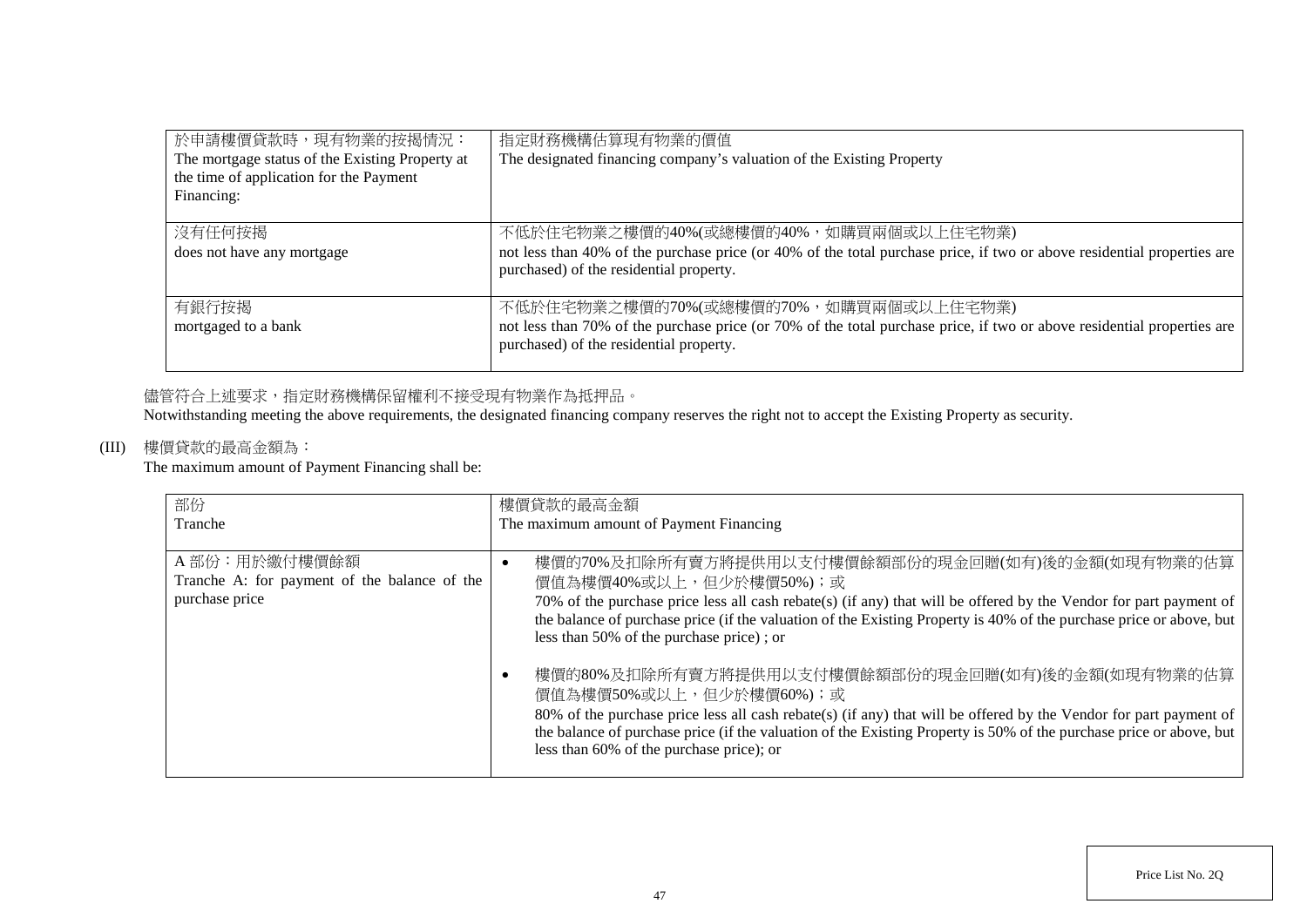|                                                                                                                          | 樓價的90%及扣除所有賣方將提供用以支付樓價餘額部份的現金回贈(如有)後的金額(如現有物業的估算<br>價值為樓價60%或以上),<br>90% of the purchase price less all cash rebate(s) (if any) that will be offered by the Vendor for part payment of<br>the balance of purchase price (if the valuation of the Existing Property is 60% of the purchase price or above),<br>惟貸款金額不可超過應繳付之樓價餘額。<br>provided that the loan amount shall not exceed the balance of purchase price payable.                                                                                                                                                                                                                                                                                              |
|--------------------------------------------------------------------------------------------------------------------------|------------------------------------------------------------------------------------------------------------------------------------------------------------------------------------------------------------------------------------------------------------------------------------------------------------------------------------------------------------------------------------------------------------------------------------------------------------------------------------------------------------------------------------------------------------------------------------------------------------------------------------------------------------------------------------------------------------------------|
| B 部份(如適用):用於償還現有物業的按揭貸<br>款<br>Tranche B (if applicable): for repayment of the<br>mortgage loan of the Existing Property | 樓價的10%(如現有物業的估算價值為樓價70%或以上,但少於樓價80%);或<br>10% of the purchase price (if the valuation of the Existing Property is 70% of the purchase price or above, but<br>less than 80% of the purchase price); or<br>樓價的20%(如現有物業的估算價值為樓價80%或以上,但少於樓價90%);或<br>O<br>20% of the purchase price (if the valuation of the Existing Property is 80% of the purchase price or above, but<br>less than 90% of the purchase price); or<br>樓價的30%(如現有物業的估算價值為樓價90%或以上),<br>$\bullet$<br>30% of the purchase price (if the valuation of the Existing Property is 90% of the purchase price or above),<br>惟貸款金額不可超過現有物業的按揭貸款餘額。<br>provided that the loan amount shall not exceed the balance of the mortgage loan of the Existing Property. |

因應不同付款計劃的支付條款,如買方意欲申請最高貸款金額,可能須提前支付樓價餘額。指定財務機構會因應買方及其擔保人(如有)的信貸評估結果,對貸款金 額作出調整。

Depending on the different terms of payment of the payment plans, the Purchaser intending to apply for the maximum loan amount may have to early settle the balance of purchase price. The designated financing company will adjust the loan amount in accordance with the credit assessment of the Purchaser and his/her/its guarantor (if any).

(IV) 該住宅物業只可供買方自住。

The residential property shall be self-occupied by the Purchaser only.

(V) 買方須提供指定財務機構所需文件,包括但不限於在指定財務機構要求下提供信貸報告、還款紀錄及/或銀行紀錄。指定財務機構會對買方及其擔保人(如有)進行 信貸審查。買方及其擔保人(如有)必須提供指定財務機構所要求的資料及文件,否則貸款申請將不會獲處理。

The Purchaser is required to provide necessary documents upon request from the designated financing company, including without limitation, credit report, repayment record and/or banking record. The designated financing company will conduct credit check on the Purchaser and his/her guarantor (if any). The Purchaser and his/her guarantor (if any) shall provide information and documents as requested by the designated financing company, otherwise, the loan application will not be processed.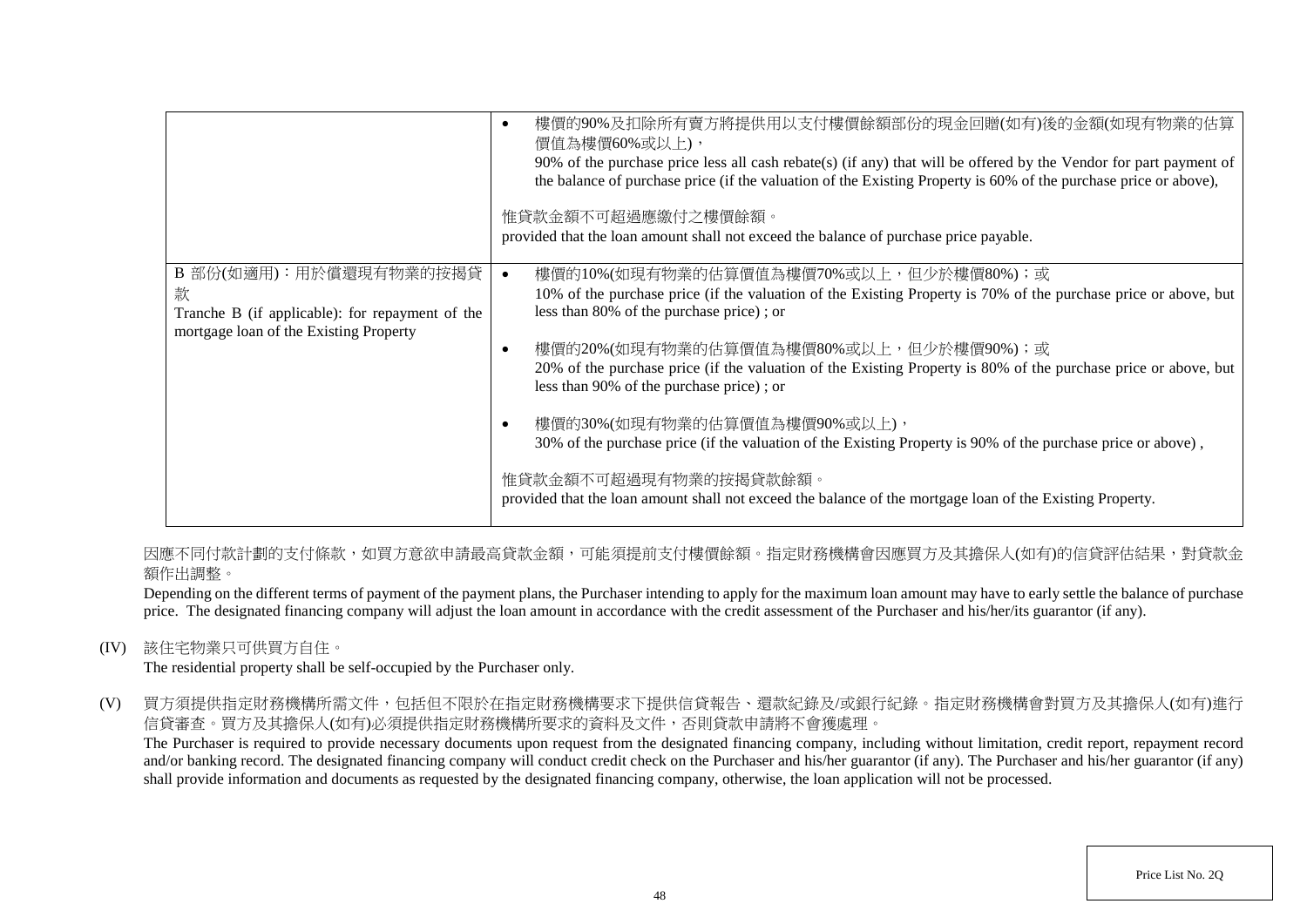(VI) 買方須提供足夠文件證明其還款能力(包括每月供款及到期還款)。

The Purchaser is required to provide sufficient documents to prove his/her repayment ability (including monthly installments and the repayment on maturity).

(VII) 樓價貸款申請須由指定財務機構獨立審批。

The Payment Financing shall be approved by the designated financing company independently.

(VIII) 樓價貸款必須一次過全部提取,並只可用於繳付樓價餘額及(如適用)償還現有物業的按揭貸款。如樓價貸款不足以償清現有物業的按揭貸款,現有物業的業主須自 行安排資金以償清現有物業的按揭貸款。

The Payment Financing shall be fully drawn in one lump sum and shall only be applied for payment of the balance of purchase price and (if applicable) repayment of the mortgage loan of the Existing Property. If the mortgage loan of the Existing Property cannot be fully repaid by the Payment Financing, the registered owner of the Existing Property shall arrange his/her own funds to fully repay the mortgage loan of the Existing Property.

(IX) 樓價貸款的年期最長為 3 年。

The maximum tenor of the Payment Financing shall be 3 years.

- (X) 利率為2.38% p.a.。最終利率以指定財務機構審批結果而定。 Interest rate shall be 2.38%p.a.. The final interest rate will be subject to approval by the designated financing company.
- (XI) 買方須以以下方式償還樓價貸款:

The Purchaser shall repay the Payment Financing in the following manner:

- (a) 每月供款相當於樓價0.5%,先用於支付利息,餘款用於償還樓價貸款的貸款A部份;及 monthly installment amount equivalent to 0.5% of the purchase price shall be paid for interest firstly, and the balance shall be applied for repayment of the Tranche A of the Payment Financing; and
- (b) 於到期日,全數償還樓價貸款餘款及利息。 fully repay the balance of the Payment Financing and interest on the maturity date.
- (XII) 買方可向指定財務機構申請附錄3(d)所述的延續貸款,於樓價貸款到期日用以償還樓價貸款的貸款A部份。延續貸款的最高金額為:

The Purchaser may apply to the designated financing company for the Extended Loan as set out in Annex 3(d) for repayment of the Tranche A of the Payment Financing upon the maturity date of the Payment Financing. The maximum amount of the Extended Loan shall be:

| 於申請樓價貸款時,現有物業的按揭情況:                                 | 延續貸款的最高金額                               |
|-----------------------------------------------------|-----------------------------------------|
| The mortgage status of the Existing Property at the | The maximum amount of the Extended Loan |
| time of application for the Payment Financing:      |                                         |
|                                                     |                                         |
| 沒有任何按揭                                              | 樓價貸款的到期日須償還的樓價貸款的貸款A部份的餘款減去樓價的10%。      |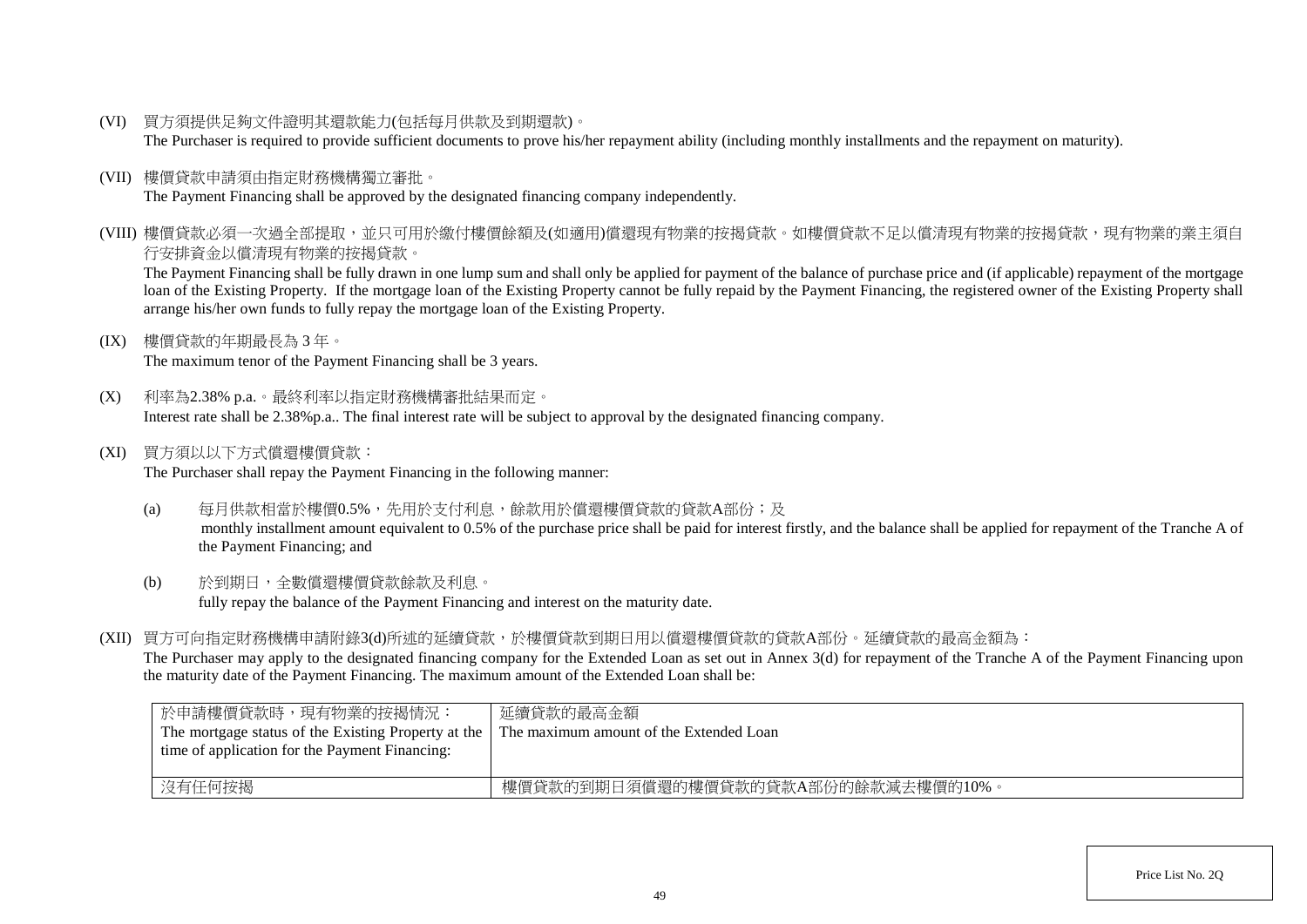| does not have any mortgage | the balance of the Tranche A of the Payment Financing repayable on maturity date of the Payment Financing less 10%<br>of the purchase price. |
|----------------------------|----------------------------------------------------------------------------------------------------------------------------------------------|
| 有銀行按揭                      | 樓價貸款的到期日須償還的樓價貸款的貸款A部份的餘款。                                                                                                                   |
| mortgaged to a bank        | the balance of the Tranche A of the Payment Financing repayable on maturity date of the Payment Financing.                                   |

指定財務機構會因應買方及其擔保人(如有)的信貸評估結果,對貸款金額作出調整。詳情請參閱附錄 3(d)。

The designated financing company will adjust the loan amount in accordance with the credit assessment of the Purchaser and his/her guarantor (if any). Please see Annex 3(d) for details.

(XIII) 所有樓價貸款的法律文件須由賣方代表律師準備,並於賣方代表律師的辦事處簽署。買方無須支付任何申請貸款的手續費或法律費用(惟買方須自行支付為證明其 現有物業良好業權之補契費用(如有))。如買方就樓價貸款另行自聘律師作為其代表律師,買方須負責其代表律師有關費用及代墊付費用。如現有物業有按揭,買 方須自行聘請律師辦理解除按揭手續並支付相關律師費用及代墊付費用。

All legal documents of the Payment Financing shall be prepared by the Vendor's solicitors and signed at the office of the Vendor's solicitors. The Purchaser will not be charged any handling fee or legal fee for processing the loan application (except that the expenses for obtaining any missing title deeds (if any) in order to prove good title of the Existing Property shall be borne by the Purchaser). If the Purchaser shall instruct his/her own solicitors to act for him/her for the Payment Financing, the Purchaser shall bear his/her own solicitors' relevant costs and disbursements. If the Existing Property is mortgaged, the Purchaser shall instruct his/her own solicitors to handle the release of the mortgage and bear his/her own solicitors' relevant costs and disbursements.

# (XIV)指定財務機構會因應買方及其擔保人(如有)的信貸審查及評估結果,對有關付款計劃所述的貸款條款(包括但不限於貸款金額、利率、年期及/或其他條件)作出調整。

In accordance with the result of credit check and assessment of the Purchaser and his/her guarantor(s) (if any), the designated financing company will adjust the loan **term(s) (including without limitation the loan amount, the interest rate, the tenor and/or the other conditions) as set out in the relevant payment plan.**

(XV) 買方敬請向指定財務機構查詢有關貸款用途及詳情。貸款批出與否及其條款,指定財務機構有最終決定權。不論貸款獲批與否,買方仍須按買賣合約完成住宅物 業的交易及繳付住宅物業的樓價全數。

The Purchaser is advised to enquire with the designated financing company about the purpose and details of the loan. The approval or disapproval of the loan and the terms thereof are subject to the final decision of the designated financing company. Irrespective of whether the loan is granted or not, the Purchaser shall complete the purchase of the residential property and shall pay the full purchase price of the residential property in accordance with the agreement for sale and purchase.

### (XVI) 此貸款受其他條款及細則約束。

This loan is subject to other terms and conditions.

### (XVII)賣方無給予或視之為已給予任何就樓價貸款之批核的陳述或保證。

No representation or warranty is given or shall be deemed to have been given by the Vendor as to the approval of the Payment Financing.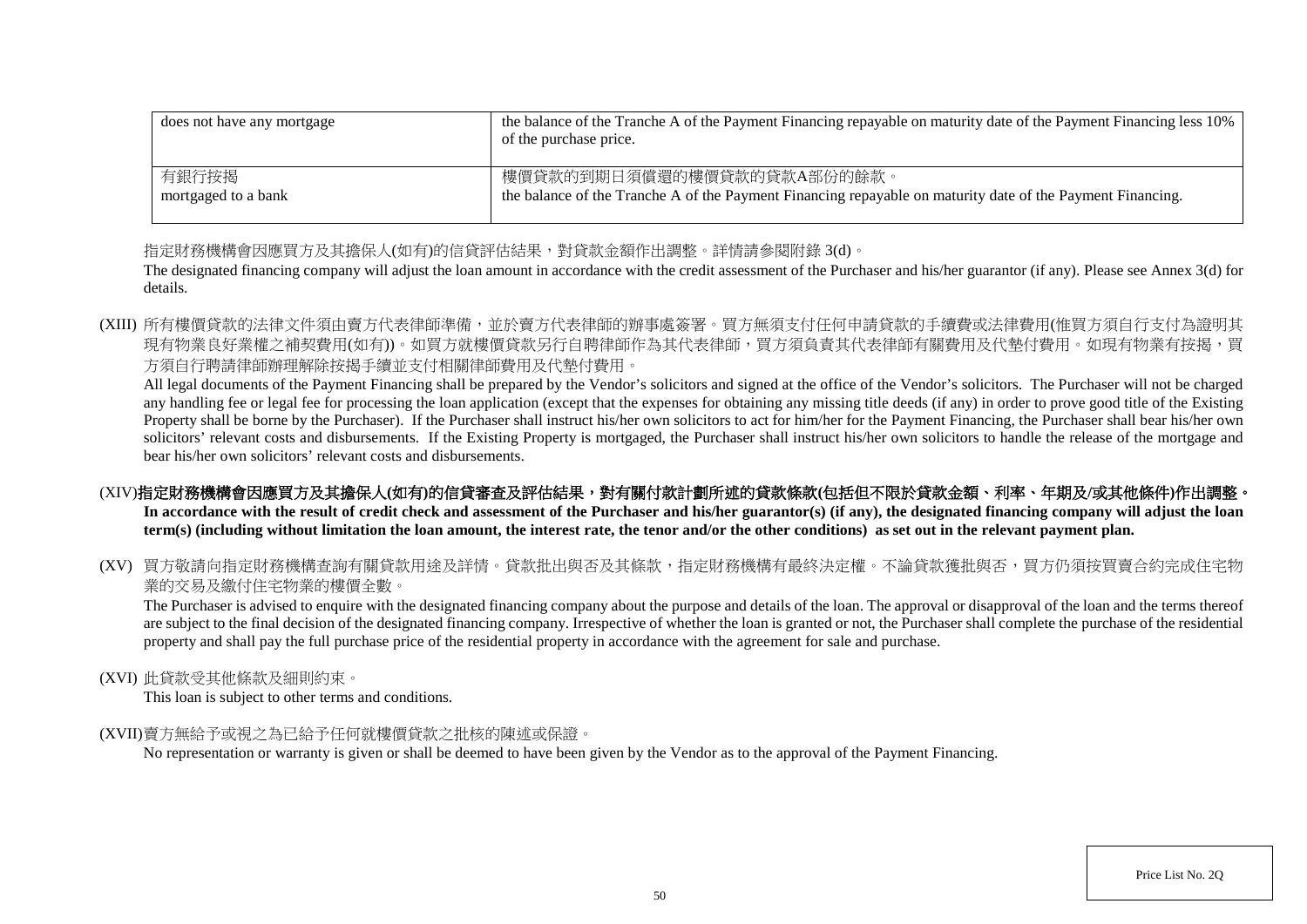- 附錄 3(d) 延續貸款 (只適用於個人名義買方)
- Annex 3(d) Extended Loan (only applicable to the Purchaser who is an individual)
- (I) 買方必須於有關貸款(指附錄 3(c)所述之 Regency 120)的到期日前最少 60 日以書面方式向指定財務機構申請延續貸款 (『延續貸款』)。指定財務機構將不會處理逾 期貸款申請。

The Purchaser shall make a written application to the designated financing company for the Extended Loan ("Extended Loan") not less than 60 days before the maturity date of the relevant loan (refer to Regency 120 as set out in Annex  $3(c)$ ). Late loan applications will not be processed by the designated financing company.

- (II) 延續貸款的最高金額請參閱附錄 3(c)。 The maximum amount of the Extended Loan shall be as mentioned in Annex 3(c).
- (III) 延續貸款必須以有關貸款申請時所要求的第一法定按揭作為抵押。 The Extended Loan shall be secured by the first legal mortgage(s) as per the requirement at the time of application for the relevant loan.
- (IV) 該住宅物業只可供買方自住。 The residential property shall only be self-occupied by the Purchaser.
- (V) 買方及其擔保人(如有)須提供足夠文件證明其還款能力,包括但不限於在指定財務機構要求下提供信貸報告、最近 2 年的香港稅單、其他收入證明及/或銀行紀錄。 指定財務機構會對買方及其擔保人(如有)進行信貸審查及評估。買方及其擔保人(如有)必須提供指定財務機構所要求的資料及文件,否則貸款申請將不會獲處理。 The Purchaser and his/her guarantor (if any) shall provide sufficient documents to prove his/her repayment ability, including without limitation the provision of credit report, Hong Kong Tax Demand Notes of latest 2 years, other income proof and/or banking record upon request from the designated financing company. The designated financing company will conduct credit check and assessment on the Purchaser and his/her guarantor (if any). The Purchaser and his/her guarantor (if any) shall provide information and documents as requested by the designated financing company, otherwise, the loan application will not be processed.
- (VI) 延續貸款申請須由指定財務機構獨立審批。

The Extended Loan shall be approved by the designated financing company independently.

(VII) 延續貸款必須一次過全部提取,並只可用於償還有關貸款餘款。

The Extended Loan shall be fully drawn in one lump sum and shall only be applied for repayment of the balance of the relevant loan.

(VIII) 延續貸款年期最長為 20 年。

The maximum tenor of the Extended Loan shall be 20 years.

(IX) 利率為香港上海滙豐銀行有限公司不時報價之港元最優惠利率加1% p.a., 利率浮動。最終利率以指定財務機構審批結果而定。

Interest rate shall be Hong Kong Dollar Best Lending Rate quoted from time to time by The Hongkong and Shanghai Banking Corporation Limited plus 1% p.a., subject to fluctuation. The final interest rate will be subject to approval by the designated financing company.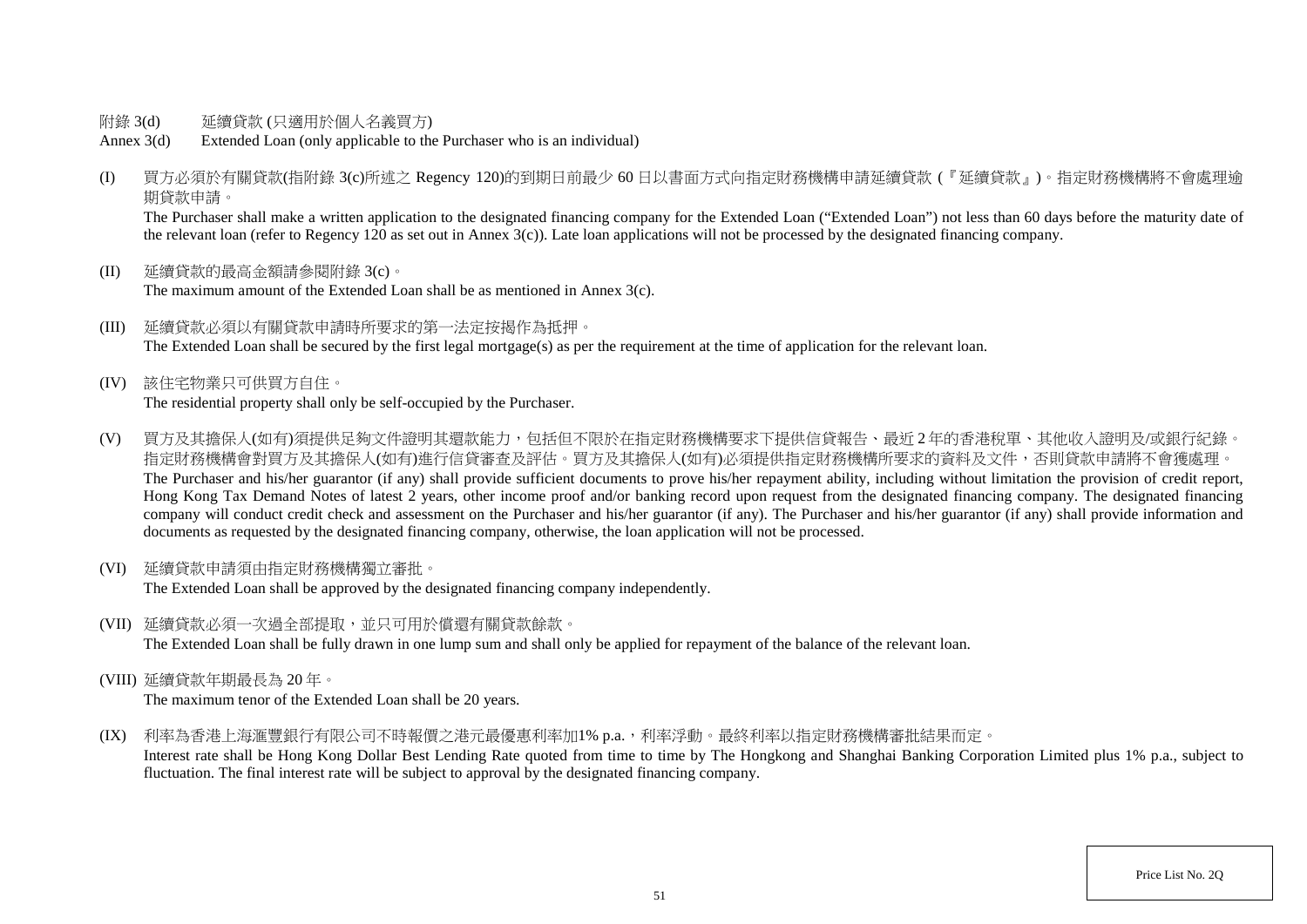- (X) 買方須以按月分期償還延續貸款。 The Purchaser shall repay the Extended Loan by monthly instalments.
- (XI) 所有延續貸款的法律文件須由賣方代表律師辦理,並由買方負責有關律師費用及代墊付費用。買方可選擇另行自聘律師作為買方代表律師,在此情況下,買方亦 須負責其代表律師有關延續貸款的律師費用及代墊付費用。

All legal documents of the Extended Loan shall be handled by the Vendor's solicitors and all the costs and disbursements relating thereto shall be borne by the Purchaser. The Purchaser can choose to instruct his/her own solicitors to act for him/her, and in such event, the Purchaser shall also bear his/her own solicitors' costs and disbursements relating to the Extended Loan.

(XII) 買方須就申請延續貸款支付港幣\$5,000不可退還的申請手續費。

The Purchaser shall pay HK\$5,000 being the non-refundable application fee for the Extended Loan.

- **(XIII)**指定財務機構會因應買方及其擔保人**(**如有**)**的信貸審查及評估結果,對有關付款計劃所述的貸款條款**(**包括但不限於貸款金額、利率、年期及**/**或其他條件**)**作出調整。 In accordance with the result of credit check and assessment of the Purchaser and his/her guarantor (if any), the designated financing company will adjust the loan **term(s) (including without limitation the loan amount, the interest rate, the tenor and/or the other conditions) as set out in the relevant payment plan.**
- (XIV) 買方敬請向指定財務機構查詢有關延續貸款用途及詳情。延續貸款批出與否、批出貸款金額及其條款,指定財務機構有最終決定權。

The Purchaser is advised to enquire with the designated financing company about the purpose and the details of the Extended Loan. The approval, disapproval or the approved loan amount of the Extended Loan and the terms thereof are subject to the final decision of the designated financing company.

(XV) 延續貸款受其他條款及細則約束。

The Extended Loan is subject to other terms and conditions.

(XVI) 賣方無給予或視之為已給予任何就延續貸款之安排及批核的陳述或保證。

No representation or warranty is given or shall be deemed to have been given by the Vendor as to the arrangement and the approval of the Extended Loan.